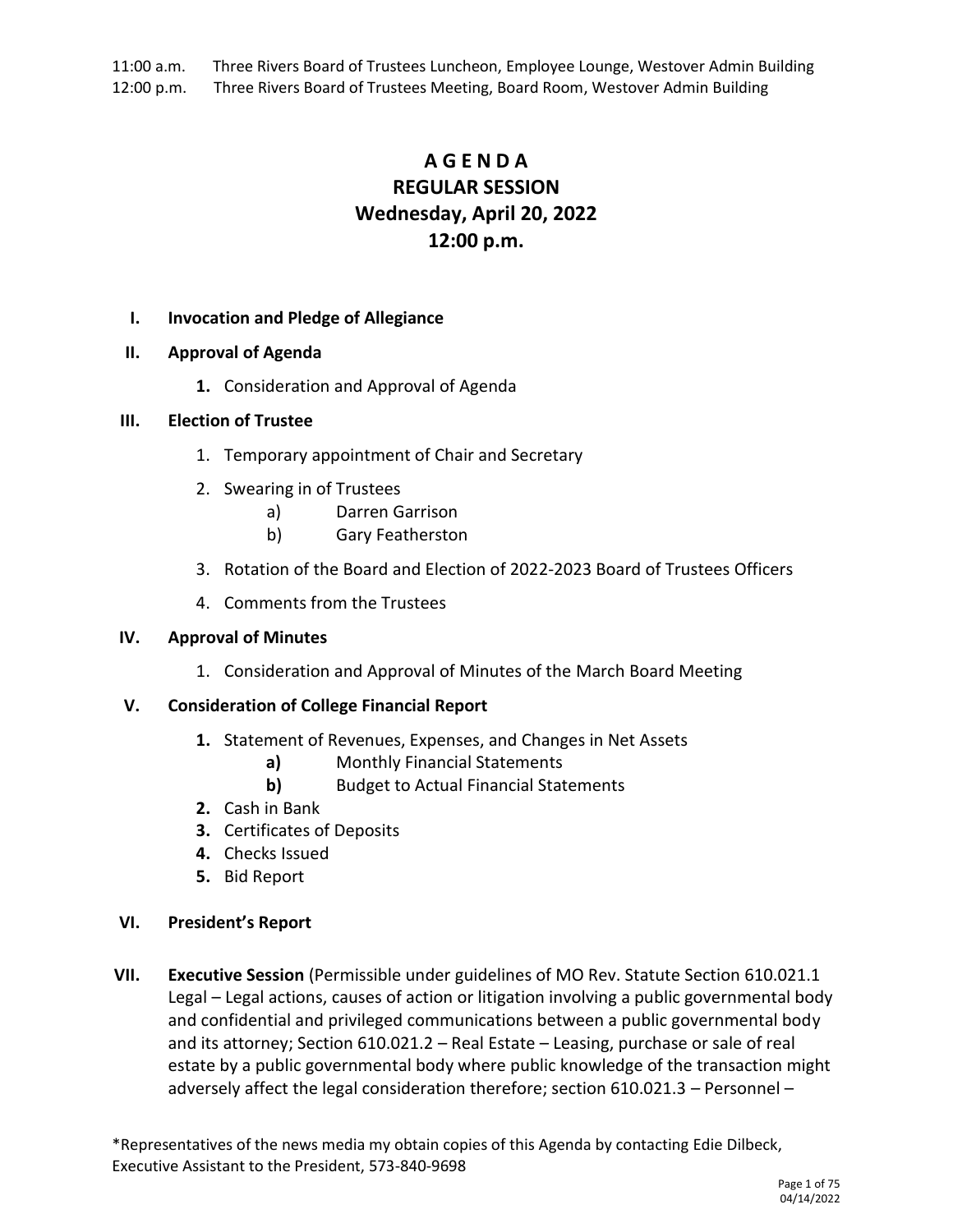Hiring, firing, disciplining or promoting of particular employees by a public governmental body when personal information about the employee is discussed or recorded.)

## **VIII. Items for Consideration, Discussion, and Vote**

- 1. Consideration and vote for the FY23 Board of Trustees Meeting Dates
- 2. Consideration and vote for the FY23 Holiday Schedule
- 3. Consideration and vote on Benefits for Fiscal Year 2023
- 4. Consideration and vote on Travel Outside of Contiguous United States

# **IX. Consideration and Approval of all Personnel Actions and Associated Documents**

- 1. Acceptance of Employment
	- 1. Joseph McCallister Part-time Lead Instructional Assistant/Workforce Development
	- 2. Gus Winkler Instructor, Construction
- 2. Transfer of Position
	- 1. Chris Adams Director, Enrollment Services/Student Development to Director, Academic Support and Retention
	- 2. Brandi Brooks Director, Educational Talent Search to Director, Enrollment Services/Student Development
	- 3. Matthew Dowd Tutor Specialist, Achieve to Science Lab Manager
	- 4. Heather King Academic Advisor/Career Services to Coordinator, Admissions and Recruitment
- 3. Additional Appointment
	- 1. Laura McElroy Director of Nursing
	- 2. Andrea Pierce Director of Practical Nursing
- 4. Resignation
	- 1. Robby Calvert Coordinator, Disability Services
	- 2. Nicholas Libla Library Technical and Administrative Specialist

# **X. Appendix**

- 1. Information Items
- 2. Upcoming Events
- 3. Recent Newspaper Articles
- **XI. FY22 Board of Trustees Meeting Dates**
	- **Wednesday, May 18, 2022**
	- **Wednesday, June 22, 2022**
- **XII. Adjournment**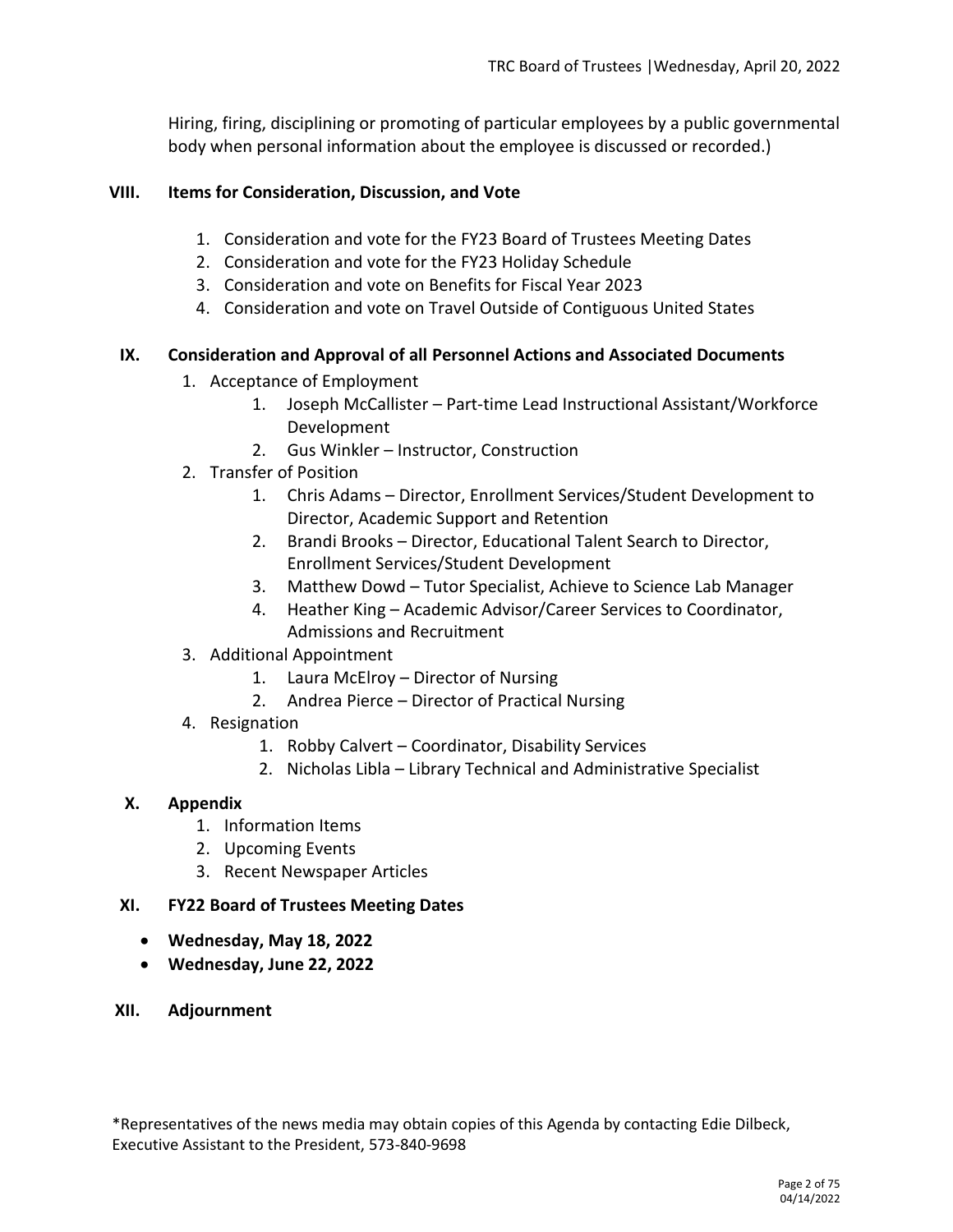# APRIL 20, 2022

# TEMPORARY APPOINTMENT OF CHAIR AND SECRETARY

Chair Featherston calls for nominations for temporary Chairman and temporary Secretary for the purpose of reorganizing the Board of Trustees.

Trustee \_\_\_\_\_\_\_\_\_\_\_\_\_\_\_ nominates Dr. Wesley Payne as temporary Chairman and Edie Dilbeck Heath as temporary Secretary to the Board of Trustees.

Trustee \_\_\_\_\_\_\_\_\_\_\_\_\_\_\_\_ seconds the motion.

Voice Vote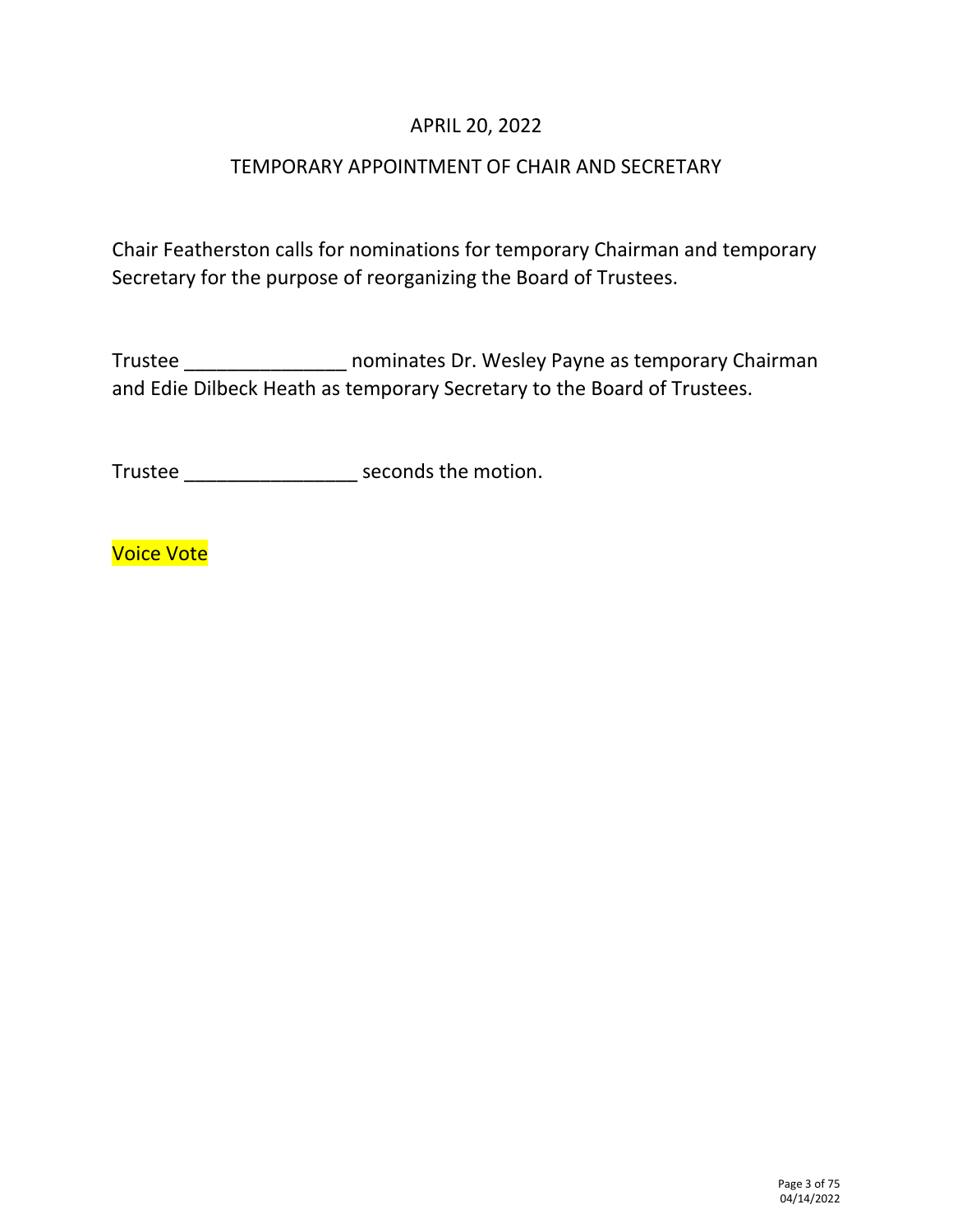# **OATH OF OFFICE**

# **BACKGROUND INFORMATION HISTORY**

In accordance with the Public School Laws of Missouri, newly elected members of the Board of Trustees of the community college district shall qualify by taking the Oath of Office. Temporary Chairman Payne will administer the Oath of Office.

# **POSSIBLE ALTERNATIVES**

N/A

# **FINANCIAL IMPLICATIONS**

N/A

# **ADMINISTRATIVE RECOMMENDATIONS**

N/A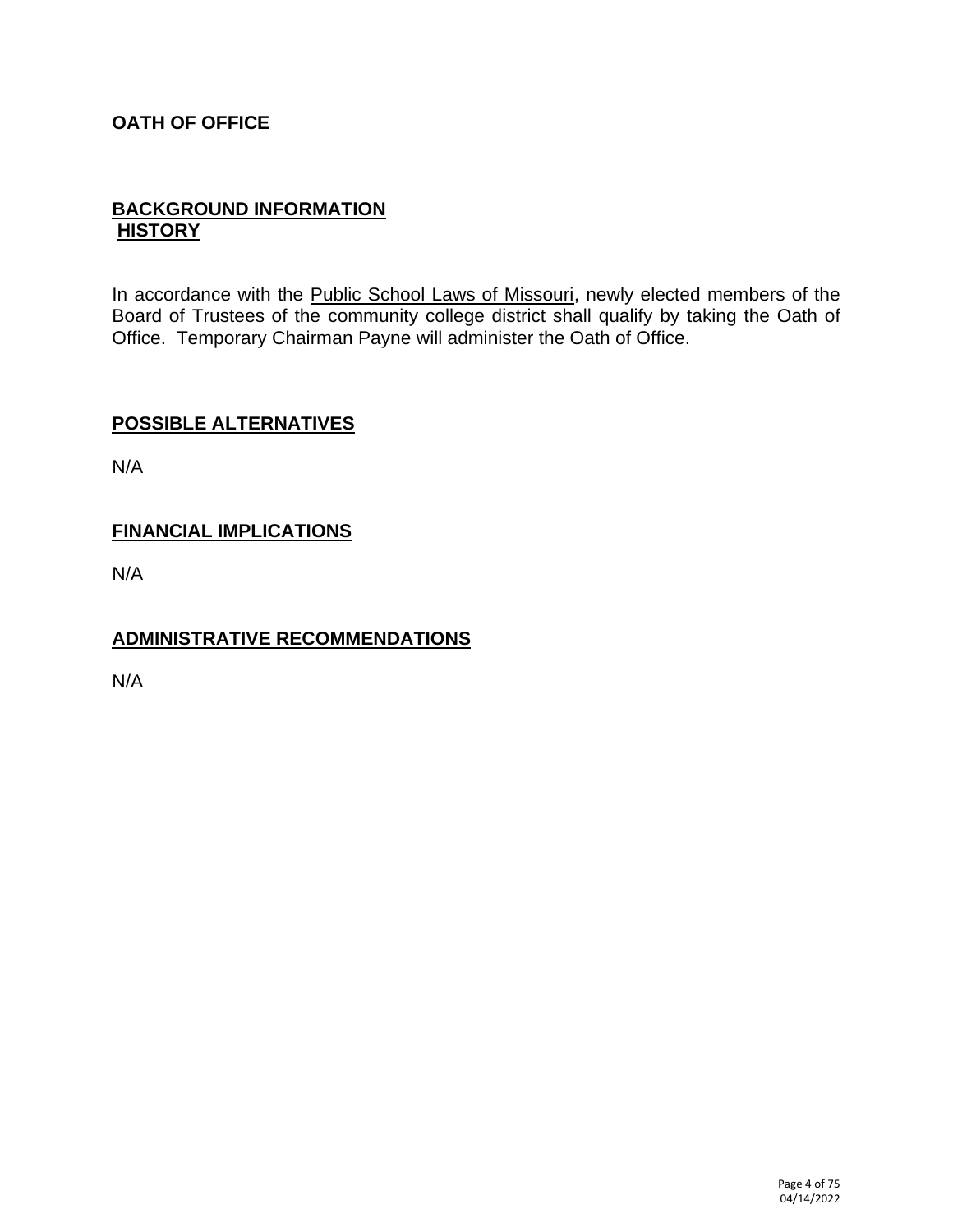# 2022 REPORT ON CERTIFICATION OF ELECTION RESULTS BY THE PRESIDENT OF THREE RIVERS COMMUNITY COLLEGE DISTRICT

I hereby report that pursuant to Chapter 115.124, Election Authorities and Conduct of Elections of the Missouri Revised Statutes, "the number of candidates who have filed for a particular office is equal to the number of positions in that office to be filled by the elections, no election shall be held for such office".

For 2022 election there was one seat available in Sub-District 3. For the vacant seat there was only one candidate that filed therefore no election was held.

# **SUB-DISTRICT NO. 3**

# Gary Featherston

I hereby report that, as certified by the election authorities, the election held in Sub-District 4 was held on April 5, 2022, in such sub-district, the following trustee was elected to serve a term of (6) six years, all in accordance with the provisions of the Missouri Comprehensive Act of 1978 and Sections 178.810 to 178.850 of the Public School Laws of Missouri:

# **SUB-DISTRICT NO. 4**

| Darren Garrison | 641 |
|-----------------|-----|
| Joyce Rehkop    | 188 |

The certified results from the respective election authorities are attached and made a part of this report.

Wesley A. Payne, Ph.D., President **Three Rivers College**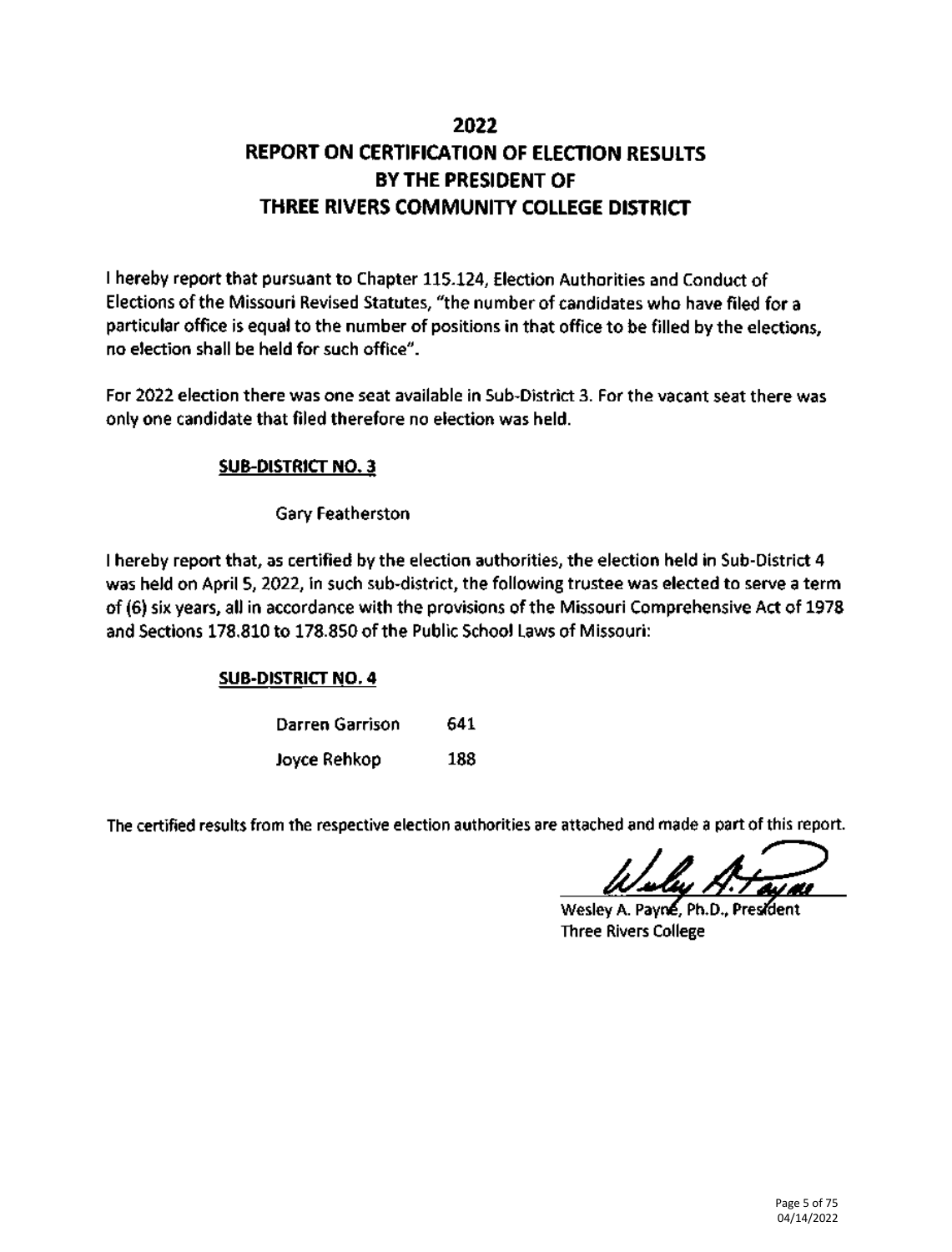# **BUTLER COUNTY** OFFICIAL RESULTS APRIL 5, 2022

Precincts Reported: 13 of 13 (100.00%) Registered Voters: 462 of 6,475 (7.14%) Ballots Cast: 462

# BOARD OF TRUSTEES for THREE RIVERS JR. COLLEGE SUB-DIST. 4, **BUTLER COUNTY (Vote for 1)**

Precincts Reported: 4 of 4 (100,00%)

|                    |       | Total          |        |
|--------------------|-------|----------------|--------|
| <b>Times Cast</b>  |       | 13/1,090       | 1.19%  |
| Candidate          | Party | Total          |        |
| Darren T. Garrison |       | $\overline{7}$ | 53.85% |
| Joyce Rehkop       |       | 6              | 46.15% |
| <b>Total Votes</b> |       | 13             |        |
|                    |       | Total          |        |

# **CERTIFICATION**

State of Missouri  $)$  SS. County of Butler  $\lambda$ 

I, Tonyi Deffendall, Clerk of the County Court, hereby certify the attached and foregoing to be a true, correct and complete abstract of votes cast in said election, at the General Municipal Election held on the 5<sup>th</sup> day of April, 2022 as shown by the returns made to my office by the Supervisory Judges of the different Voting Places in said County. In testimony whereof, I hereunto set my hand and affix the Seal of Said Court at my office in Poplar Bluff, Missouri this 8<sup>th</sup> day of April, 2022.

Deffendall

Clerk of the County Court **Election Authority** 



Page 6 of 75 04/14/2022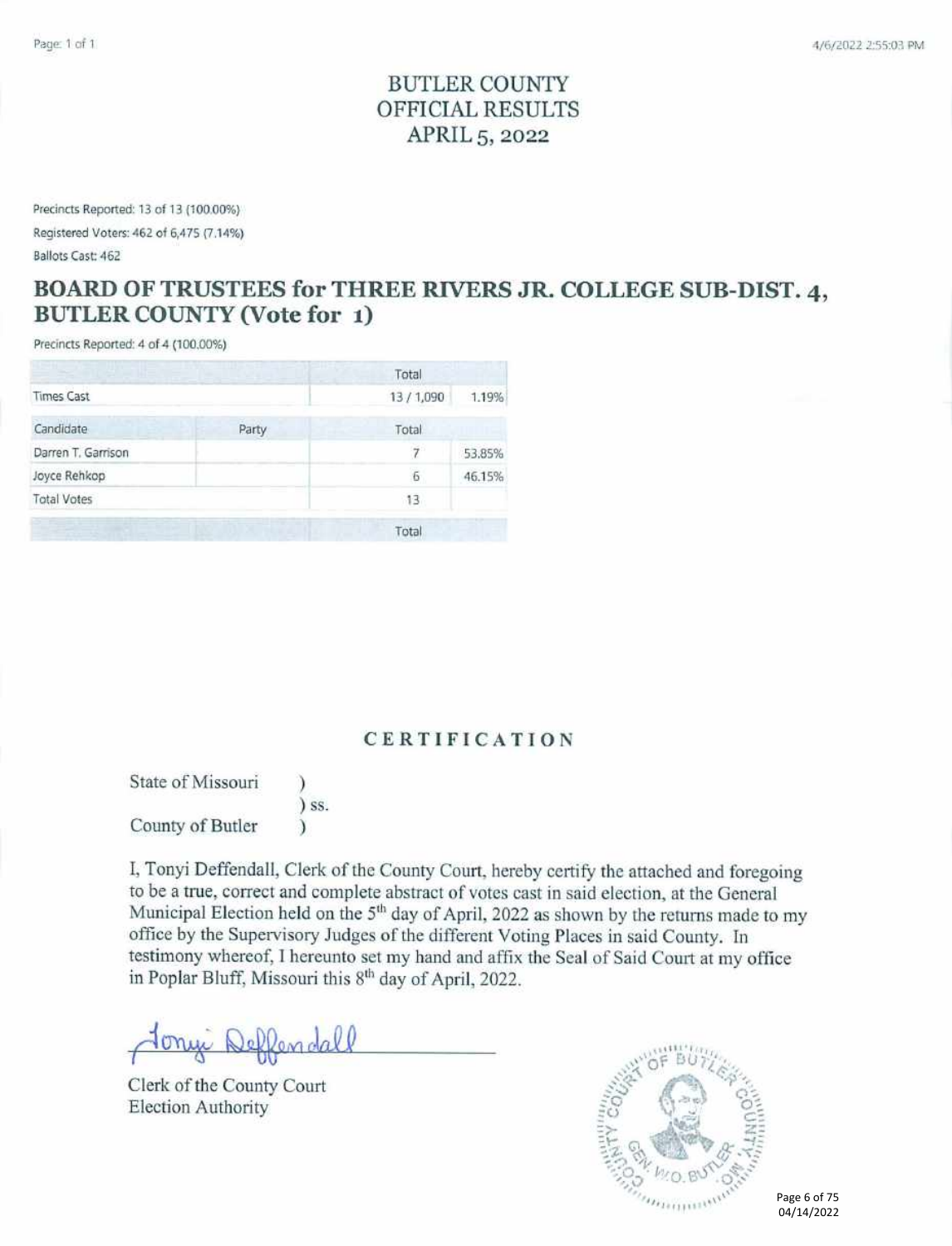## CERTIFICATION OF MUNICIPAL GENERAL ELECTION April 5, 2022

**STATE OF MISSOURI }** 

 $\}$  SS

**COUNTY OF MADISON}** 

I. Donal E. Firebaugh, Election Authority of the County of Madison, Missouri hereby certify the following information to be true, correct and a complete abstract of all the votes cast in said County for the General Municipal Election held on the 5th day of April 2022 as shown by the returns made to my office by the judges at St. Michael's Auditorium, 304 West Main Street, Fredericktown, Missouri, polling place for this election, along with absentees ballots counted at the County Clerk's office, #1 Courthouse Square in said County.

32 Registered Voters

THREE RIVERS JUNIOR COLLEGE SUB-DISTRICT 4 TRUSTEES

**TOTAL VOTES - 2** 

DARREN T. GARRISON - 2 JOYCE REHKOP-0

IN TESTIMONY WHEREOF, I hereunto set my hand and affix the seal of Madison County at my office in Fredericktown, MO this 6th Day of April 2022.

151 Doul's. Finebaogl

DONAL E. FIREBAUGH **Madison County Clerk**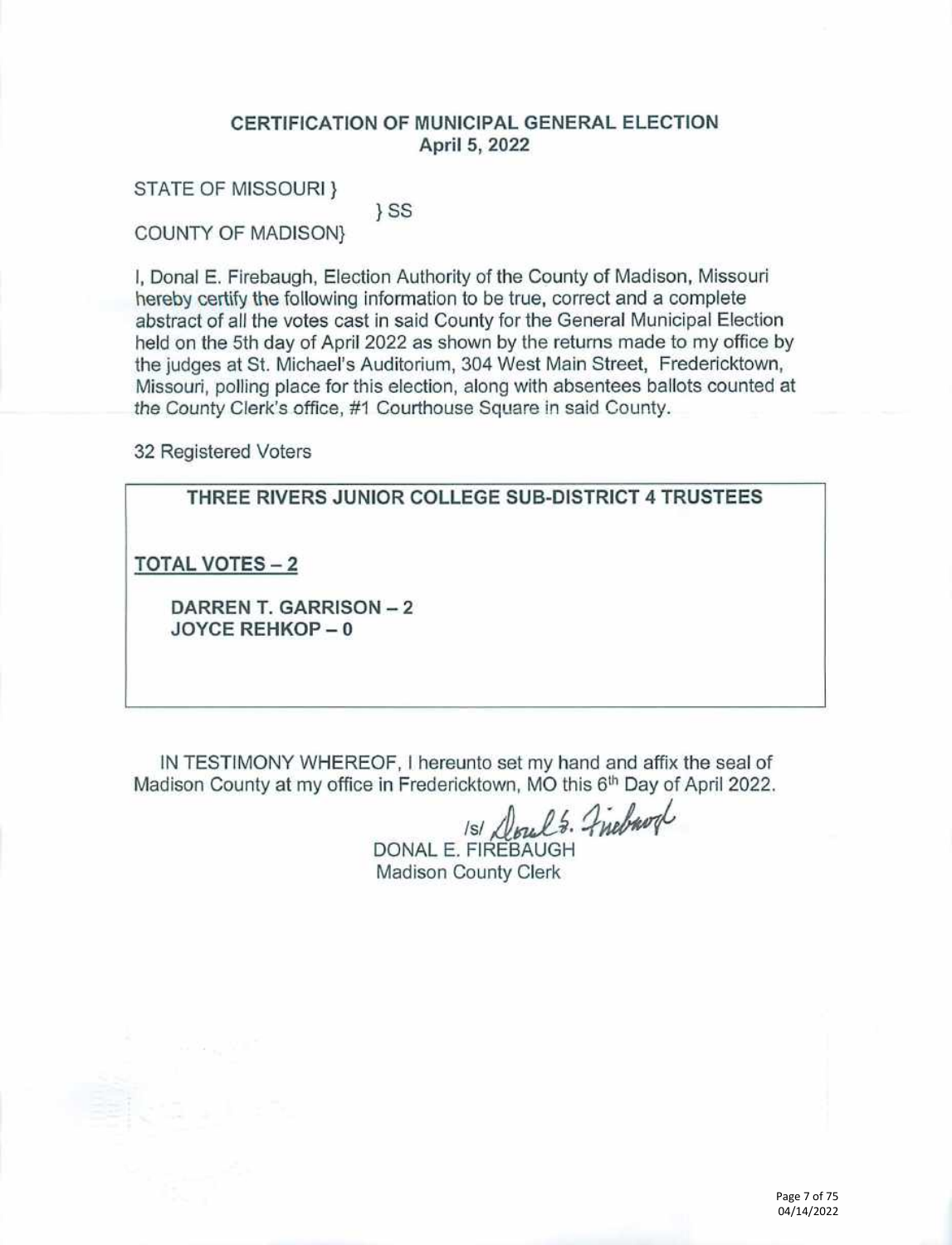| Form 158-E (Rev. 76)<br>@ 1986 - ELKINS-SWYERS ELECTION SYSTEMS, SPRINGFIELD, MO.                                                                                                                                             | $Y-1084$                        |
|-------------------------------------------------------------------------------------------------------------------------------------------------------------------------------------------------------------------------------|---------------------------------|
| CERTIFICATION OF ELECTION RESULTS<br>BY COUNTY CLERK<br>(FOR CANDIDATES)                                                                                                                                                      |                                 |
| To Edie Dilbeck, Election Authority XXX of Three Rivers College                                                                                                                                                               | ____ District:                  |
| The following is a Official Certificate of Election Results of the General Municipal Election held in                                                                                                                         |                                 |
|                                                                                                                                                                                                                               |                                 |
| Reynolds<br>April 5,<br>County, Missouri, on ___.                                                                                                                                                                             | --------------- 20 22           |
| One (1) One Trustee Sub-District No.4 Six (6) Year Term<br>FOR:                                                                                                                                                               |                                 |
| and having reviewed the record of the official results made by the Election Judges and having corrected any<br>discrepancies, do hereby certify the following Abstract of Votes Cast.                                         |                                 |
| CANDIDATES NAME                                                                                                                                                                                                               | <b>VOTES</b><br><b>RECEIVED</b> |
| One (1) One Trustee Sub-District No.4 Six (6) Year Term                                                                                                                                                                       |                                 |
| Darren T. Garrison                                                                                                                                                                                                            | 23                              |
| Joyce Rehkop                                                                                                                                                                                                                  | 13                              |
|                                                                                                                                                                                                                               |                                 |
|                                                                                                                                                                                                                               |                                 |
|                                                                                                                                                                                                                               |                                 |
|                                                                                                                                                                                                                               |                                 |
|                                                                                                                                                                                                                               |                                 |
|                                                                                                                                                                                                                               |                                 |
|                                                                                                                                                                                                                               |                                 |
|                                                                                                                                                                                                                               |                                 |
| CERTIFICATE OF ELECTION RESULTS                                                                                                                                                                                               |                                 |
| Mike Harper<br>-------------------------- County Clerk/Election Authority of                                                                                                                                                  |                                 |
| Reynolds                                                                                                                                                                                                                      |                                 |
| County, Missouri, do hereby certify that the foregoing is a full and<br>accurate return of all votes cast for all CANDIDATES at said election as certified to me by the duly qualified<br>and acting judges of said election. |                                 |
|                                                                                                                                                                                                                               |                                 |
| Mike Harper $h^{\mu}$ of $\overline{b}$                                                                                                                                                                                       | County Clerk/Election Authority |
| Reynolds County                                                                                                                                                                                                               |                                 |
|                                                                                                                                                                                                                               | County, Missouri                |
|                                                                                                                                                                                                                               | Deputy                          |
| Resourcement and the ESCO memoriance                                                                                                                                                                                          | Page 8 of 75                    |
|                                                                                                                                                                                                                               | 04/14/2022                      |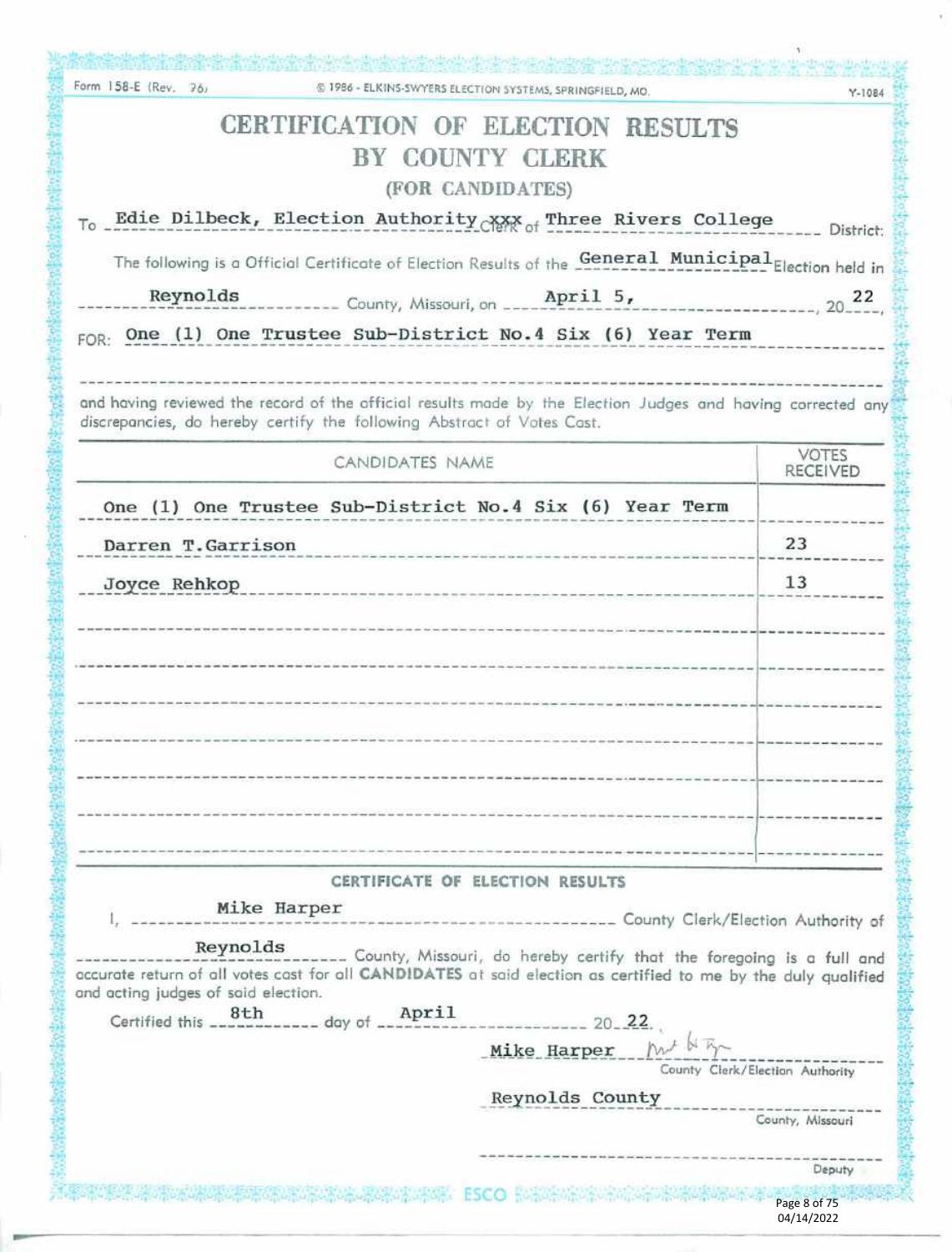**STATE OF MISSOURI**  $\mathbf{)}$ ISS. **COUNTY OF WAYNE** r

#### **ABSTRACT OF VOTES**

#### ABSTRACT OF VOTES CAST IN THE THREE RIVERS JUNIOR COLLEGE DISTRICT, SUB-DISTRICT NO. 4 TRUSTEE ELECTION OF WAYNE COUNTY, MISSOURI, ON TUESDAY, THE 5th DAY OF APRIL 2022.

Following are the results of the THREE RIVERS JUNIOR COLLEGE DISTRICT, SUB-DISTRICT NO. 4 TRUSTEE ELECTION held in WAYNE COUNTY, MISSOURI, on the 5th DAY OF APRIL 2022.

> DARREN T. GARRISON ........ 609 **JOYCE REHKOP** .............. 169

#### **CERTIFICATION**

| <b>STATE OF MISSOURI</b> |      |
|--------------------------|------|
| <b>COUNTY OF WAYNE</b>   | )SS. |

I, the undersigned County Clerk of Wayne County, Missouri, hereby certify that the above and foregoing constitutes a full, true, and correct copy of the abstract of the votes cast at the THREE RIVERS JUNIOR COLLEGE DISTRICT, SUB-DISTRICT NO. 4 TRUSTEE ELECTION held in WAYNE COUNTY, MISSOURI, on APRIL 5TH, 2022, and that the said abstract of votes is the final and last abstract of the votes for said election; and that said abstract of the votes constitutes the official returns of the election pursuant to Section 115.507.2 RSMO 2009, of the Comprehensive Election Act of 1988, as amended.

WITNESS MAILAND AND OFFICIAL SEAL THIS 8TH DAY OF APRIL 2022.

 $\mathrm{C}$ FMIS $\mathrm{s}$ **CUNTY OF** with Links

7 **KENTON E. SISCO, COUNT** CLERK

Wayne County, Missouri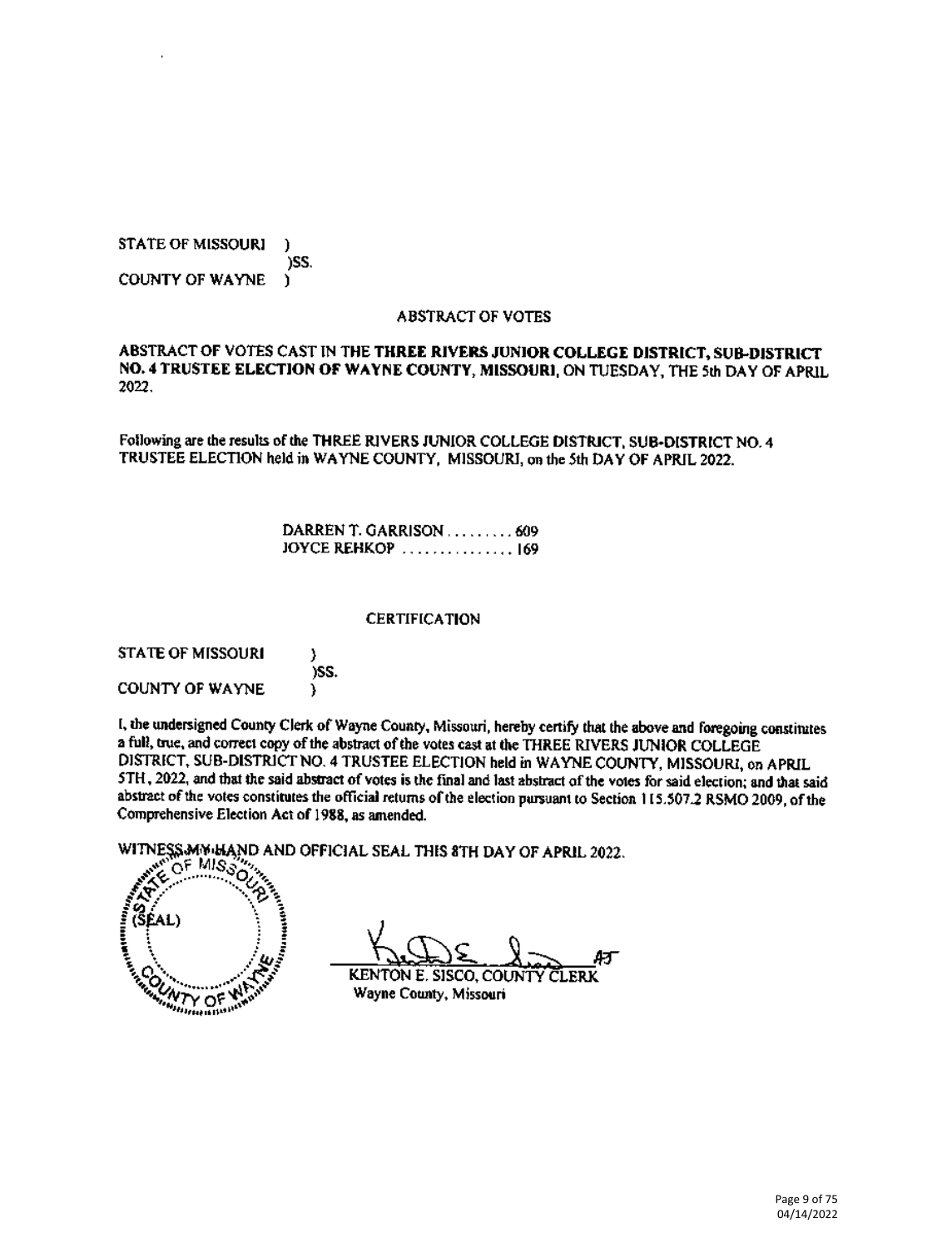*(This oath is to be administered orally by Three Rivers Board Chairman and noted in the minutes.)*

# **2021 BOARD OF TRUSTEES THREE RIVERS COLLEGE**

# **OATH OF OFFICE**

Do you (Darren Garrison) solemnly affirm that you will support the Constitution of the United States and the Constitution of Missouri, and that you will faithfully and impartially discharge the duties of college trustee in and for the Three Rivers Community College District, Sub-District No. 4, State of Missouri, to the best of your ability, according to law, so help you God.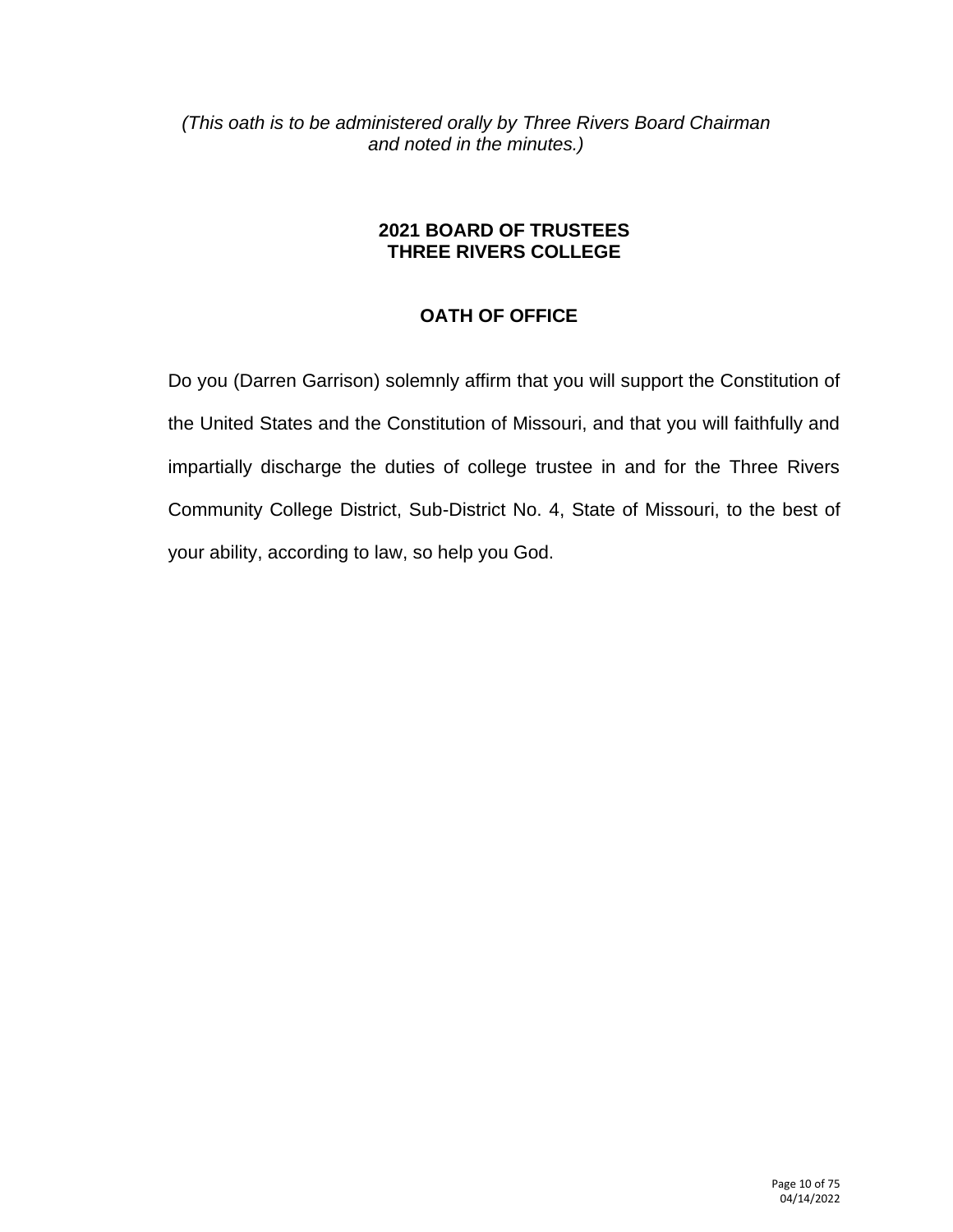*(This oath is to be administered orally by Three Rivers Board Chairman and noted in the minutes.)*

# **2021 BOARD OF TRUSTEES THREE RIVERS COLLEGE**

# **OATH OF OFFICE**

Do you (Gary Featherston) solemnly affirm that you will support the Constitution of the United States and the Constitution of Missouri, and that you will faithfully and impartially discharge the duties of college trustee in and for the Three Rivers Community College District, Sub-District No. 3, State of Missouri, to the best of your ability, according to law, so help you God.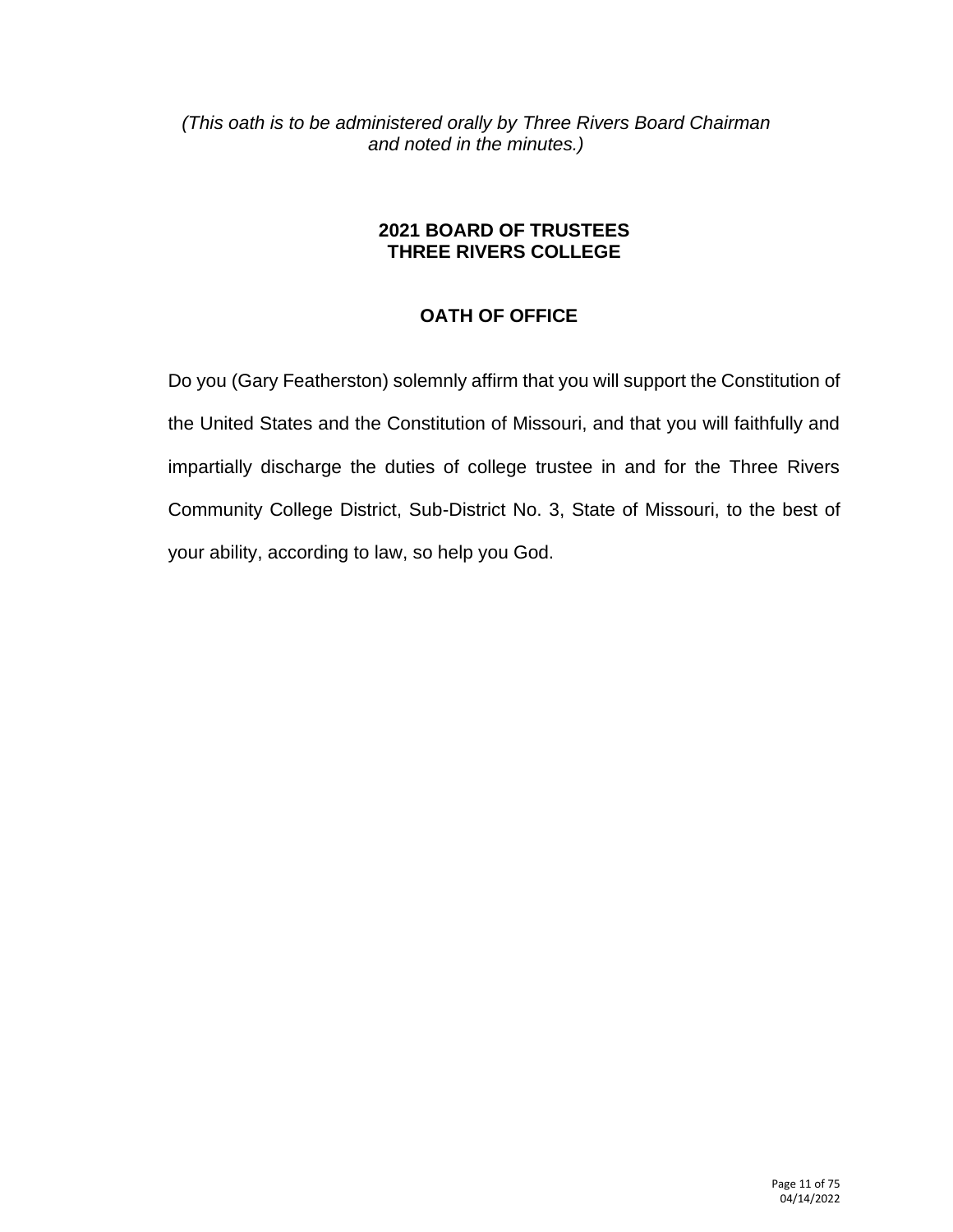# **REORGANIZATION OF THE BOARD**

# **BACKGROUND INFORMATION HISTORY**

In accordance with the Public School Laws of Missouri, the Board of Trustees shall organize by the election of the chairman and vice chairman, a secretary and a treasurer. At the April 15, 1992 meeting, Trustee Bryant moved and Trustee Knodell seconded that the Chairman's position be on a one-year rotation and that ascension of officers be as follows:

| Chairman             | Sub-district 1-A |
|----------------------|------------------|
| <b>Vice Chairman</b> | Sub-district 3   |
| Secretary            | Sub-district 1-B |
| Treasurer            | Sub-district 1-C |
| <b>Trustee</b>       | Sub-district 4   |
| <b>Trustee</b>       | Sub-district 2   |

Rotation of Officers in accordance with that agreed-upon ascension would appear in order (see attached).

The president of the college will preside during the election of the board and the reorganization of the offices at which time the newly elected officers will rotate and assume their new positions. Terms of office shall be for one year each.

# **POSSIBLE ALTERNATIVES**

N/A

# **ADMINISTRATIVE RECOMMENDATIONS**

Follow the order as prescribed.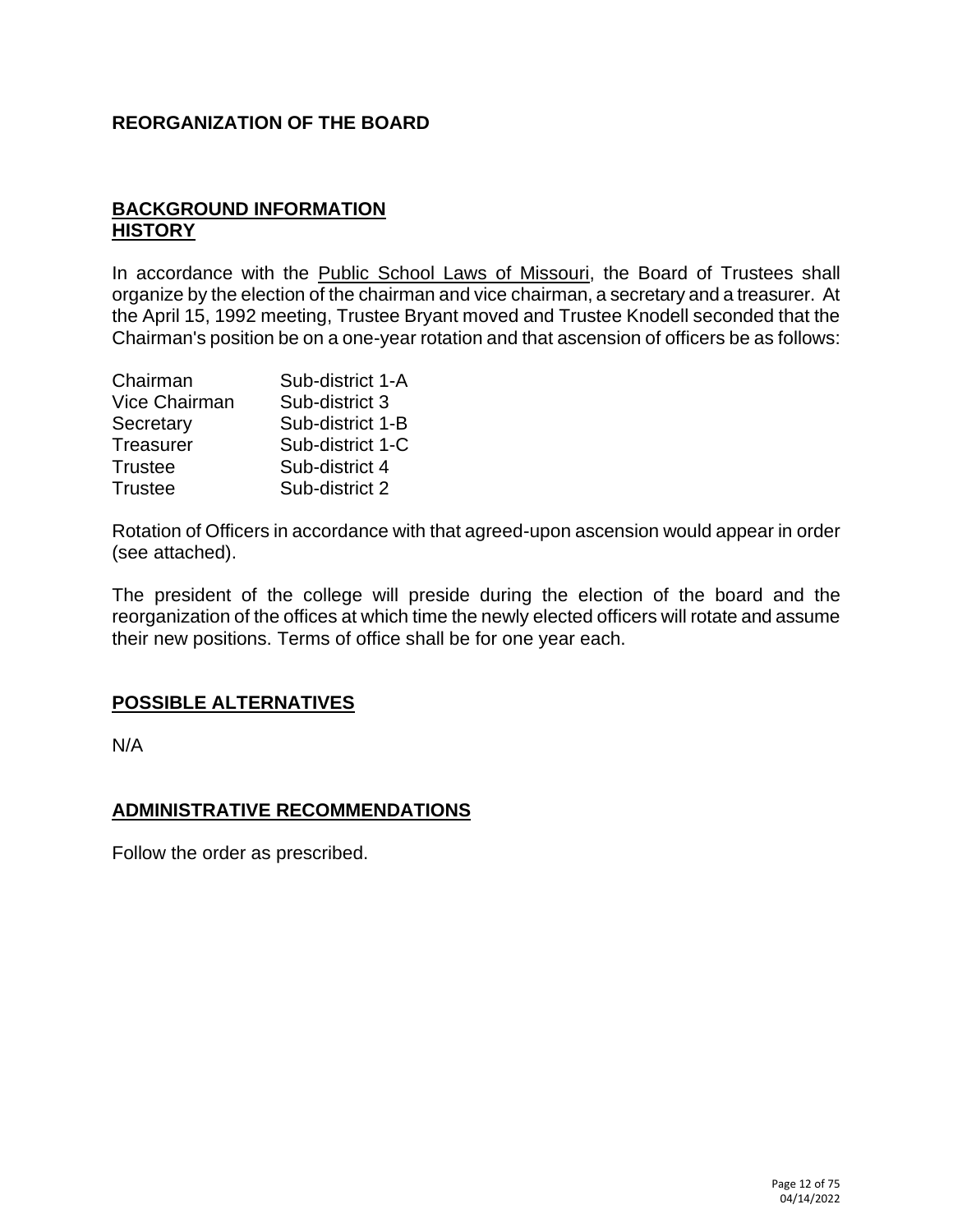## **APRIL 2022**

# **REORGANIZATION OF BOARD OF TRUSTEES**

Temporary Chairman Payne calls for motion and second to approve the rotation of members and a nomination for the 2022-2023 Board of Trustees Slate of Officers. The slate is as follows:

> Chairman: **Williams (1-B)** Vice-Chairman: **Schalk (1-C)** Secretary: **Garrison (4)** Treasurer: **Hager (2)** Member: **Richardson (1-A)** Member: **Featherston (3)**

At this time, the newly elected officers will rotate to their elected seats.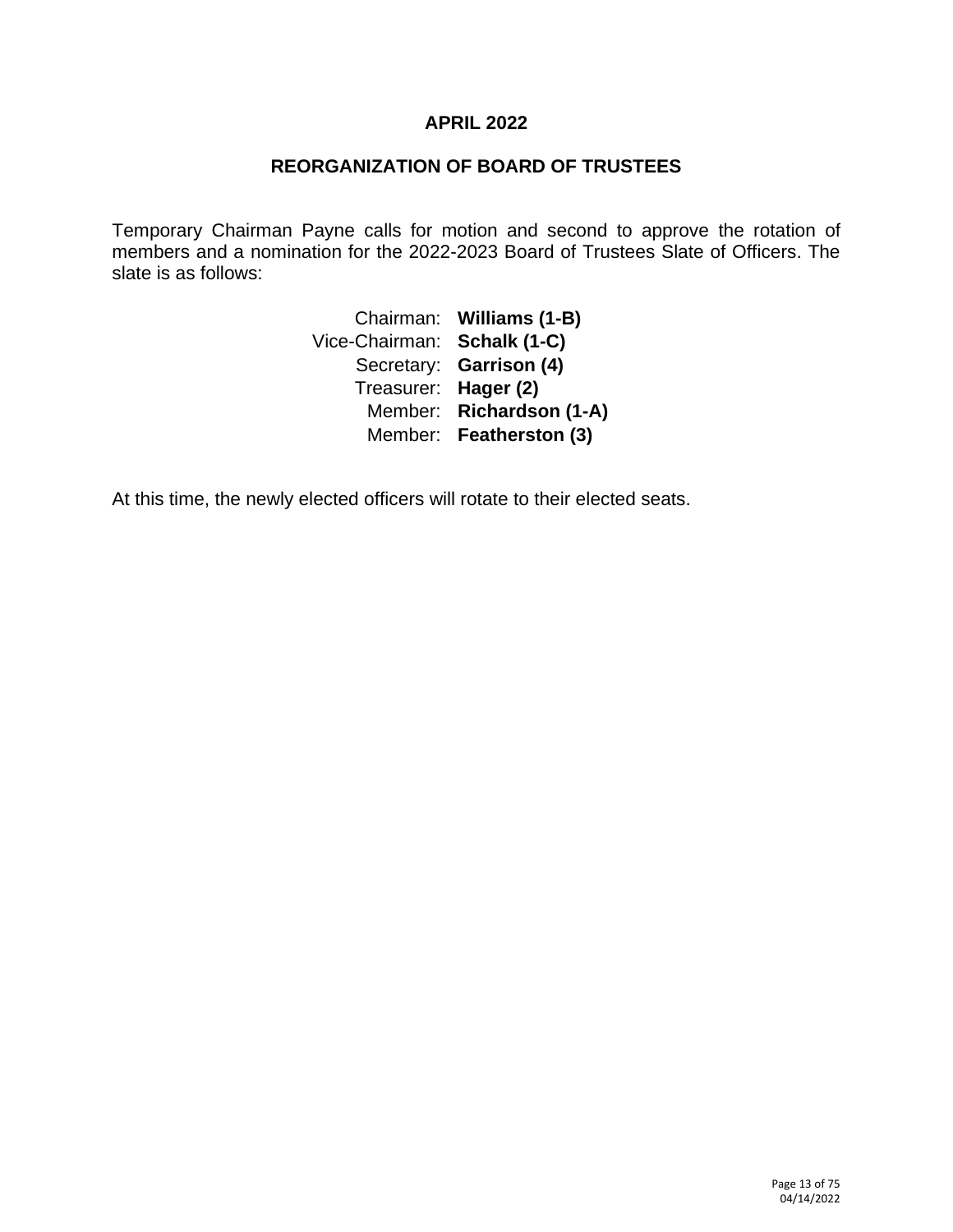# **BOARD OF TRUSTEES THREE RIVERS COLLEGE March 15, 2022**

The regular meeting of the Board of Trustees began at 12:00 p.m. on Tuesday, March 15, 2022.

Those present included: Trustees: Gary Featherston, chair; Chris Williams, vice-chair (absent); Eric Schalk, secretary; Darren Garrison, treasurer; Dr. Tim Hager, (absent) member; Dr. Amber Richardson, member; and college administrators: Dr. Wesley Payne, president; Mark Richardson, College Attorney; Edie Dilbeck, recording secretary.

Trustee Schalk delivered the invocation.

Trustee Garrison made a motion to approve the agenda. On a second by Trustee Schalk, the motion passed unanimously.

Trustee Schalk made the motion to approve the February Board Meeting Minutes. With a second by Trustee Garrison, the motion passed unanimously.

Charlotte reviewed the Budget to Actuals as of the end of February 2022. We are 67% into the fiscal year and have recognized 75% of our budgeted revenues and obligated 57% of our budgeted expenses.

Trustee Richardson made the motion to accept the financial report as presented. With a second by Trustee Schalk, the motion passed unanimously.

Dr. Payne presented:

On February 17<sup>th</sup> the Dexter Trivia night was held and \$630 was raised for scholarships to help Dexter students.

After being rescheduled several times due to weather, the District 20 FBLA Conference was finally able to be held on February 18<sup>th</sup> on our campus.

Three Rivers hosted the SEMO Superintendent's March meeting. Between 45 and 50 area high school administrators were in attendance. Dr. Faye Sanders

## **CALL TO ORDER**

### **ATTENDANCE**

**INVOCATION**

**APPROVAL OF BOARD MEETING AGENDA**

**APPROVAL OF THE FEBRUARY BOARD MEETING MINUTES**

**APPROVAL OF FINANCIAL REPORT**

**PRESIDENT'S REPORT**

**DEXTER TRIVIA NIGHT**

**DISTRICT 20 FBLA CONFERENCE**

**SEMO SUPERINTENDENT'S LUNCHEON**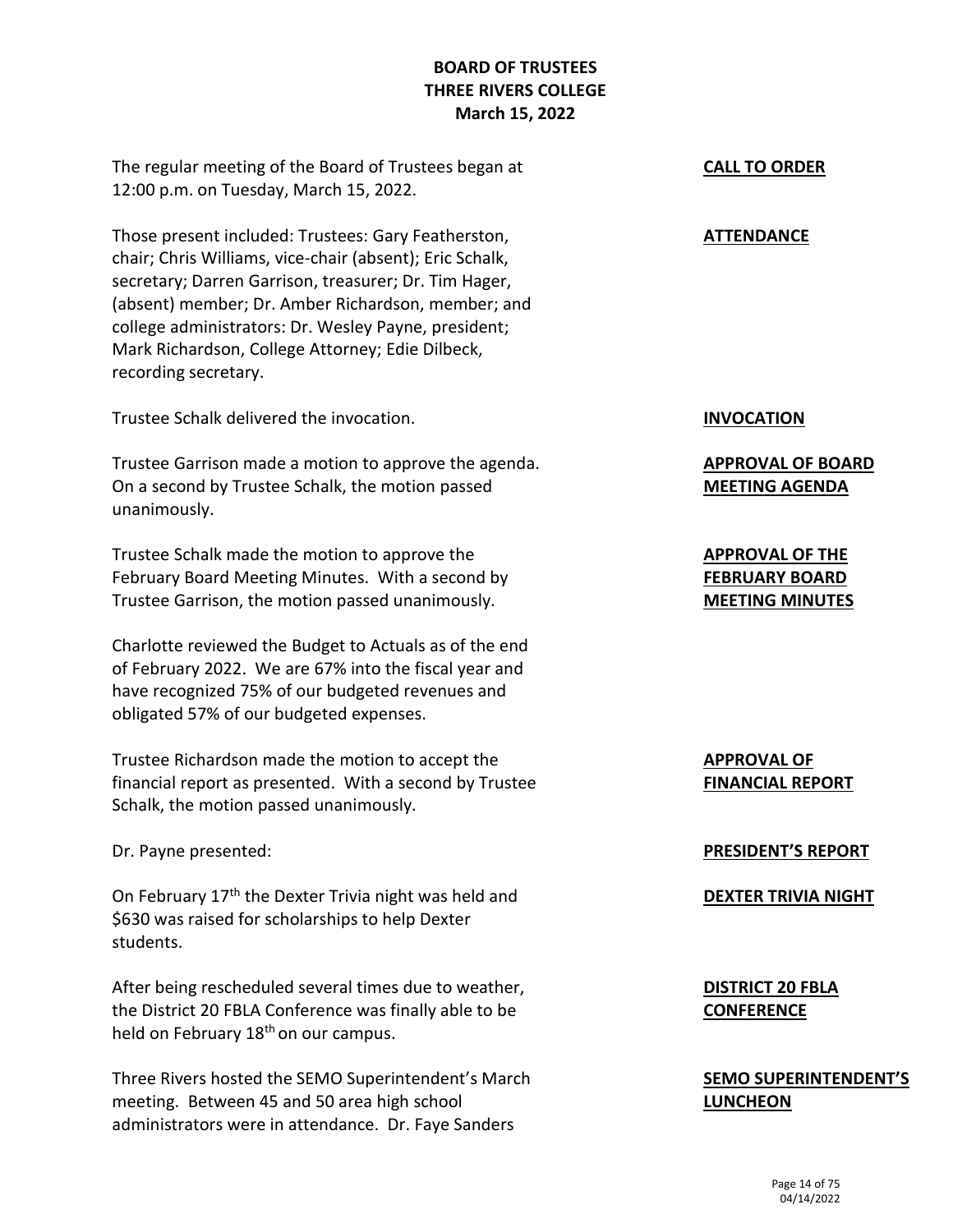attends these meetings regularly as our representative and the Education liaison and to provide updates from Three Rivers to them.

On March 4th & 5th Three Rivers hosted the Region XVI Tournament, and our Lady Raiders won the championship.

The movie "Harriet" was shown on March 9<sup>th</sup> as part of Black History month.

Poplar Bluff Trivia night was held March 10<sup>th</sup> with around 20 teams and \$3,500 earmarked for scholarships.

- NJCAA National Tournament March 16-21
- Dailey & Vincent March 20
- Alvin Youngblood Hart March 24
- Spelling Bee March 26
- College Transfer Fair April 6
- An Unforgettable Century April 7
- Rhonda Vincent April 8
- Redbirds Day at the Ballpark April 9
- Distinguished Alumni Reception April 11
- Music Department's Spring Recital April 12
- Easter Break April 14-15, 18

Trustee Schalk made the motion to enter into executive session at 12:15 p.m. With a second by Trustee Garrison, the board was polled as follows: Trustee Richardson yes; Trustee Hager, (absent); Trustee Garrison, yes; Trustee Schalk, yes; Trustee Williams (absent); Trustee Featherston, yes.

Trustee Garrison made the motion to approve the changes to GAP 1101 Debts to the College and PP 4520 Payroll Deductions that revised the pay period for withholding of debts. On a second by Trustee Schalk the board was polled as follows: Trustee Richardson yes; Trustee Hager (absent); Trustee Garrison, yes; Trustee Schalk, yes; Trustee Williams (absent); Trustee Featherston, yes.

Trustee Schalk made the motion to accept the personnel actions and associated documents as presented. With a second by Trustee Garrison the board was polled as follows: Trustee Richardson yes;

## **REGION XVI TOURNAMENT**

#### **HARRIET MOVIE**

# **POPLAR BLUFF TRIVIA NIGHT**

#### **UP-COMING EVENTS**

#### **EXECUTIVE SESSION**

## **APPROVAL OF GAP 1101 AND PP 4520**

# **CONSIDERATION AND APPROVAL OF ALL PERSONNEL ACTION AND ASSOCIATED DOCUMENTS**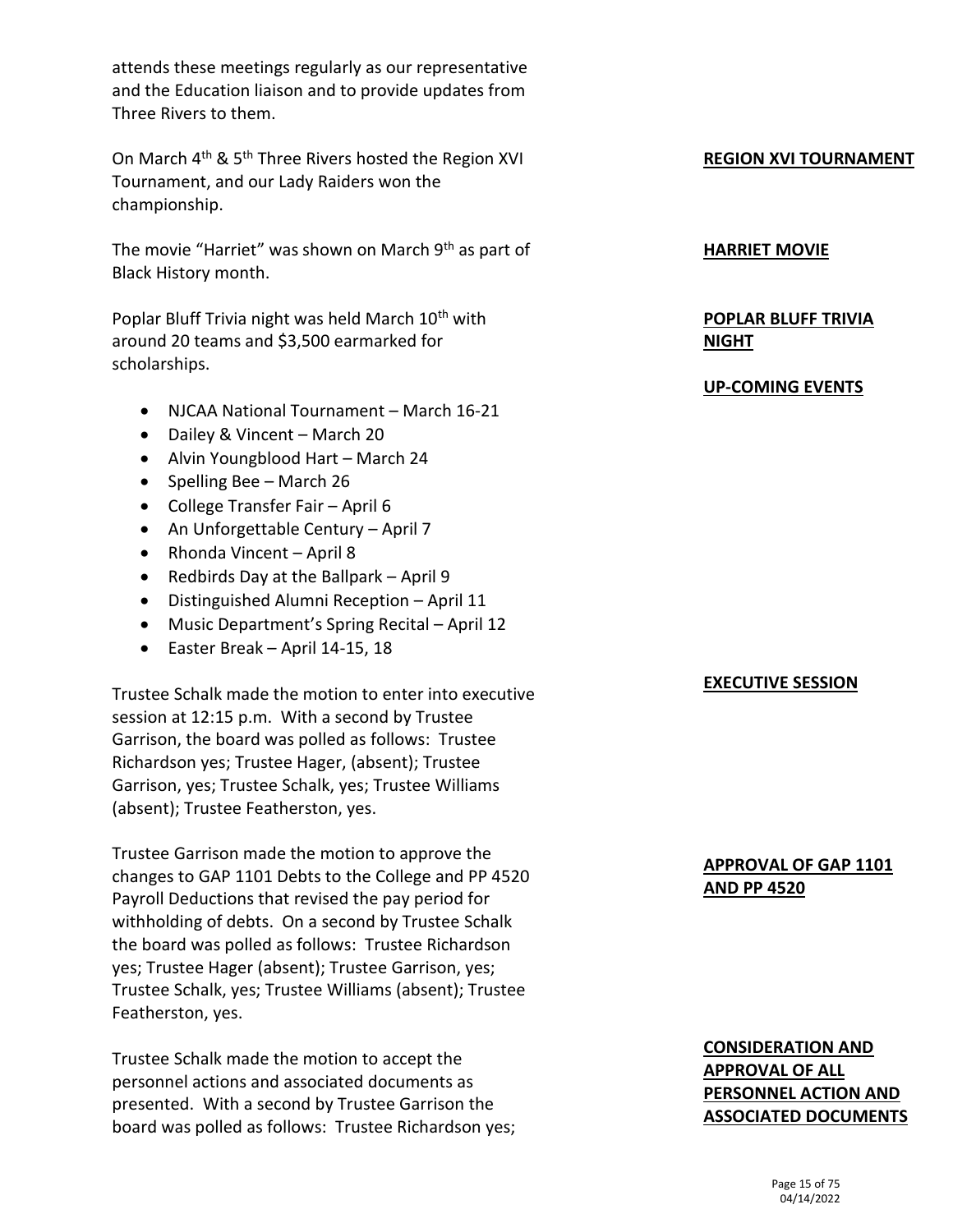Trustee Hager (absent); Trustee Garrison, yes; Trustee Schalk, yes; Trustee Williams (absent); Trustee Featherston, yes.

There being no further business, Trustee Garrison made the motion to adjourn the meeting at 12:41 p.m. and with a second by Trustee Richardson, the motion passed unanimously.

\_\_\_\_\_\_\_\_\_\_\_\_\_\_\_\_\_\_\_\_\_\_\_\_\_\_\_\_\_\_\_\_\_\_\_\_\_\_

\_\_\_\_\_\_\_\_\_\_\_\_\_\_\_\_\_\_\_\_\_\_\_\_\_\_\_\_\_\_\_\_\_\_\_\_\_\_

**ADJOURNMENT**

CHAIRMAN

APPROVAL DATE

 $\mathcal{L}_\text{max}$  , where  $\mathcal{L}_\text{max}$ 

\_\_\_\_\_\_\_\_\_\_\_\_\_\_\_\_\_\_

SECRETARY

APPROVAL DATE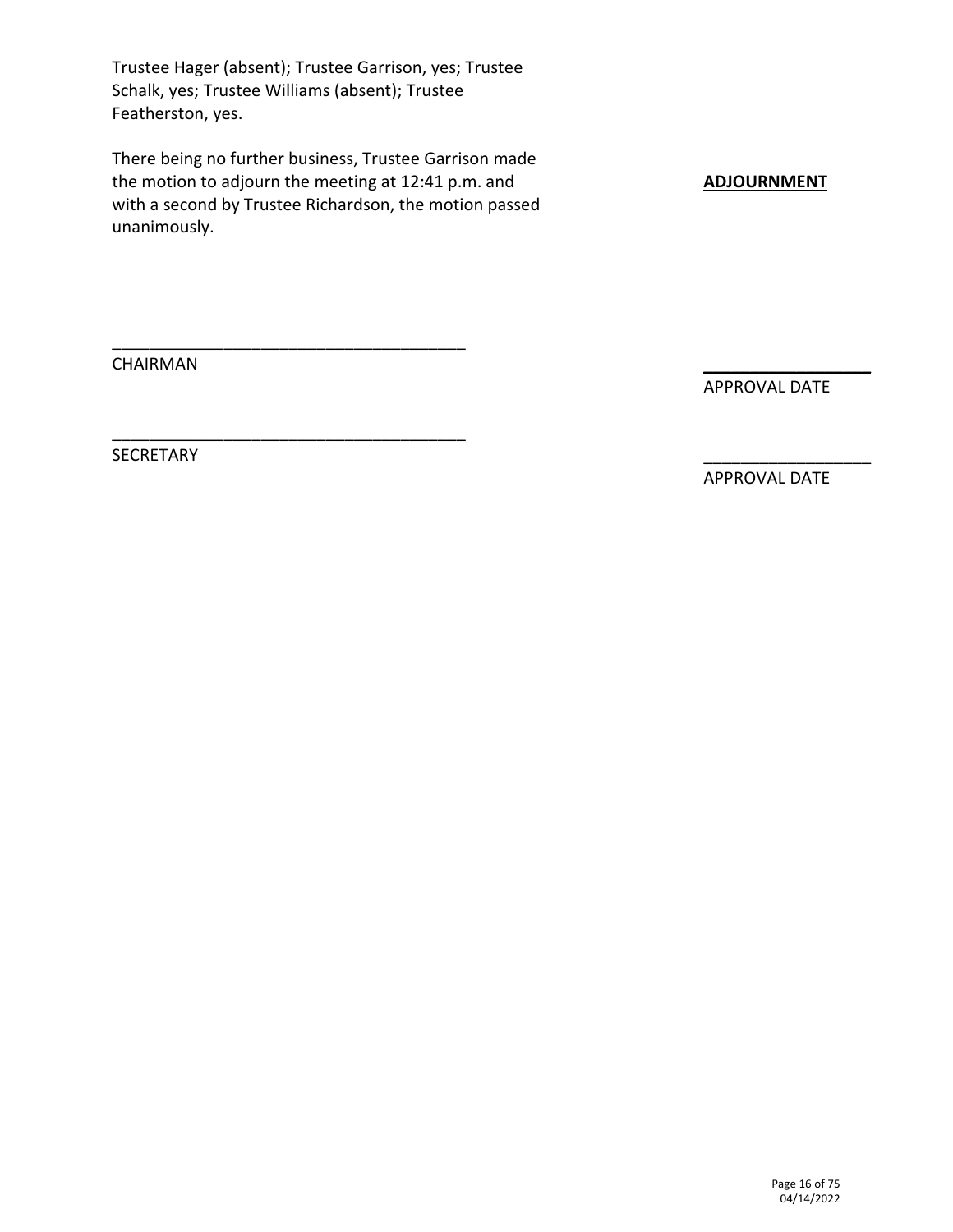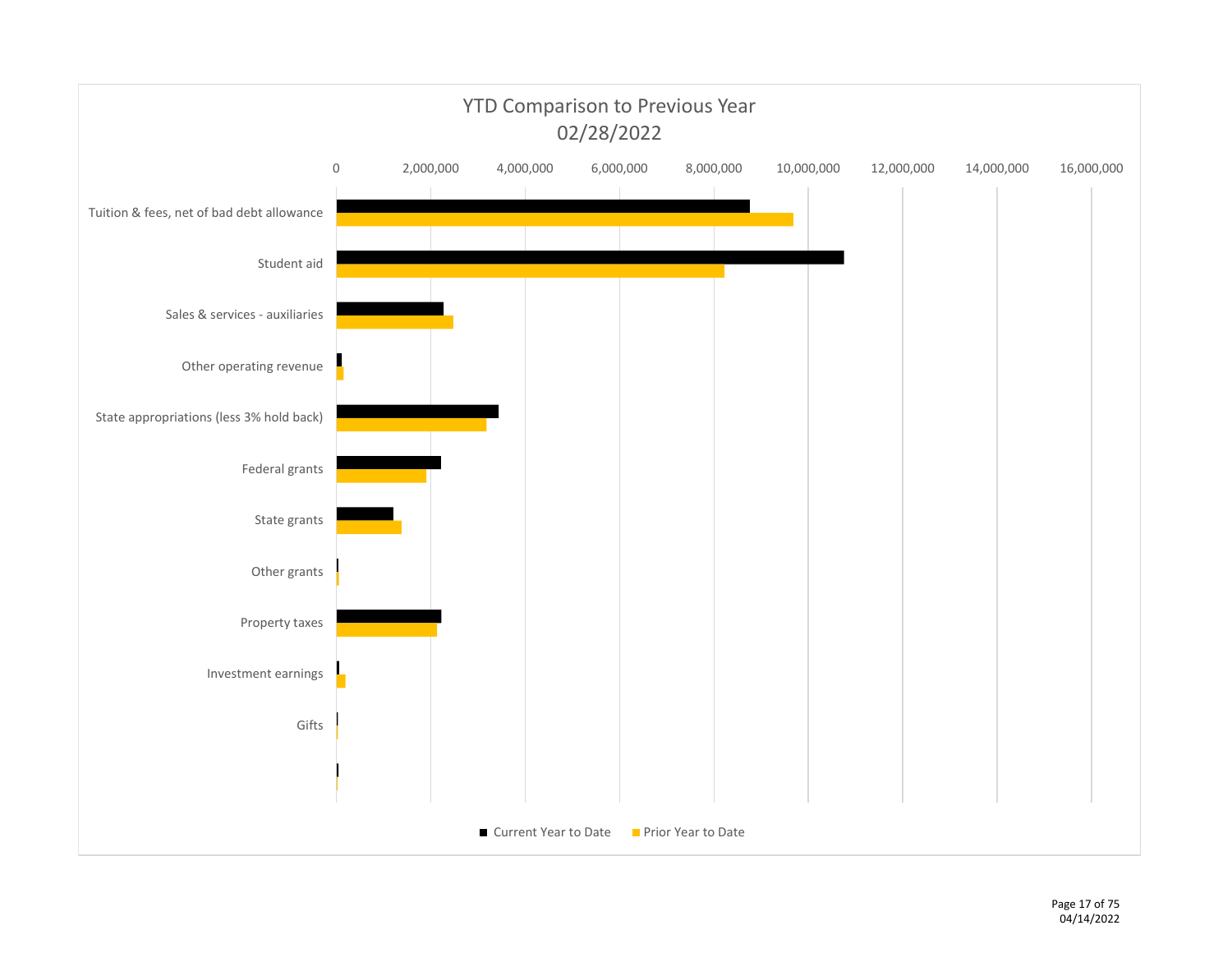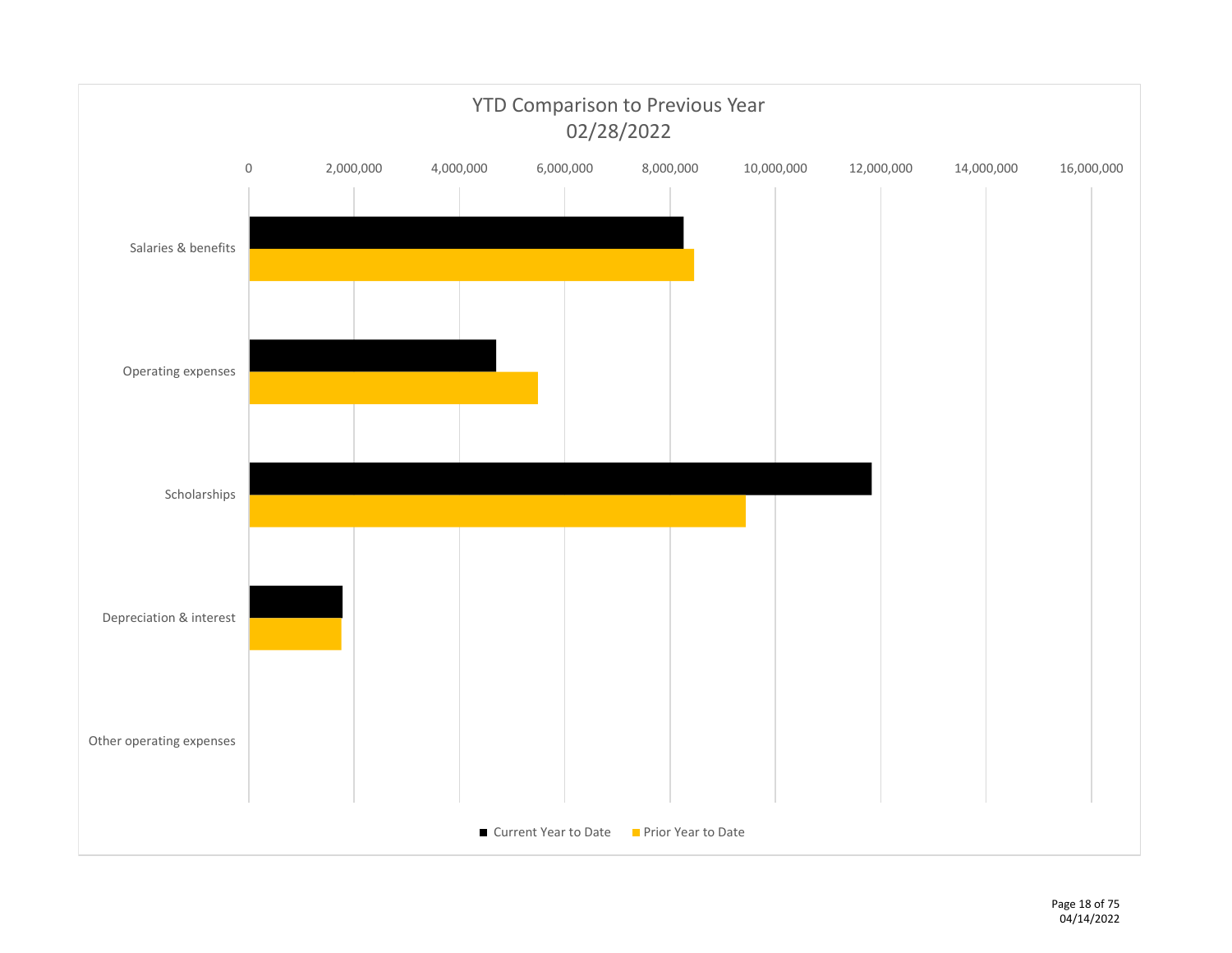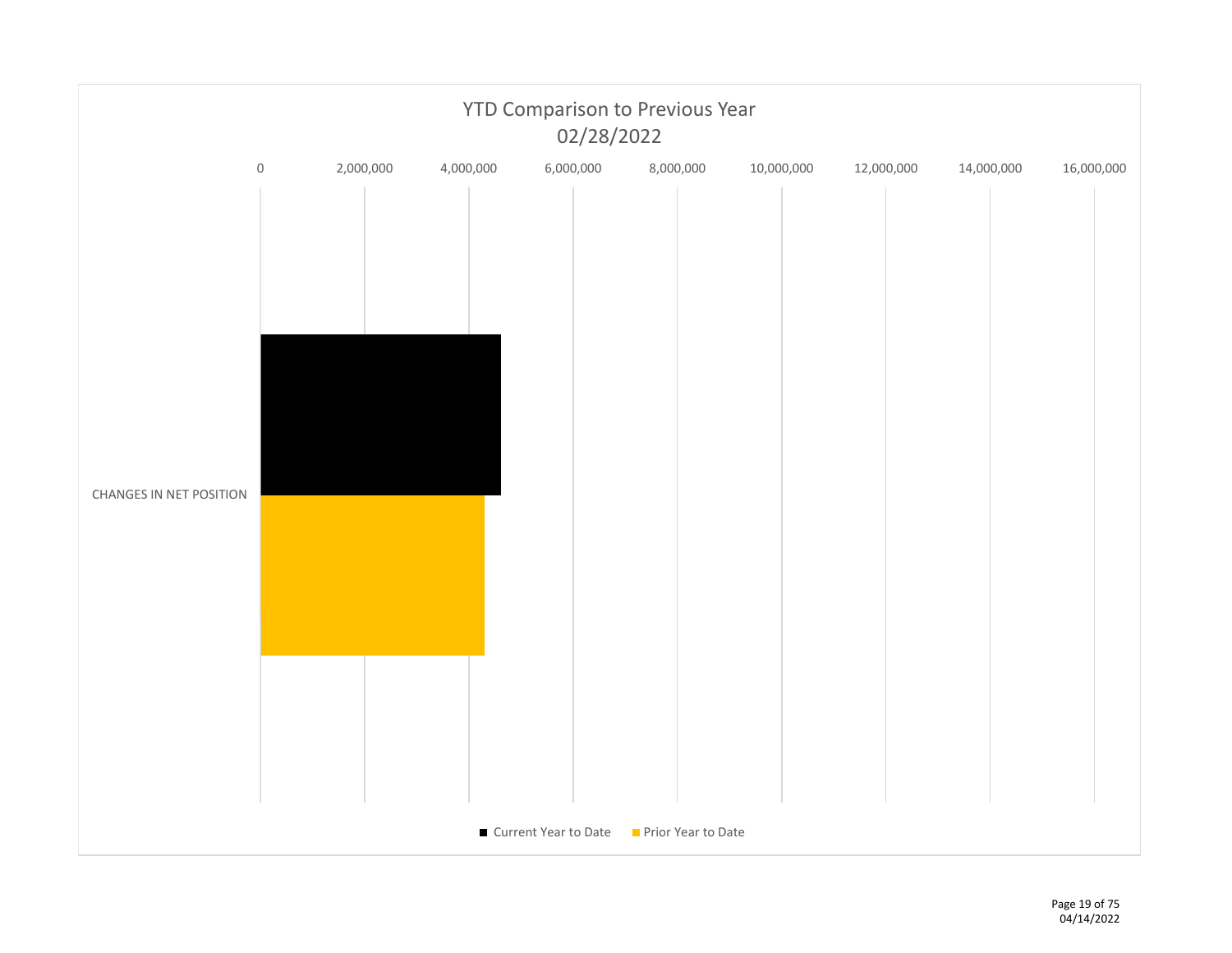#### Three Rivers College Statement of Net Position Unrestricted Funds, Grants and Governmental Appropriations - Unaudited February 28, 2022

| <b>ASSETS AND DEFERRED OUTFLOWS</b>            |                | LIABILITIES, DEFERRED INFLOWS AND NET POSITION       |            |
|------------------------------------------------|----------------|------------------------------------------------------|------------|
| <b>CURRENT ASSETS</b>                          |                | <b>CURRENT LIABILITIES</b>                           |            |
| Cash & Cash Equivalents                        | 14,541,270     | <b>Accounts Payable</b>                              | 752,321    |
| Student Account Receivables, net               | 3,152,814      | <b>Accrued Vacation</b>                              | 316,979    |
| Property Tax Receivable                        | 82,738         | <b>Student Deposits</b>                              | 2,383,534  |
| <b>Other Receivables</b>                       | 9,307,554      | Deferred Tuition & Fees                              | 22,300     |
| Investments                                    | 0              | Scholarships                                         | (366, 036) |
| Inventory                                      | 76,907         | <b>Total Current Liabilities</b>                     | 3,109,097  |
| Prepaid Expenses                               | 286,431        |                                                      |            |
| <b>Total Current Assets</b>                    | 27,447,713     | NON-CURRENT LIABILITIES                              |            |
|                                                |                | Retirement Incentive Payable                         |            |
| <b>NON-CURRENT ASSETS</b>                      |                | Other Post Employment Benefits                       | 17,059,162 |
| Land                                           | 5,490,786      | Bonds, Notes and Leases Payable                      | 10,377,073 |
| Capital assets                                 | 74,056,053     | <b>Accrued Interest</b>                              |            |
| Plus: Current year additions to capital assets | 2018541.67     | Agency                                               | 432,770    |
| <b>Accumulated Depreciation</b>                | (34, 943, 706) | <b>Total Non-Current Liabilities</b>                 | 27,869,005 |
| <b>Unamortized Bond Issue Costs</b>            |                |                                                      |            |
| <b>Total Non-Current Assets</b>                | 46,621,675     | <b>Total Liabilities</b>                             | 30,978,101 |
| <b>DEFERRED OUTFLOWS</b>                       | 5,677,372      | <b>DEFERRED INFLOWS</b>                              | 10,220,641 |
|                                                |                | <b>NET POSITION</b>                                  |            |
|                                                |                | <b>Beginning Balance</b>                             | 33,937,363 |
|                                                |                | Changes in Net Position                              | 4,610,654  |
|                                                |                | <b>Total Net Position</b>                            | 38,548,017 |
| TOTAL ASSETS AND DEFERRED OUTFLOWS             | 79,746,760     | TOTAL LIABILITIES, DEFERRED INFLOWS AND NET POSITION | 79,746,760 |
|                                                |                |                                                      |            |

#### **ASSETS AND DEFERRED INFLOWS AND NET POSITION**

| <b>CURRENT LIABILITIES</b>                           |            |
|------------------------------------------------------|------------|
| <b>Accounts Payable</b>                              | 752,321    |
| <b>Accrued Vacation</b>                              | 316,979    |
| <b>Student Deposits</b>                              | 2,383,534  |
| Deferred Tuition & Fees                              | 22,300     |
| Scholarships                                         | (366, 036) |
| <b>Total Current Liabilities</b>                     | 3,109,097  |
| <b>NON-CURRENT LIABILITIES</b>                       |            |
| Retirement Incentive Payable                         | $\Omega$   |
| <b>Other Post Employment Benefits</b>                | 17,059,162 |
| Bonds, Notes and Leases Payable                      | 10,377,073 |
| <b>Accrued Interest</b>                              | 0          |
| Agency                                               | 432,770    |
| <b>Total Non-Current Liabilities</b>                 | 27,869,005 |
| <b>Total Liabilities</b>                             | 30,978,101 |
| <b>DEFERRED INFLOWS</b>                              | 10,220,641 |
| <b>NET POSITION</b>                                  |            |
| <b>Beginning Balance</b>                             | 33,937,363 |
| Changes in Net Position                              | 4,610,654  |
| <b>Total Net Position</b>                            | 38,548,017 |
| TOTAL LIABILITIES, DEFERRED INFLOWS AND NET POSITION | 79,746,760 |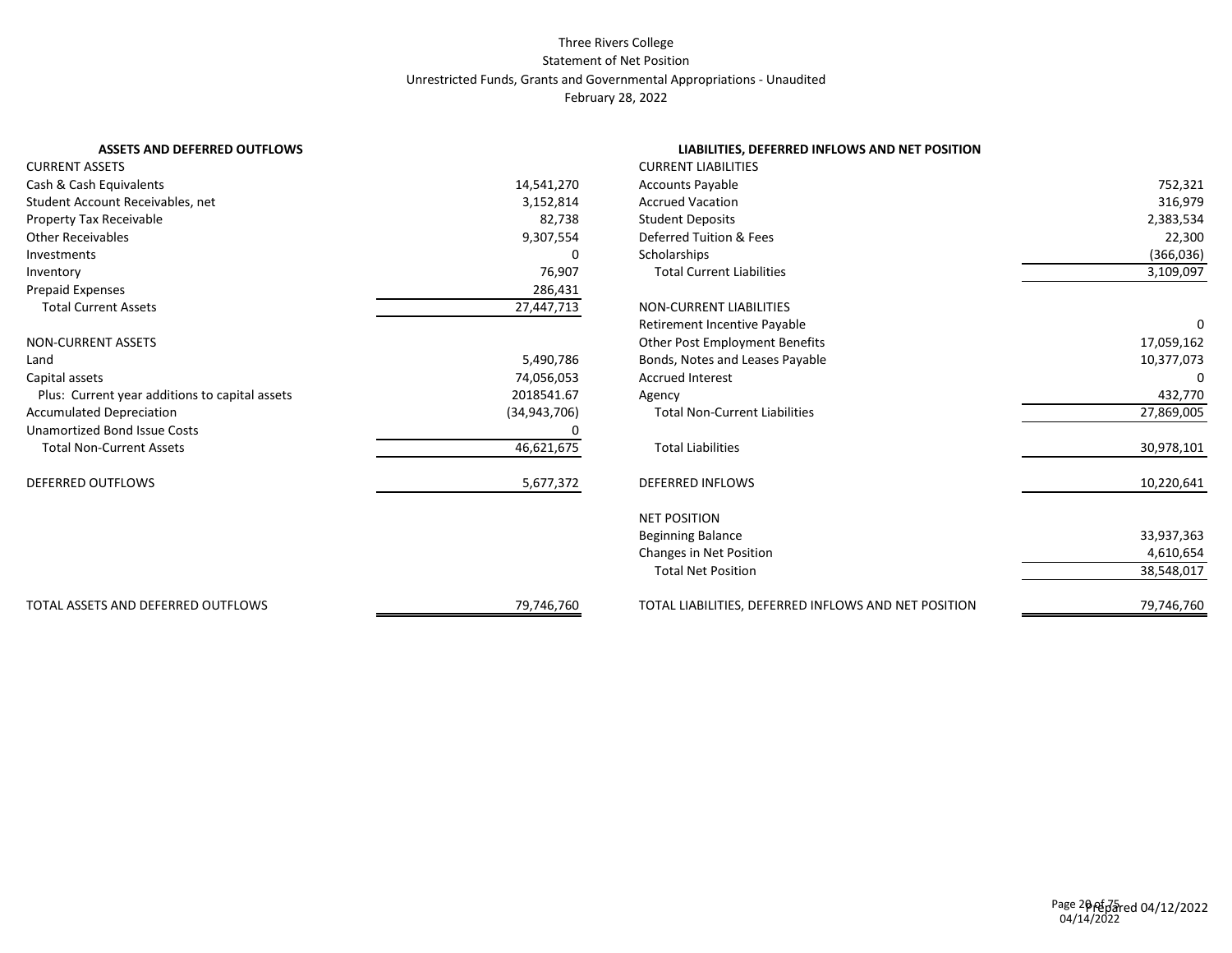#### Three Rivers College Statement of Revenues, Expenses and Changes in Net Position Unrestricted Funds, Grants and Governmental Appropriations - Unaudited February 28, 2022

|             |            |               |            |            |            |            |            | Current Year to | Prior Year to |               |             |
|-------------|------------|---------------|------------|------------|------------|------------|------------|-----------------|---------------|---------------|-------------|
| July        | August     | September     | October    | November   | December   | January    | February   | Date            | Date          | \$ Change     | % Change    |
|             |            |               |            |            |            |            |            |                 |               |               |             |
| 4,943,658   | 517,952    | (273, 627)    | 1,377,492  | 1,001,361  | 811,449    | 507,872    | (125, 618) | 8,760,538       | 9,681,104     | (920, 566)    | $(9.51)$ %  |
| 164,414     | 22,940     | 4,782,007     | 402,518    | 270,757    | 81,469     | 27,229     | 5,006,509  | 10,757,843      | 8,223,717     | 2,534,126     | 30.81%      |
| 893,225     | 101,635    | 102,148       | 239,650    | 215,985    | 389,840    | 147,723    | 185,040    | 2,275,246       | 2,475,387     | (200, 141)    | (8.09)%     |
| 3,181       | 89,813     | 10,115        | 2,340      | 2,530      | 2,716      | 2,832      | 2,973      | 116,500         | 155,913       | (39, 413)     | $(25.28)\%$ |
| 6,004,478   | 732,340    | 4,620,643     | 2,022,000  | 1,490,633  | 1,285,474  | 685,655    | 5,068,904  | 21,910,127      | 20,536,121    | 1,374,006     | 6.69%       |
|             |            |               |            |            |            |            |            |                 |               |               |             |
| 1,021,549   | 1,021,985  | 1,047,215     | 1,060,411  | 1,070,628  | 939,272    | 1,088,987  | 1,004,329  | 8,254,376       | 8,456,757     | (202, 381)    | (2.39)%     |
| 697,499     | 438,020    | 692,324       | 526,584    | 497,577    | 465,952    | 866,248    | 513,248    | 4,697,451       | 5,487,573     | (790, 122)    | $(14.40)\%$ |
| 99,020      | 625,423    | 556,361       | 174,629    | 143,558    | 137,025    | 275,815    | 6,711      | 2,018,542       | 696,985       | 1,321,557     | 189.61%     |
| (99,020)    | (625, 423) | (556, 361)    | (174, 629) | (143, 558) | (137, 025) | (275, 815) | (6, 711)   | (2,018,542)     | (696, 985)    | (1, 321, 557) | 189.61%     |
| 212,485     | 51,023     | 5,227,145     | 469,382    | 303,240    | 83,417     | 58,919     | 5,422,589  | 11,828,199      | 9,435,731     | 2,392,468     | 25.36%      |
| 147,524     | 294,088    | 149,852       | 352,739    | 195,777    | 197,440    | 408,826    | 34,411     | 1,780,657       | 1,758,626     | 22,031        | 1.25%       |
| $\mathbf 0$ | $\Omega$   | $\mathbf 0$   | $\Omega$   | 22         | (22)       | $\Omega$   | $\Omega$   | $\Omega$        | (404)         | 404           | (100.00)%   |
| 2,079,057   | 1,805,116  | 7,116,535     | 2,409,116  | 2,067,244  | 1,686,060  | 2,422,980  | 6,974,577  | 26,560,682      | 25,138,282    | 1,422,400     | 5.66%       |
|             |            |               |            |            |            |            |            |                 |               |               |             |
| 425,628     | 433,744    | 429,686       | 429,686    | 429,686    | 429,686    | 429,686    | 429,686    | 3,437,488       | 3,180,142     | 257,346       | 8.09%       |
| 339,754     | 422,388    | 488,829       | 273,966    | 223,592    | 109,593    | 227,426    | 129,500    | 2,215,048       | 1,905,008     | 310,040       | 16.28%      |
| 21,923      | 24,811     | 307,429       | 86,447     | 63,750     | 142,259    | 361,799    | 197,141    | 1,205,559       | 1,380,446     | (174, 887)    | $(12.67)\%$ |
| $\Omega$    | $\Omega$   | 21,924        | 5,000      | $\Omega$   | 15,030     | $\Omega$   | $\Omega$   | 41,954          | 52,202        | (10, 248)     | $(19.63)\%$ |
| 22,115      | 20,358     | 16,942        | 7,537      | 33,292     | 371,400    | 1,551,599  | 201,238    | 2,224,481       | 2,131,431     | 93,051        | 4.37%       |
| 8,109       | 7,074      | 7,572         | 8,408      | 7,759      | 7,808      | 6,332      | 5,476      | 58,539          | 192,993       | (134, 454)    | $(69.67)\%$ |
| 5,387       | $\Omega$   | $\Omega$      | 27,500     | $\Omega$   | 0          | $\Omega$   |            | 32,887          | 31,547        | 1,340         | 4.25%       |
| $\Omega$    | 0          | 45,254        | 0          | 0          | 0          | $\Omega$   |            | 45,254          | 22,380        | 22,874        | 102.21%     |
| 822,917     | 908,375    | 1,317,636     | 838,543    | 758,079    | 1,075,776  | 2,576,842  | 963,042    | 9,261,210       | 8,896,148     | 365,062       | 4.10%       |
| 4,748,337   | (164, 400) | (1, 178, 256) | 451,428    | 181,468    | 675,191    | 839,517    | (942, 631) | 4,610,654       | 4,293,987     | 316,668       | 7.37%       |
|             |            |               |            |            |            |            |            |                 |               |               |             |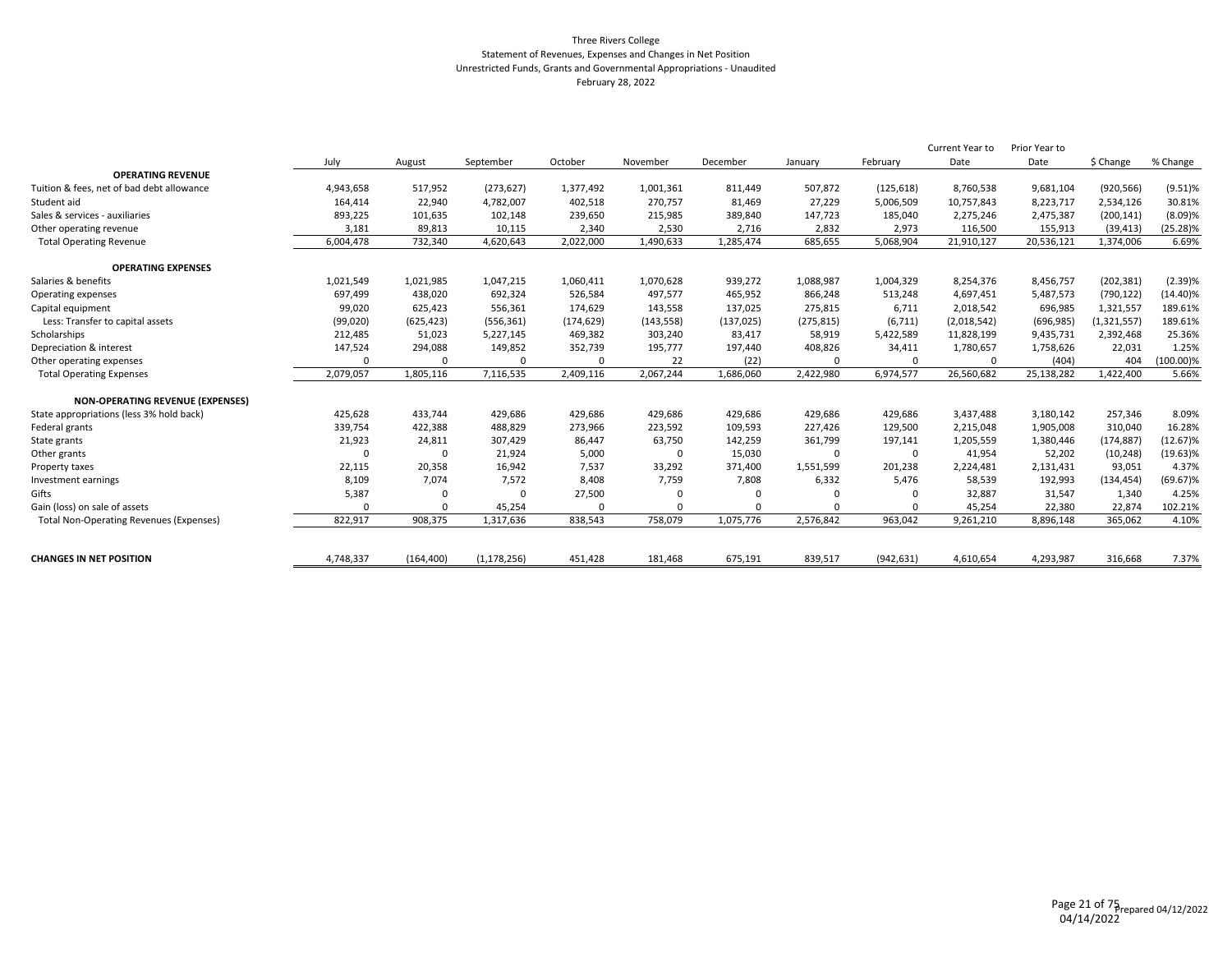

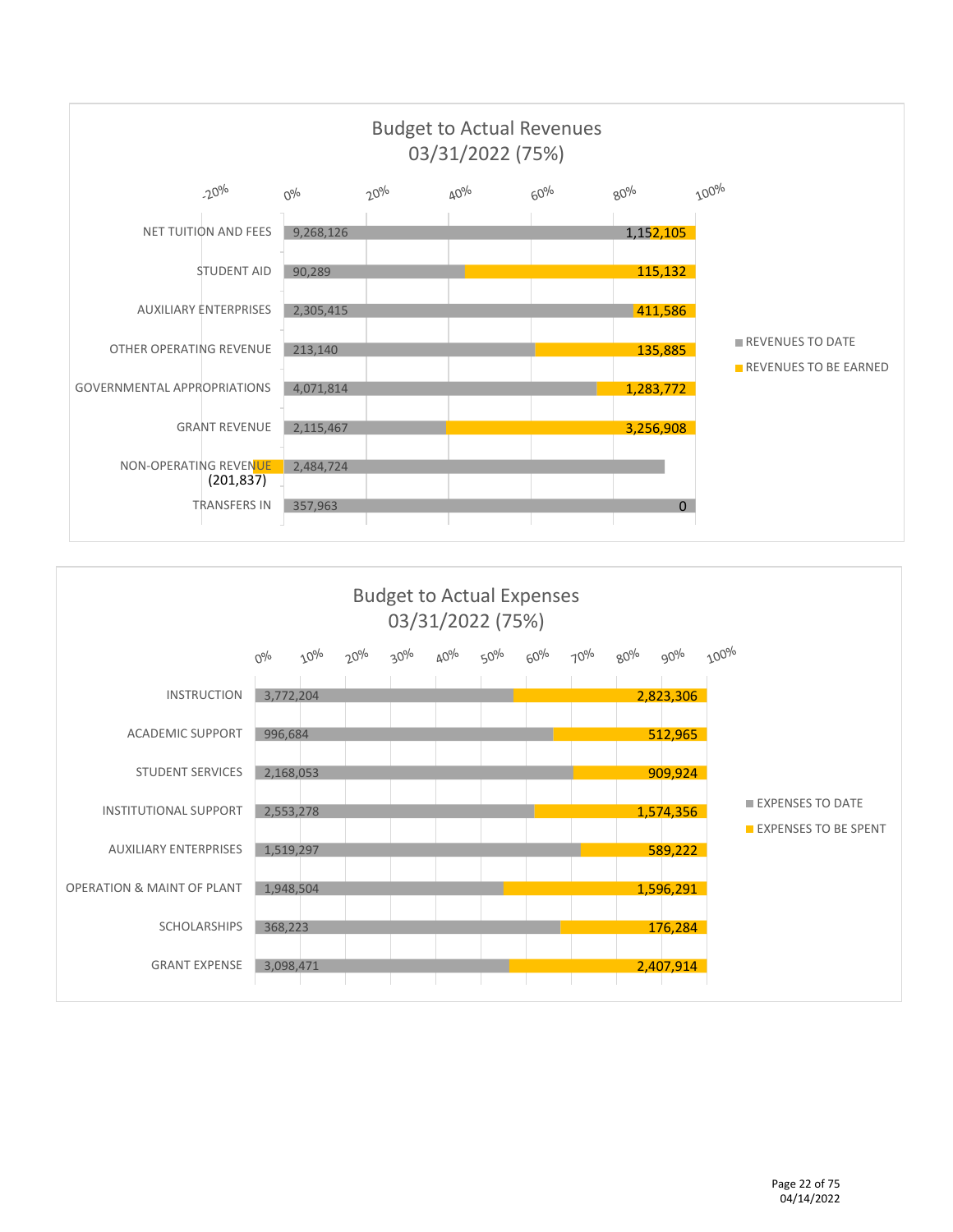#### Three Rivers College Statement of Revenues, Expenses and Changes In Net Position Unrestricted Funds, Grants and Governmental Appropriations - Unaudited March 31, 2022 Fiscal Year Benchmark: 75%

|                                                                                           |               |            |                                     | <b>REVENUES TO BE</b> |
|-------------------------------------------------------------------------------------------|---------------|------------|-------------------------------------|-----------------------|
| <b>REVENUES</b>                                                                           | <b>BUDGET</b> |            | REVENUES TO DATE REVENUES TO DATE % | EARNED                |
| NET TUITION AND FEES                                                                      | 10,420,231    | 9,268,126  | 89%                                 | 1,152,105             |
| Tuition, Student Registration Fees, Net of Bad Debt & Scholarship Allowances              |               |            |                                     |                       |
| <b>STUDENT AID</b>                                                                        | 205,421       | 90,289     | 44%                                 | 115,132               |
| Federal Pell, Student Loans, SEOG, ACG, Work Study                                        |               |            |                                     |                       |
| <b>AUXILIARY ENTERPRISES</b>                                                              | 2,717,001     | 2,305,415  | 85%                                 | 411,586               |
| Housing, Bookstore, Testing & Assessment, Tinnin Center Operations, License Bureau Rental |               |            |                                     |                       |
| OTHER OPERATING REVENUE                                                                   | 349,025       | 213,140    | 61%                                 | 135,885               |
| Athletic Ticket Sales, Fines, Transcript Fees, Other Income                               |               |            |                                     |                       |
| <b>GOVERNMENTAL APPROPRIATIONS</b>                                                        | 5,355,586     | 4,071,814  | 76%                                 | 1,283,772             |
| State Aid, State Maint. & Repair                                                          |               |            |                                     |                       |
| <b>GRANT REVENUE</b>                                                                      | 5,372,376     | 2,115,467  | 39%                                 | 3,256,908             |
| <b>State Grants, Federal Grants</b>                                                       |               |            |                                     |                       |
| NON-OPERATING REVENUE                                                                     | 2,282,887     | 2,484,724  | 109%                                | (201, 837)            |
| Taxes, Interest Earnings, Gifts                                                           |               |            |                                     |                       |
| <b>TRANSFERS IN</b>                                                                       | 357,963       | 357,963    | 100%                                | 0                     |
| General funds-prior year transfers in (Reserves), current year transfers from capital     |               |            |                                     |                       |
| <b>TOTAL REVENUES</b>                                                                     | 27,060,490    | 20,906,938 | 77%                                 | 6,153,552             |
| NOTE:                                                                                     |               |            |                                     |                       |

|                                                                                                                   |               |                         |                           | <b>EXPENSES TO BE</b> |
|-------------------------------------------------------------------------------------------------------------------|---------------|-------------------------|---------------------------|-----------------------|
| <b>EXPENSES</b>                                                                                                   | <b>BUDGET</b> | <b>EXPENSES TO DATE</b> | <b>EXPENSES TO DATE %</b> | <b>SPENT</b>          |
| <b>INSTRUCTION</b>                                                                                                | 6,595,510     | 3,772,204               | 57%                       | 2,823,306             |
| Business, Education, Math, Science, Technology, Humanities, Social Science, Health & Human Services               |               |                         |                           |                       |
| <b>ACADEMIC SUPPORT</b>                                                                                           | 1,509,649     | 996,684                 | 66%                       | 512,965               |
| Academic Resource Commons, Academic Outreach Services, Career Education, Off Campus Center Support                |               |                         |                           |                       |
| <b>STUDENT SERVICES</b>                                                                                           | 3,077,977     | 2,168,053               | 70%                       | 909,924               |
| Recruiting, Enrollment Services, Advising, Retention, Financial Aid, Student Life, Athletics, Disability Services |               |                         |                           |                       |
| <b>INSTITUTIONAL SUPPORT</b>                                                                                      | 4,127,634     | 2,553,278               | 62%                       | 1,574,356             |
| Board of Trustees, Executive Management, Financial Services, Human Resources, Technology, Communications          |               |                         |                           |                       |
| <b>AUXILIARY ENTERPRISES</b>                                                                                      | 2,108,519     | 1,519,297               | 72%                       | 589,222               |
| Housing, Bookstore, Tinnin Center Operations, Testing & Assessment, License Bureau Rental                         |               |                         |                           |                       |
| <b>OPERATION &amp; MAINT OF PLANT</b>                                                                             | 3,544,795     | 1,948,504               | 55%                       | 1,596,291             |
| Maintenance, Custodial, Groundskeeping, Campus Safety, Utilities, Insurance, Mail Services                        |               |                         |                           |                       |
| <b>SCHOLARSHIPS</b>                                                                                               | 544,507       | 368,223                 | 68%                       | 176,284               |
| Institutional Scholarships, Federal Student Aid Disbursed, Tuition Remission                                      |               |                         |                           |                       |
| <b>GRANT EXPENSE</b>                                                                                              | 5,506,385     | 3,098,471               | 56%                       | 2,407,914             |
| State Grants, Federal Grants                                                                                      |               |                         |                           |                       |
| <b>TOTAL EXPENSES</b>                                                                                             | 27,014,976    | 16,424,714              | 61%                       | 10,590,262            |
| NOTE:                                                                                                             |               |                         |                           |                       |
| <b>CHANGES IN NET POSITION</b>                                                                                    | 45,513        | 4,482,223               |                           |                       |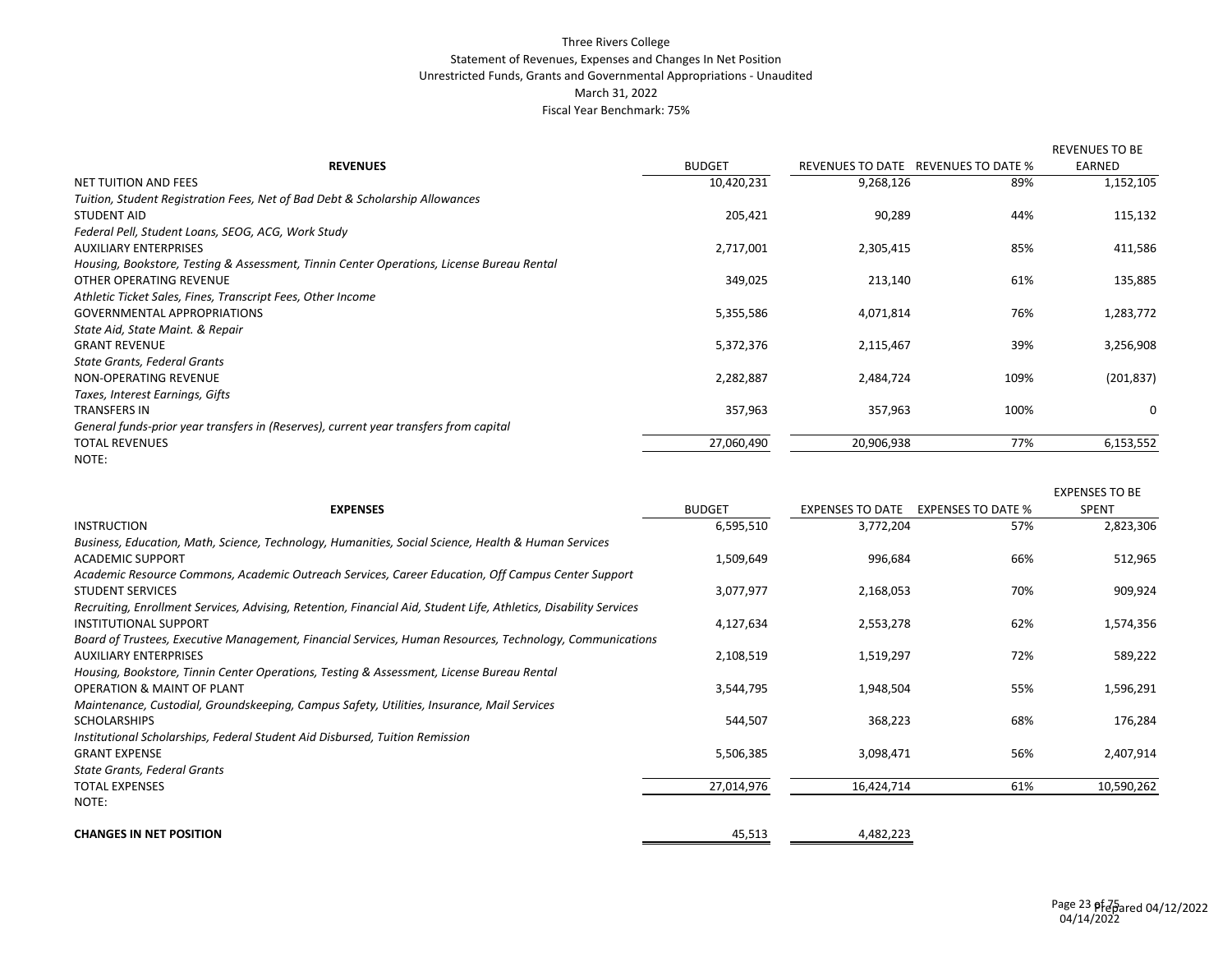#### Three Rivers College Capital Budget - Unaudited March 31, 2022 Fiscal Year Benchmark: 75%

|                                                    |               |                     | SOURCES TO DATE | SOURCES TO BE       |
|----------------------------------------------------|---------------|---------------------|-----------------|---------------------|
| <b>FUNDING SOURCES</b>                             | <b>BUDGET</b> | SOURCES TO DATE     | %               | EARNED              |
| <b>RESTRICTED</b>                                  |               |                     |                 |                     |
| HEERF (CARES) federal grant                        | 3,827,401     | 518,449             | 14%             | 3,308,953           |
| UNRESTRICTED                                       |               |                     |                 |                     |
| General funds - prior year transfers in (Reserves) | 1,474,210     | 921,947             | 63%             | 552,263             |
| General funds - current year transfers in          |               |                     |                 | 0                   |
| <b>TOTAL FUNDING SOURCES</b>                       | 5,301,611     | 1,440,396           | 27%             | 3,861,215           |
|                                                    |               |                     |                 |                     |
| <b>USES OF FUNDS</b>                               | <b>BUDGET</b> | <b>USES TO DATE</b> | USES TO DATE %  | <b>USES UNSPENT</b> |
| Sikeston Location roof                             | 240,000       | 5,985               | 2%              | 234,015             |
| Westwood Event Center upgrades                     | 210,531       | 1,351               | 1%              | 209,180             |
| Libla Family Sports Complex                        | 183,747       | 0                   | 0%              | 183,747             |
| Westover Administration Building repairs           | 200,000       | 157,354             | 79%             | 42,646              |
| <b>HVAC</b> upgrades                               | 2,500,000     | 78,050              | 3%              | 2,421,950           |
| Campus restroom upgrades                           | 500,000       | 0                   | 0%              | 500,000             |
| Keyless entry locks                                | 556,901       | 278,451             | 50%             | 278,451             |
| Landscaping, Lighting and other land improvements  | 115,531       | 61,461              | 53%             | 54,070              |
| Tinnin Fine Arts Center refurbish                  | 90,500        | 12,080              | 13%             | 78,420              |
| <b>Ballfield improvements</b>                      | 548,462       | 562,459             | 103%            | (13,997)            |
| Fleet vehicles                                     | 35,000        | 0                   | 0%              | 35,000              |
| Farm outbuilding/restroom                          | 120,939       | 121,257             | 100%            | (318)               |
| <b>TOTAL EXPENSES</b>                              | 5,301,611     | 1,278,448           | 24%             | 4,023,163           |
| <b>NET SURPLUS (DEFICIT)</b>                       | 0             | 161,948             |                 |                     |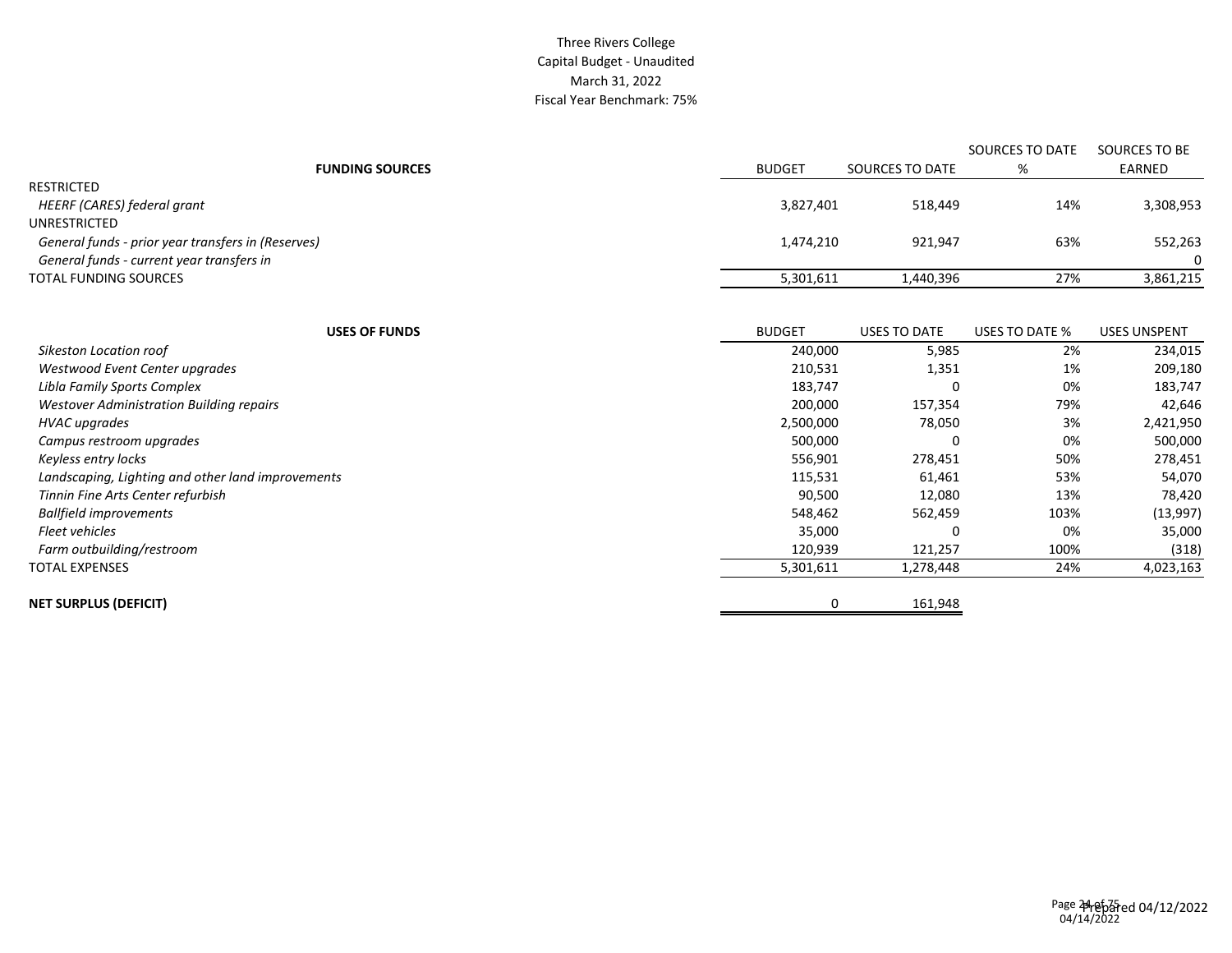# **THREE RIVERS COMMUNITY COLLEGE CASH IN BANKS**

April 1, 2022

|                                      | 03/01/22     | 04/01/22     |
|--------------------------------------|--------------|--------------|
| <b>CURRENT FUND</b>                  |              |              |
| Cash Funds                           |              |              |
| <b>Bookstore</b>                     | 2,000.00     | 2,000.00     |
| Petty Cash                           | 200.00       | 200.00       |
| <b>Vending Machines</b>              | 137.00       | 137.00       |
| <b>Business Office</b>               | 1,888.00     | 1,888.00     |
| <b>Total Cash Funds</b>              | 4,225.00     | 4,225.00     |
| <b>General Accounts</b>              |              |              |
| Southern Bank - General Funds        | 7,093,583.64 | 6,945,663.73 |
| Southern Bank - Credit Cards         | 94,774.30    | 160,853.95   |
| <b>Total General Accounts</b>        | 7,188,357.94 | 7,106,517.68 |
| <b>Restricted Bank Accounts</b>      |              |              |
| Payroll Account - Southern Bank      | 14,945.97    | (55, 123.83) |
| <b>Federal Clearing Account</b>      |              |              |
| <b>Flexible Spending Account</b>     | 10,003.82    | 10,004.24    |
| <b>Total Restricted Accounts</b>     | 24,949.79    | (45, 119.59) |
| <b>TOTAL CURRENT FUND</b>            | 7,217,532.73 | 7,065,623.09 |
| <b>HOUSING FUND</b>                  |              |              |
| <b>General Accounts</b>              |              |              |
| Rivers Ridge Account - Southern Bank | 82,033.25    | 66,598.53    |
| <b>Total General Accounts</b>        | 82,033.25    | 66,598.53    |
| <b>TOTAL HOUSING FUND</b>            | 164,066.50   | 133,197.06   |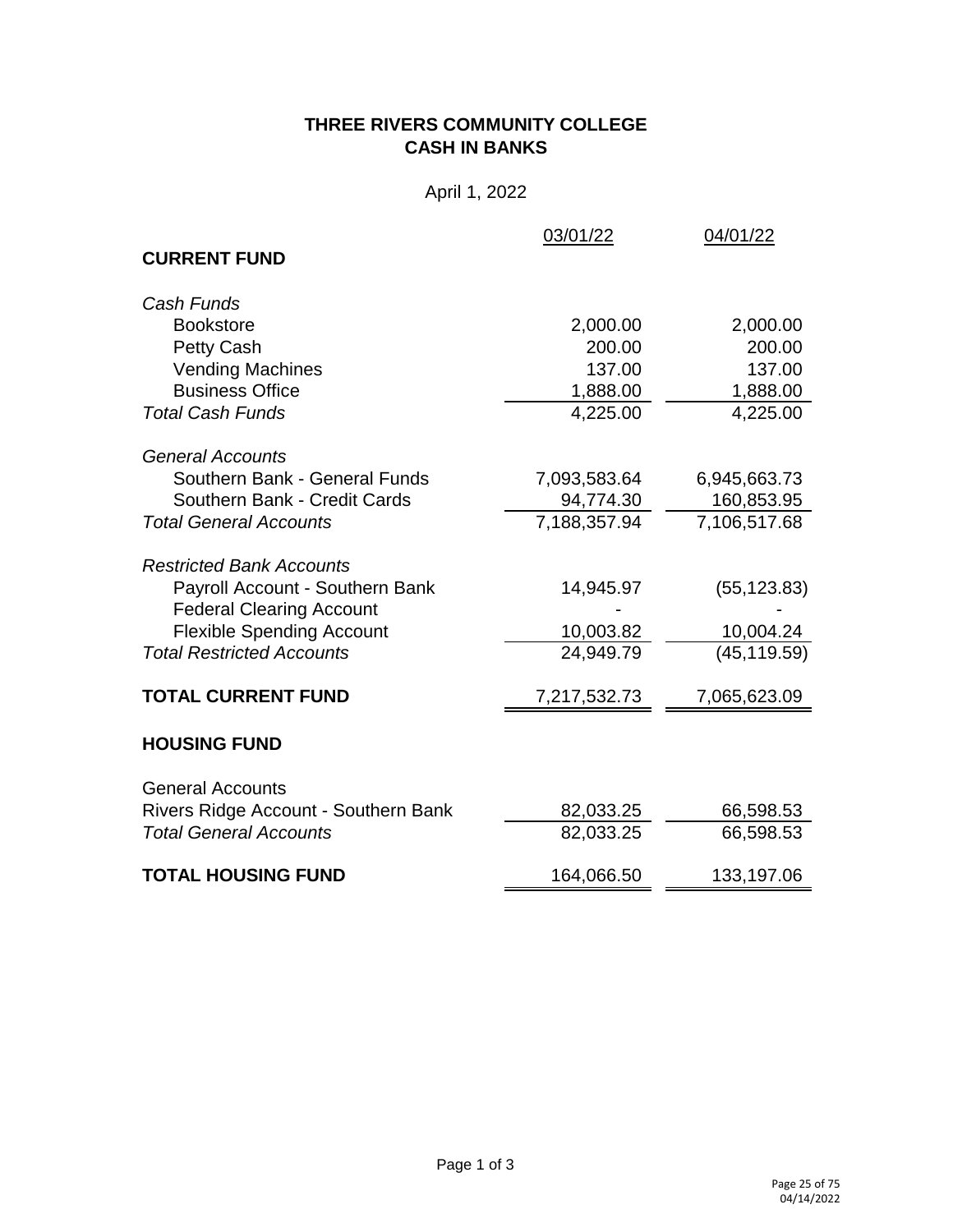|                                                                                            | 03/01/22                     | 04/01/22                     |
|--------------------------------------------------------------------------------------------|------------------------------|------------------------------|
| <b>PLANT FUND</b>                                                                          |                              |                              |
| <b>General Accounts</b><br><b>Plant Fund - Southern Bank</b><br><b>Total Bank Accounts</b> | 6,647,087.83<br>6,647,087.83 | 6,649,910.82<br>6,649,910.82 |
| Certificates of Deposit                                                                    |                              |                              |
|                                                                                            |                              |                              |
| <b>Total Certificates of Deposit</b>                                                       |                              |                              |
| <b>TOTAL PLANT FUND</b>                                                                    | 6,647,087.83                 | 6,649,910.82                 |
| <b>AGENCY FUND</b>                                                                         |                              |                              |
| <b>Bank Accounts</b><br>Agency Account - Southern Bank                                     | 469,749.81                   | 471,111.57                   |
| Certificates of Deposit<br><b>Restricted CD's &amp; Savings</b>                            | 321,759.75                   | 321,759.75                   |
| <b>TOTAL AGENCY FUND</b>                                                                   | 791,509.56                   | 792,871.32                   |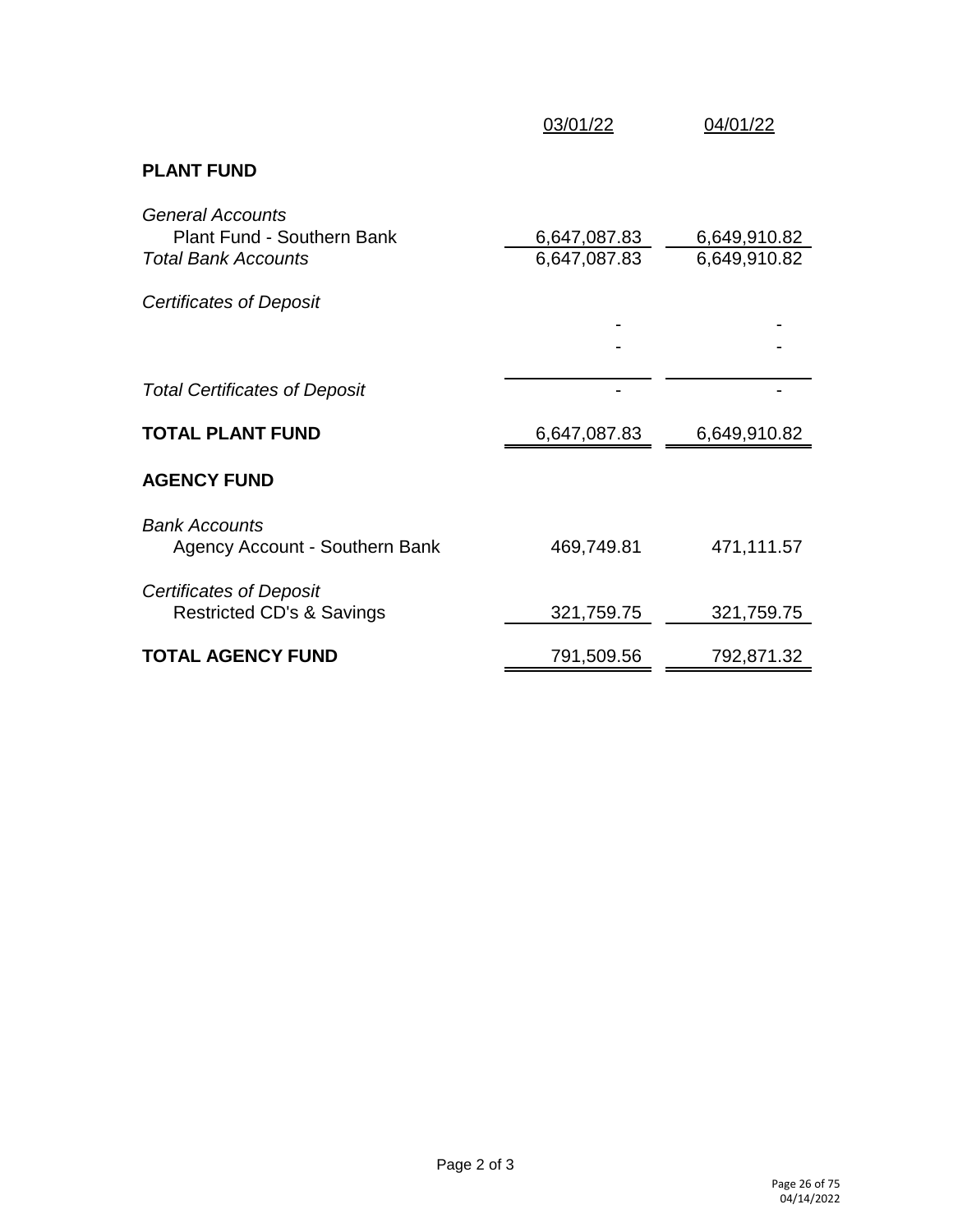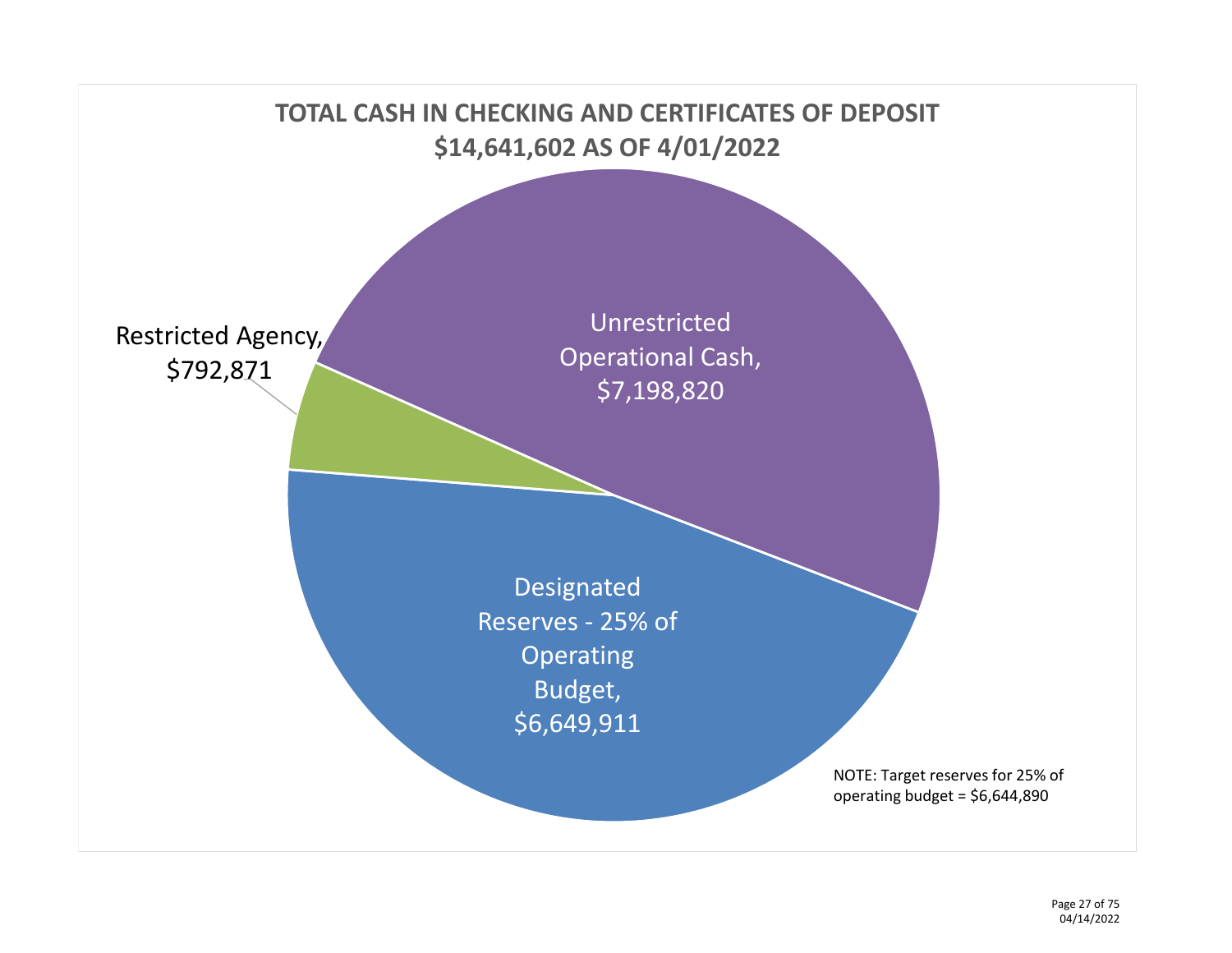#### THREE RIVERS COLLEGE CERTIFICATE OF DEPOSIT

## **CERTIFICATES OF DEPOSIT AS OF March 31, 2022**

| CD#<br>TERM<br>$\sim$<br><b>BANK</b><br>$\sim$<br>JUN.<br><b>RATE</b><br>. د.<br>AMO<br>┑╷╻ | אסודי<br>DE.<br>ĸш |
|---------------------------------------------------------------------------------------------|--------------------|
|---------------------------------------------------------------------------------------------|--------------------|

Total Contingency Fund **Continues and Continues Continues and Continues Continues Continues Continues Continues Continues Continues Continues Continues Continues Continues Continues Continues Continues Continues Continues** 



# **SCHOLARSHIP/ENDOWMENT CERTIFICATES AS OF March 31, 2022**

| CD# | <b>BANK</b>                        | <b>RATE</b> | <b>DATE</b>       | <b>TERM</b>       | <b>AMOUNT</b> | <b>DESCRIPTION</b>         |
|-----|------------------------------------|-------------|-------------------|-------------------|---------------|----------------------------|
|     | 423137249 Regions Bank             | 0.01        | 05/12/88          | 04/02/22          |               | 2,833.00 Combined Sch      |
|     | 9525 First Missouri State Bank     | 0.85        | 05/06/93          | 05/06/22          |               | 2,000.00 Carl Wiseman      |
|     | 10140 First Midwest Bank of P.B.   | 1.00        | 11/06/89          | 05/06/22          |               | 5,000.00 Charlotte Stone   |
|     | 5017843040 Commerce Bank           | 0.01        | 05/01/97          | 05/07/22          |               | 2,900.00 Miles Hays        |
|     | 2012008906 Commerce Bank           | 0.05        | 05/11/81          | 05/11/22          |               | 4,526.11 P.C. Hays, Sr.    |
|     | 2016007496 Commerce Bank           | 0.03        | 05/14/90          | 05/14/22          |               | 3,835.00 Bill Vinson       |
|     | 25103 First Midwest Bank of P.B.   | 0.40        | 05/14/99          | 05/14/22          |               | 5,000.00 Thelma Jackson    |
|     | 21031218 US Bank of Poplar Bluff   | 0.25        | 05/15/94          | 05/15/22          |               | 2,192.00 Greg Starnes      |
|     | 2038701 First Midwest Bank of P.B. | 0.65        | 05/16/96 05/16/22 |                   |               | 5,000.00 Thelma Jackson    |
|     | 21028105 US Bank of Poplar Bluff   | 0.25        | 05/22/91 05/22/22 |                   |               | 29,782.32 Myrtle Rutland   |
|     | 21028106 US Bank of Poplar Bluff   | 0.25        | 05/22/91 05/22/22 |                   |               | 20,000.00 Myrtle Rutland   |
|     | 7236 First Missouri State Bank     | 0.50        | 05/26/89          | 05/26/22          |               | 16,350.00 Jackie Watson    |
|     | 110260320 Southern Bank            | 0.85        | 06/02/86          | 06/02/22          |               | 1,000.00 Hulen Spencer     |
|     | 2016012267 Commerce Bank           | 0.025       | 06/04/92          | 06/04/22          |               | 2,350.00 Bill Vinson       |
|     | 423135383 Regions Bank             | 1.49        | 12/04/04          | 06/04/22          |               | 1,650.00 R. Couperus       |
|     | 110274305 Southern Bank            | 0.90        | 05/30/86          | 06/30/22          |               | 5,200.00 Mabel Swindel     |
|     | 21030291 US Bank of Poplar Bluff   | 0.25        | 07/07/93          | 07/07/22          |               | 1,405.00 Joshua Bowman     |
|     | 2019003547 Commerce Bank           | 0.40        | 07/08/90          | 07/08/22          |               | 4,000.00 P.C. Hays, Jr.    |
|     | 423137157 Regions Bank             | 1.24        | 01/14/85          | 07/14/22          |               | 2,500.00 Dr. Miller        |
|     | 2170801 First Midwest Bank of P.B. | 0.50        | 07/11/97          | 07/30/22          |               | 10,925.00 Mabel Swindel    |
|     | 2012008112 Commerce Bank           | 0.30        | 08/11/92          | 08/11/22          |               | 1,000.00 Myra C. Hays      |
|     | 21024477 US Bank of Poplar Bluff   | 0.25        | 08/22/89          | 08/22/22          |               | 10,000.00 Myrtle Rutland   |
|     | 8036 First Missouri State Bank     | 0.50        | 08/23/90          | 08/23/22          |               | 4,000.00 Jackie Watson     |
|     | 1721901 First Midwest Bank of P.B. | 0.50        | 08/25/92          | 08/25/22          |               | 3,000.00 Odd Fellows       |
|     | 110270576 Southern Bank            | 0.60        | 08/27/85          | 08/27/22          |               | 5,000.00 Belle Hinrichs    |
|     | 14776 First Missouri State Bank    | 0.50        | 08/28/02          | 08/28/22          |               | 5,000.00 Helvey-Miller     |
|     | 21815 First Midwest Bank of P.B.   | 0.35        | 09/22/98          | 09/22/22          |               | 5,000.00 Jerome Burford    |
|     | 423137256 Regions Bank             | 0.01        | 05/12/88          | 10/02/22          |               | 1,024.34 Fred Morrow       |
|     | 24325 First Midwest Bank of P.B.   | 0.35        | 10/15/99          | 10/15/22          |               | 10,324.77 Norman Gamblin   |
|     | 2197201 First Midwest Bank of P.B. | 0.35        | 10/31/97          | 10/31/22          |               | 1,065.00 Gertrude Cox      |
|     | 23353 First Midwest Bank of P.B.   | 0.35        | 11/06/00          | 11/06/22          |               | 4,000.00 Coll. Achievement |
|     | 21028354 US Bank of Poplar Bluff   | 0.40        | 12/03/91          | 12/03/22          |               | 2,310.00 C.T. McDaniel     |
|     | 10369 First Missouri State Bank    | 1.10        |                   | 12/05/95 12/05/22 |               | 5,000.00 Helvey-Miller     |
|     | 451038849 US Bank of Poplar Bluff  | 0.40        | 12/08/99          | 12/08/22          |               | 1,110.00 C.T. McDaniel     |
|     | 2016012160 Commerce Bank           | 0.25        | 12/11/91          | 12/11/22          |               | 7,700.00 Bill Vinson       |
|     | 43712 First Midwest Bank of P.B.   | 0.85        | 04/27/09          | 12/14/22          |               | 67,447.79 Holder-Rowland   |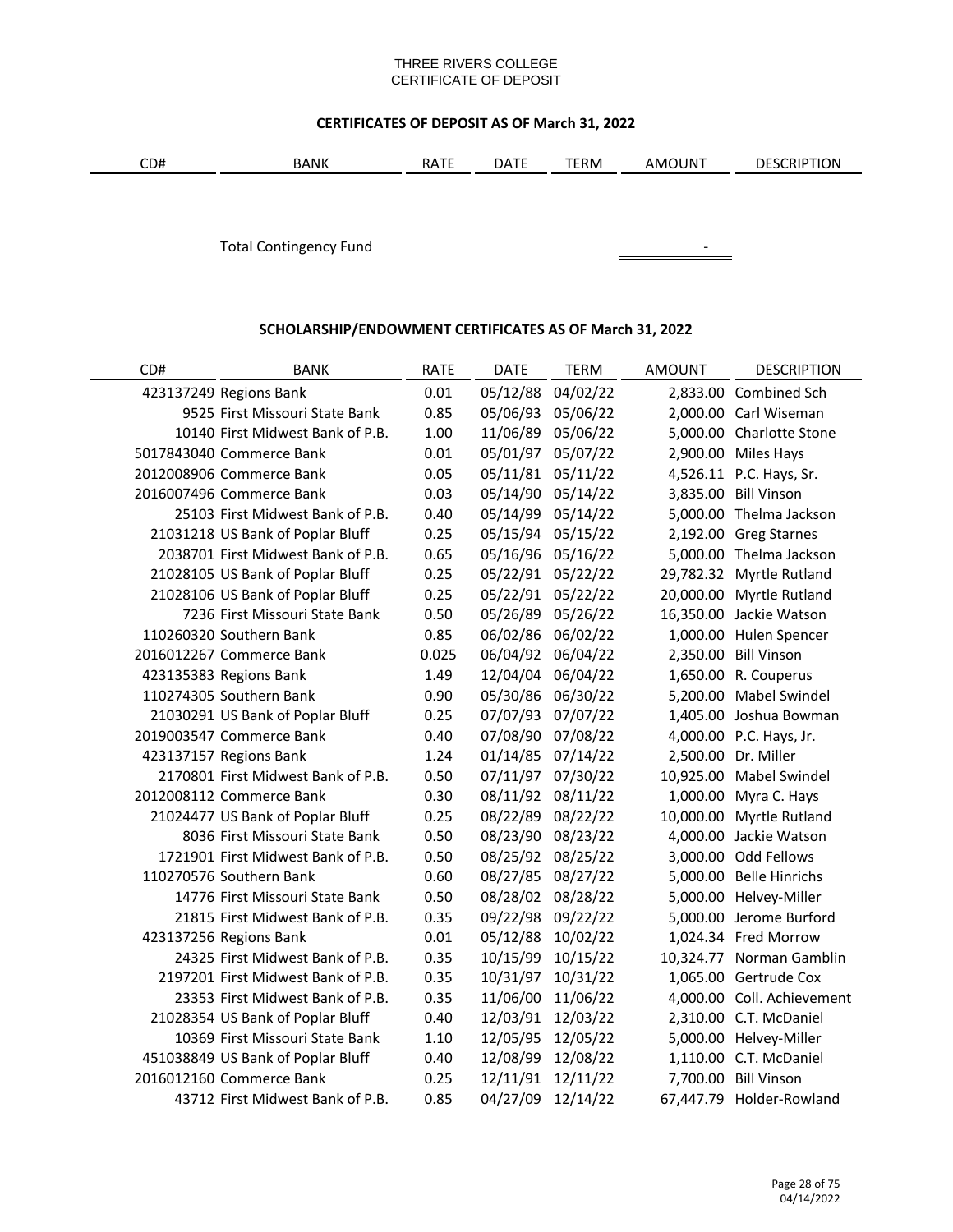#### THREE RIVERS COLLEGE CERTIFICATE OF DEPOSIT

| CD# | BANK                                 | <b>RATE</b> | <b>DATE</b> | TERM     | AMOUNT   | <b>DESCRIPTION</b>       |
|-----|--------------------------------------|-------------|-------------|----------|----------|--------------------------|
|     | 5016847453 Commerce Bank             | 0.25        | 12/22/97    | 12/22/22 |          | 10,000.00 Harold Prim    |
|     | 110239662 Southern Bank              | 1.00        | 01/05/91    | 01/05/23 |          | 1,412.53 Bulow Mem.      |
|     | 2213401 First Midwest Bank of P.B.   | 0.35        | 01/08/98    | 01/08/23 |          | 10.000.00 Jerome Burford |
|     | 352394707389 US Bank of Poplar Bluff | 0.25        | 08/19/88    | 02/18/23 |          | 2,061.55 James Warren    |
|     | 63761112 US Bank of Poplar Bluff     | 0.25        | 02/23/89    | 02/22/23 |          | 2.500.00 A. Garner       |
|     | 22246 First Midwest Bank of P.B.     | 1.05        | 02/25/98    | 02/25/23 |          | 1,658.87 Missy Braden    |
|     | 2136801 First Midwest Bank of P.B.   | 0.40        | 03/05/97    | 03/05/23 |          | 5.000.00 Thelma Jackson  |
|     | 63760768 US Bank of Poplar Bluff     | 1.24        | 03/06/89    | 03/05/23 |          | 6,468.04 Butler Co Co-op |
|     | 63760632 US Bank of Poplar Bluff     | 1.54        | 07/02/89    | 07/01/23 |          | 1,226.80 A. Garner       |
|     | 2017004259 Commerce Bank             | 0.30        | 12/09/89    | 12/09/23 |          | 1.000.00 P.I. Church     |
|     | 2017004363 Commerce Bank             | 0.30        | 03/30/88    | 03/30/24 |          | 10,000.00 Myrtle Corbett |
|     | 63760695 US Bank of Poplar Bluff     | 1.73        | 04/04/85    | 04/05/24 | 1,001.63 | Lonnie Davis             |
|     | 2018004893 Commerce Bank             | 0.35        | 04/10/88    | 04/10/24 |          | 3,000.00 Myra C. Hays    |
|     | 423137173 Regions Bank               | 0.15        | 12/09/85    | 12/09/24 | 5.000.00 | Mary Hinrichs            |

Total Agency Fund CD's and the state of the Same State of the Same State of the Same State of the Same State of Same State of the Same State of the Same State of the Same State of the Same State of the Same State of the Sa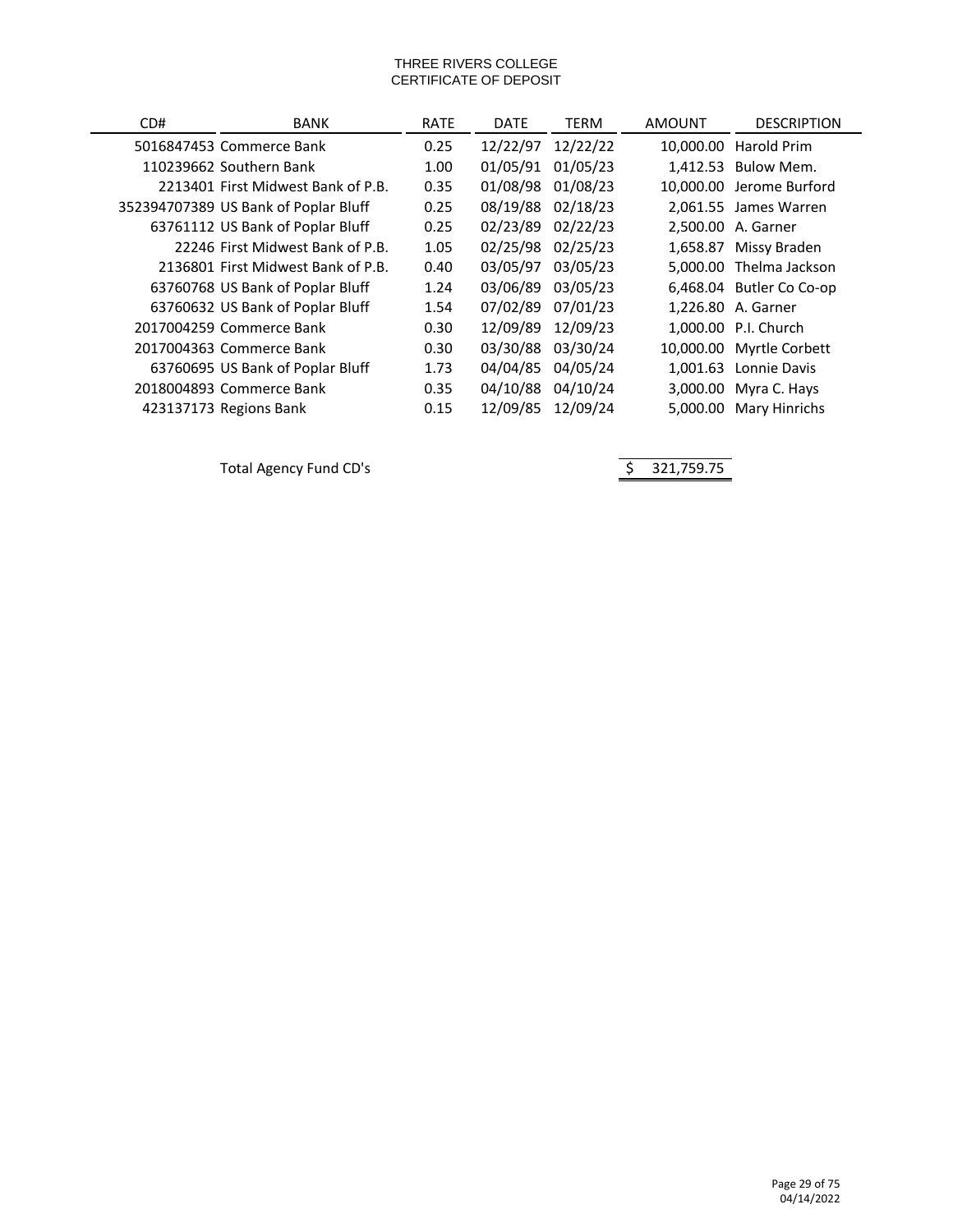#### **Three Rivers College CD Report As of March 31, 2022**

#### **Investment CDs**

| <b>Bank Account Interest Rate</b> |                    |                      |
|-----------------------------------|--------------------|----------------------|
| Bank                              | <b>Account</b>     | <b>Interest Rate</b> |
|                                   | all except Federal |                      |
| Southern Bank                     | Funds              | 0.50%                |

#### **CDs Maturing**

| <b>Bank</b>  | <b>Certificate Number</b> | Endowment | <b>Maturity Date</b> | Amount |
|--------------|---------------------------|-----------|----------------------|--------|
|              |                           |           |                      |        |
|              |                           |           |                      |        |
|              |                           |           |                      |        |
|              |                           |           |                      |        |
| <b>Total</b> |                           |           |                      |        |

#### **Responses**

| <b>Bank</b> |  |  |
|-------------|--|--|
| Contact     |  |  |
| Comment     |  |  |
| Amount      |  |  |
| 3 months    |  |  |
| 6 months    |  |  |
| 9 months    |  |  |
| 1 year      |  |  |

#### **CDs Transferred**

**Endowment CDs Transferred to Endowment Trust**

**CDs Maturing**

| <b>Bank</b>  | <b>Certificate Number</b> | Endowment | <b>Maturity Date</b> | Amount |
|--------------|---------------------------|-----------|----------------------|--------|
|              |                           |           |                      |        |
|              |                           |           |                      |        |
|              |                           |           |                      |        |
|              |                           |           |                      |        |
| <b>Total</b> |                           |           |                      |        |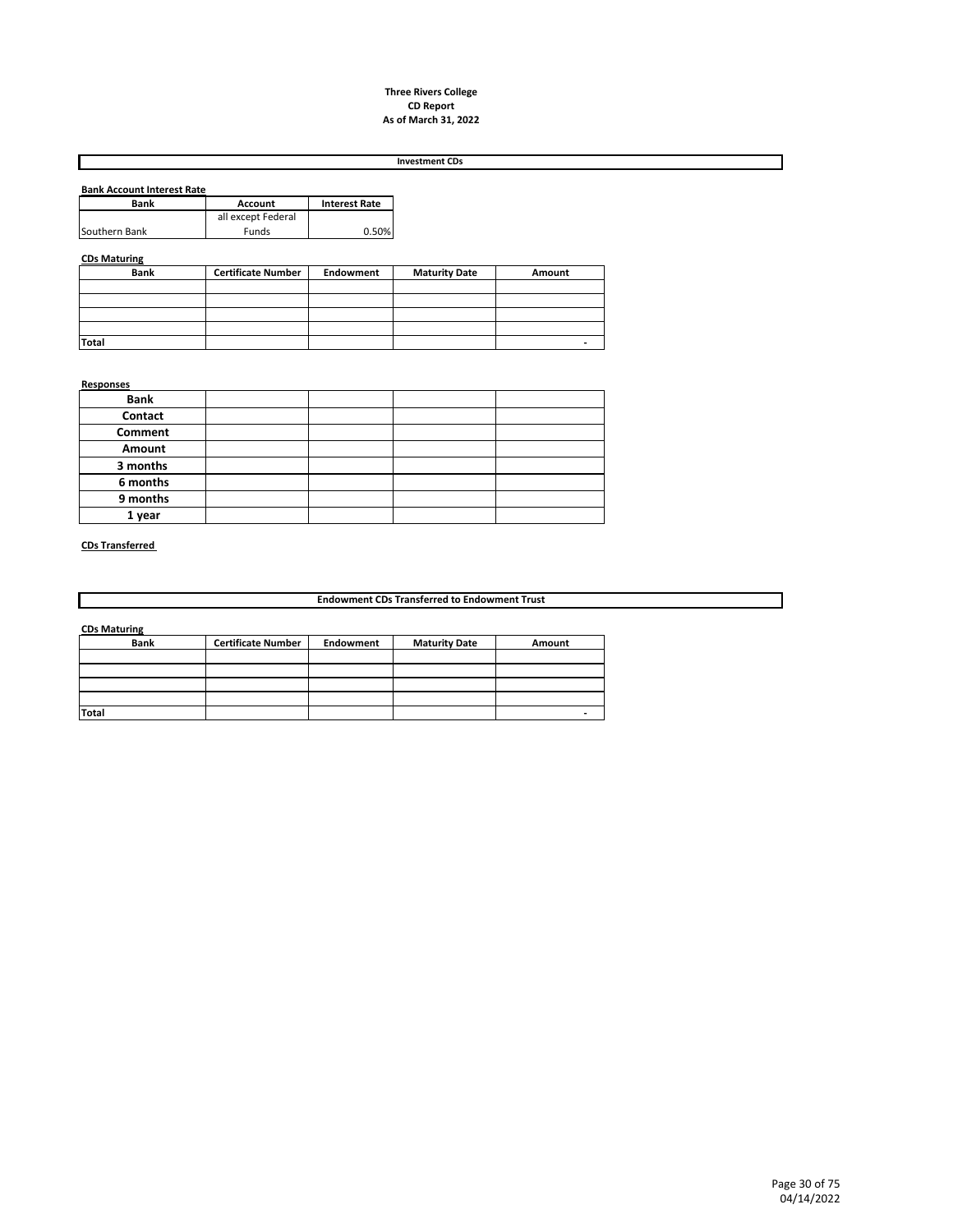# **THREE RIVERS COMMUNITY COLLEGE Summary of Checks Issued Month of MARCH 2022**

| <b>Current Fund:</b> | <b>General Fund - Southern Bank</b>         | \$2,657,686.43 |
|----------------------|---------------------------------------------|----------------|
| Housing Fund:        | Rivers Ridge - Southern Bank                | 6,983.24       |
| Plant Fund:          | <b>Construction Account - Southern Bank</b> |                |
| Agency Fund:         | Agency Account - Southern Bank              | 24,292.94      |
|                      | <b>Grand Total</b>                          | \$2,688,962.61 |

This is to certify that the above is supported by invoices, purchase orders, and other pertinent data on file in the College Business Office. Approved by the Board of Trustees, this 20th day of April 2022.

Chairman, Board of Trustees

Secretary, Board of Trustees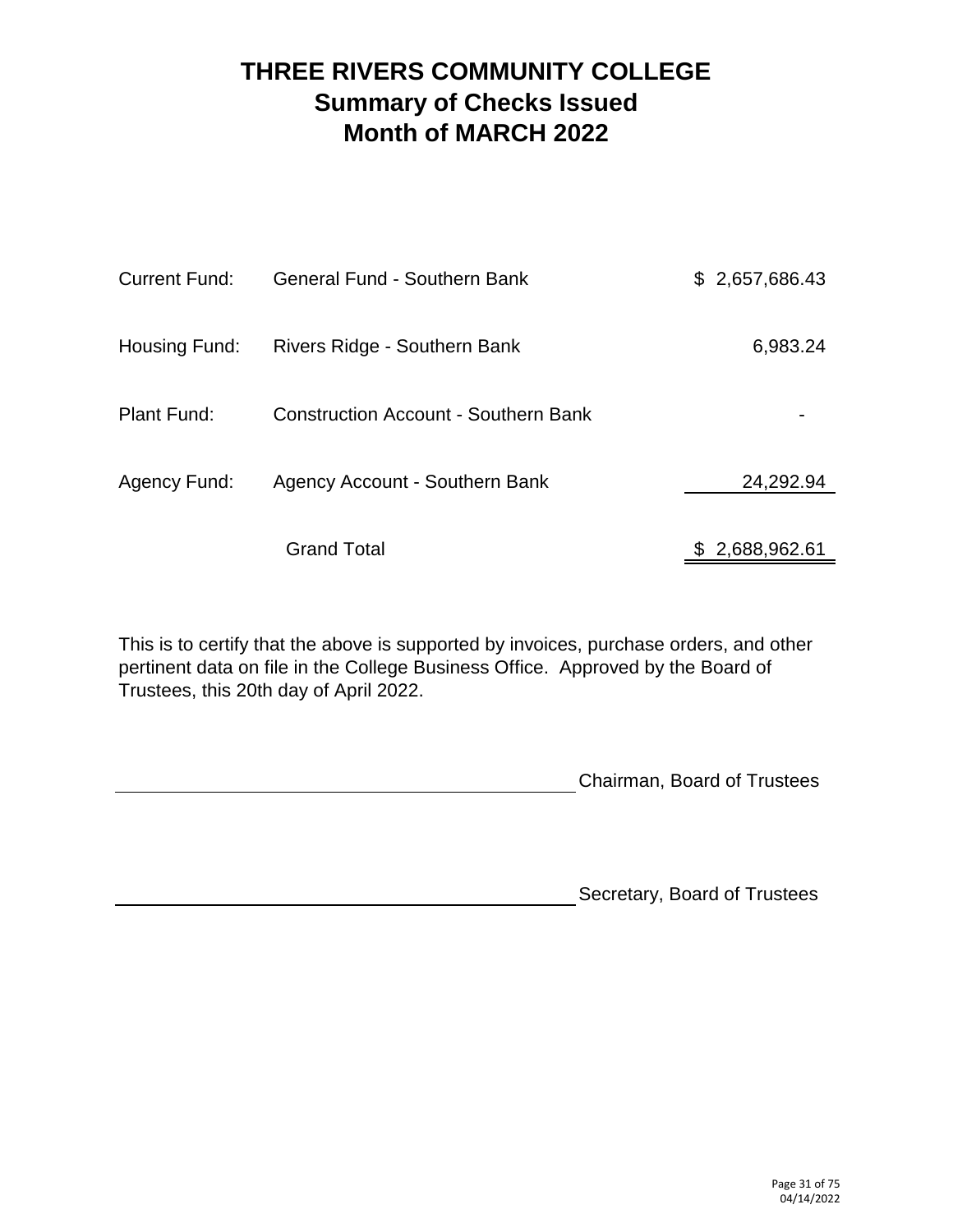#### **THREE RIVERS COLLEGE BID REPORT AS OF APRIL 12, 2022**

#### **Lawn Care Services**

Status: Open Date: 013/2022 Open Date: 4/13/2022<br>Close Date: 4/22/2022 Close Date:<br>Funding Source: Bids Submitted: Bids Awarded: N/A

General Revenue<br>N/A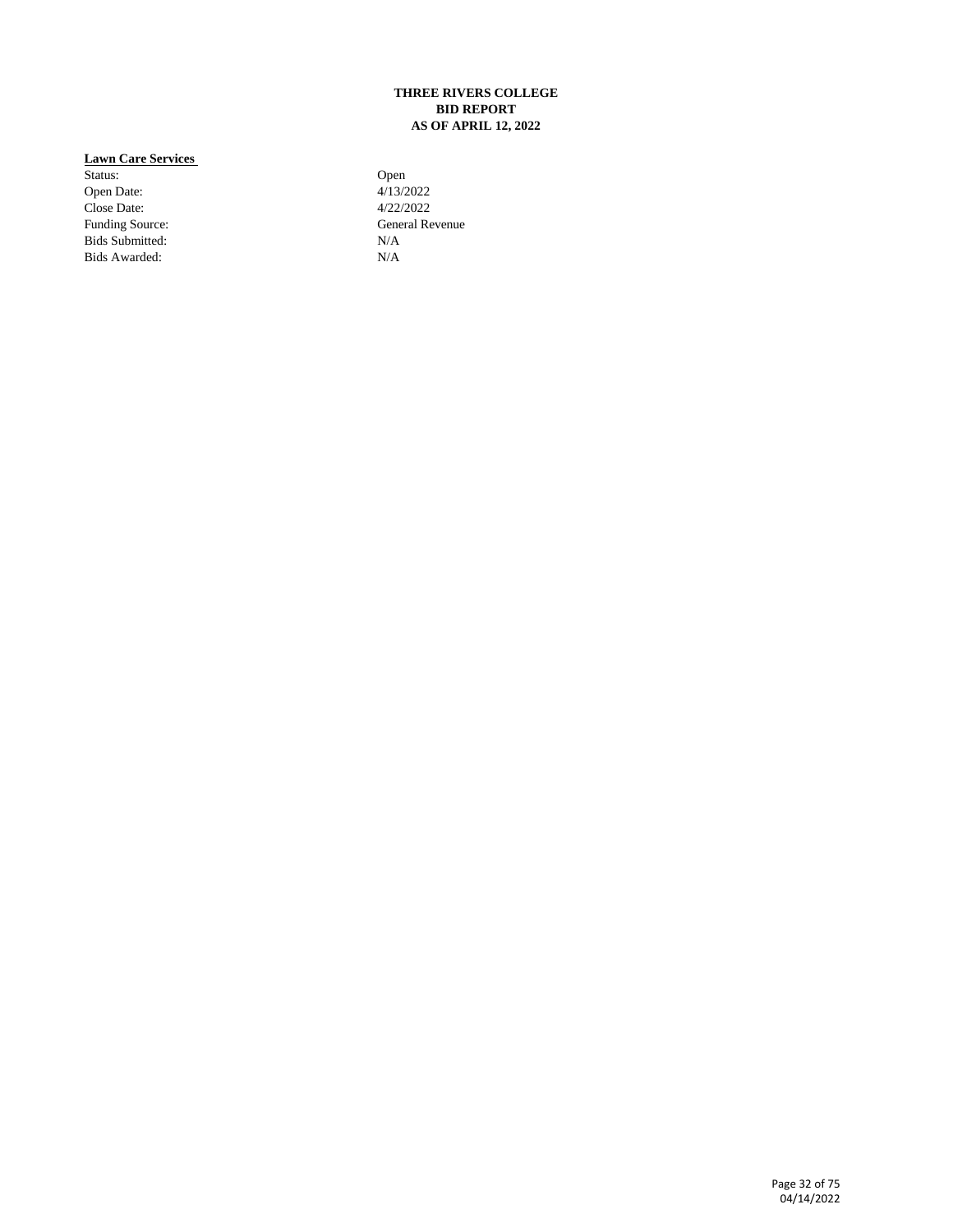# **April 2022 President's Report**

- **NJCAA National Tournament**
- **Dailey & Vincent**
- **Alvin Youngblood Hart**
- **Spelling Bee**
- **College Transfer Fair**
- **An Unforgettable Century**
- **Rhonda Vincent**
- **Redbirds Day at the Ballpark**
- **Distinguished Alumni Reception**
- **Music Department's Spring Recital**

# • **Upcoming Events**

- o Liberal Arts Week April 20 22
- o Industrial Tech Fair April 22
- o Red Cross Blood Drive April 28
- o Music Department Spring Musical April 29 May 1
- o Phi Theta Kappa Induction Ceremony May 5
- o Employee Appreciation Luncheon May 6
- o Music Department Spring Concert May 10
- o Student Excellence Award Ceremony May 13
- o Nurse Pinnings May 20
- o Commencement May 20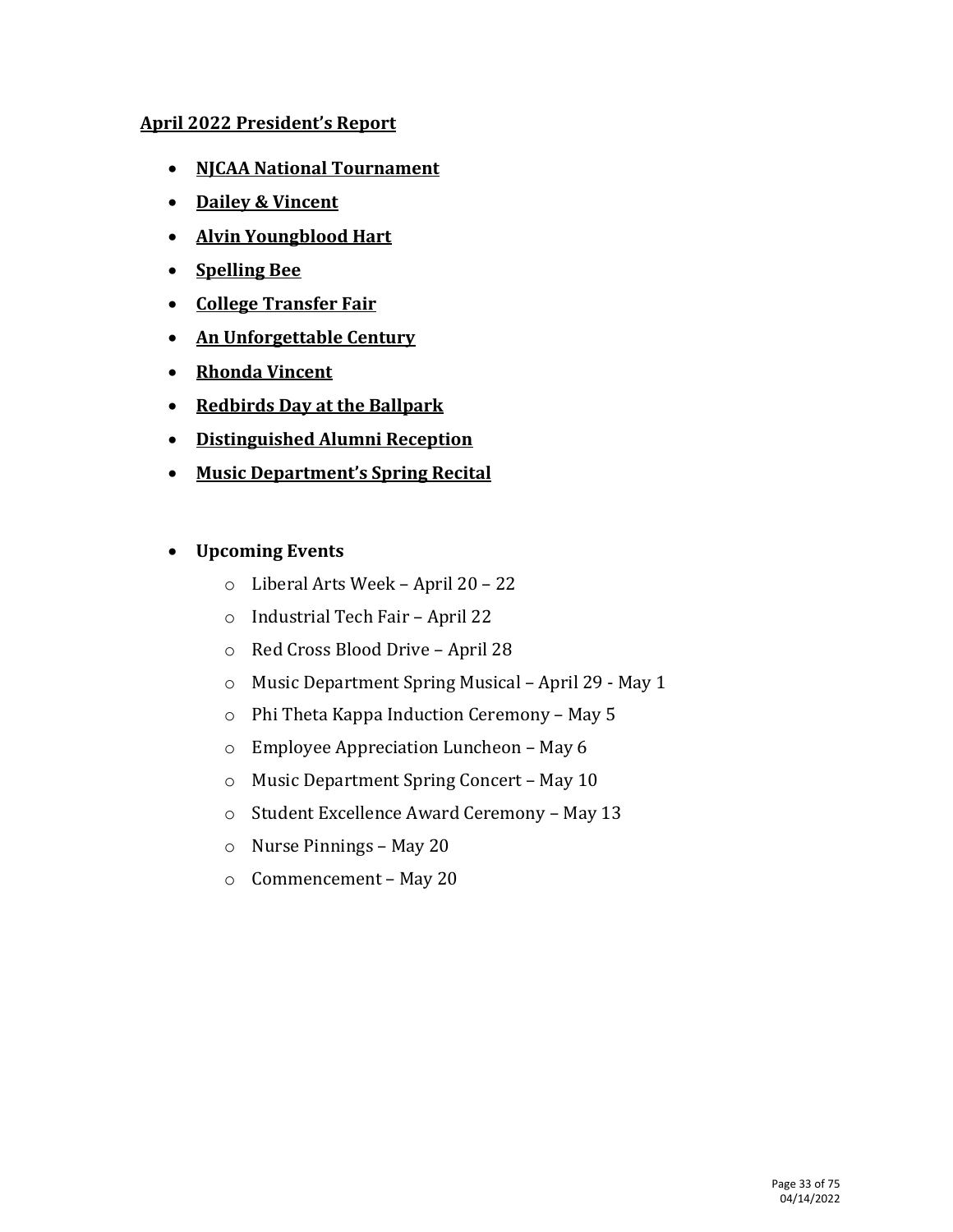# **A G E N D A Executive Session Wednesday, April 20, 2022**

# **I. Executive Session**

- 1. Personnel and any other matters covered by RSMo Section 610.021
- 2. Real Estate/Property and other matters covered by RSMo Section 610.021.2
- 3. Legal and other matters covered by RSMo Section 610.021.1

# **II. Adjournment**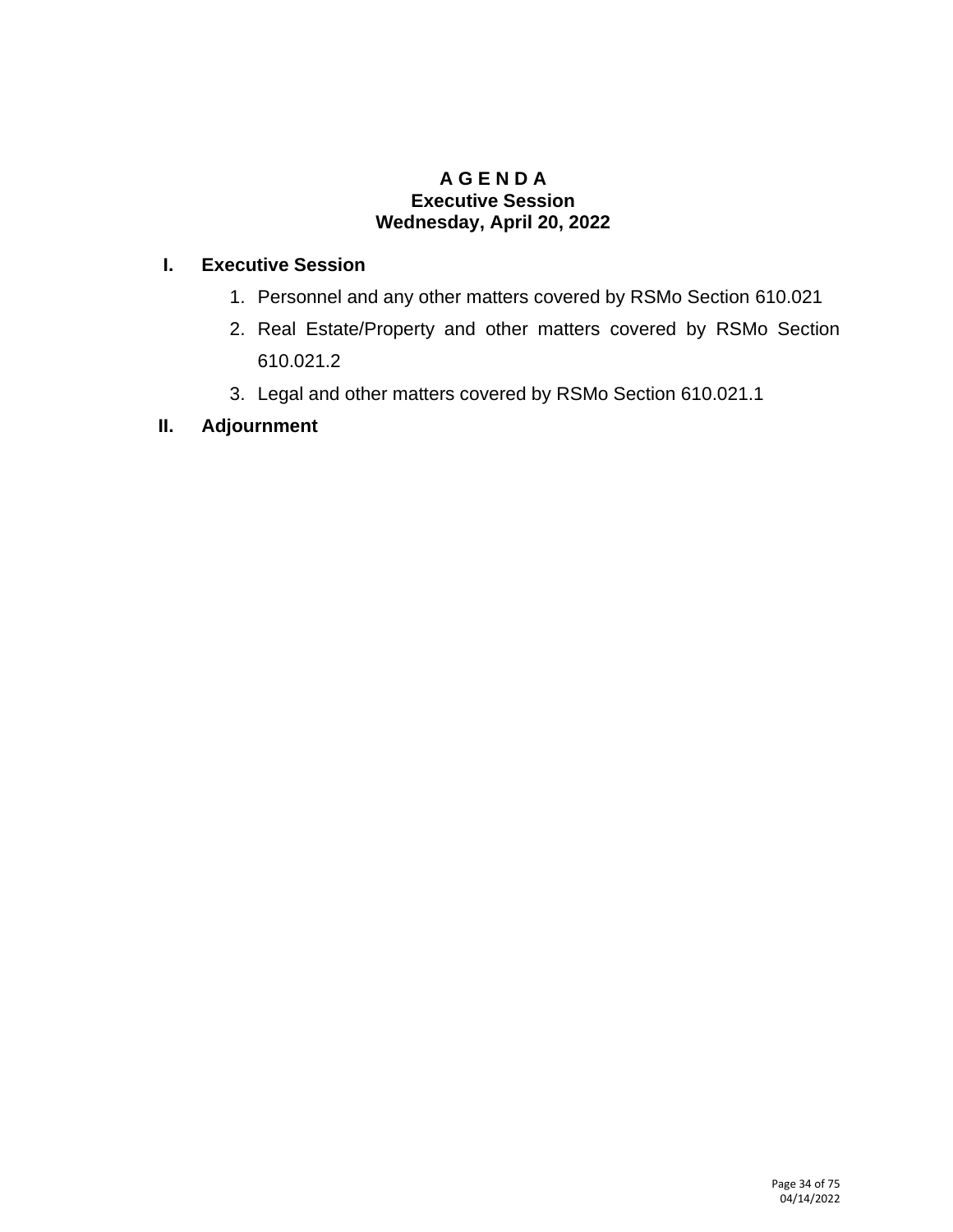# **VII. 1. CONSIDERATION AND APPROVAL OF FY23 BOARD OF TRUSTEE MEETING DATES**

# **BACKGROUND INFORMATION HISTORY**

Each year, the Board of Trustees reviews the proposed Board of Trustee meeting schedule for approval.

# **POSSIBLE ALTERNATIVES** N/A

# **FINANCIAL IMPLICATIONS** N/A

# **ADMINISTRATIVE RECOMMENDATIONS**

Approve the FY23 Board of Trustee Meeting Schedule as presented.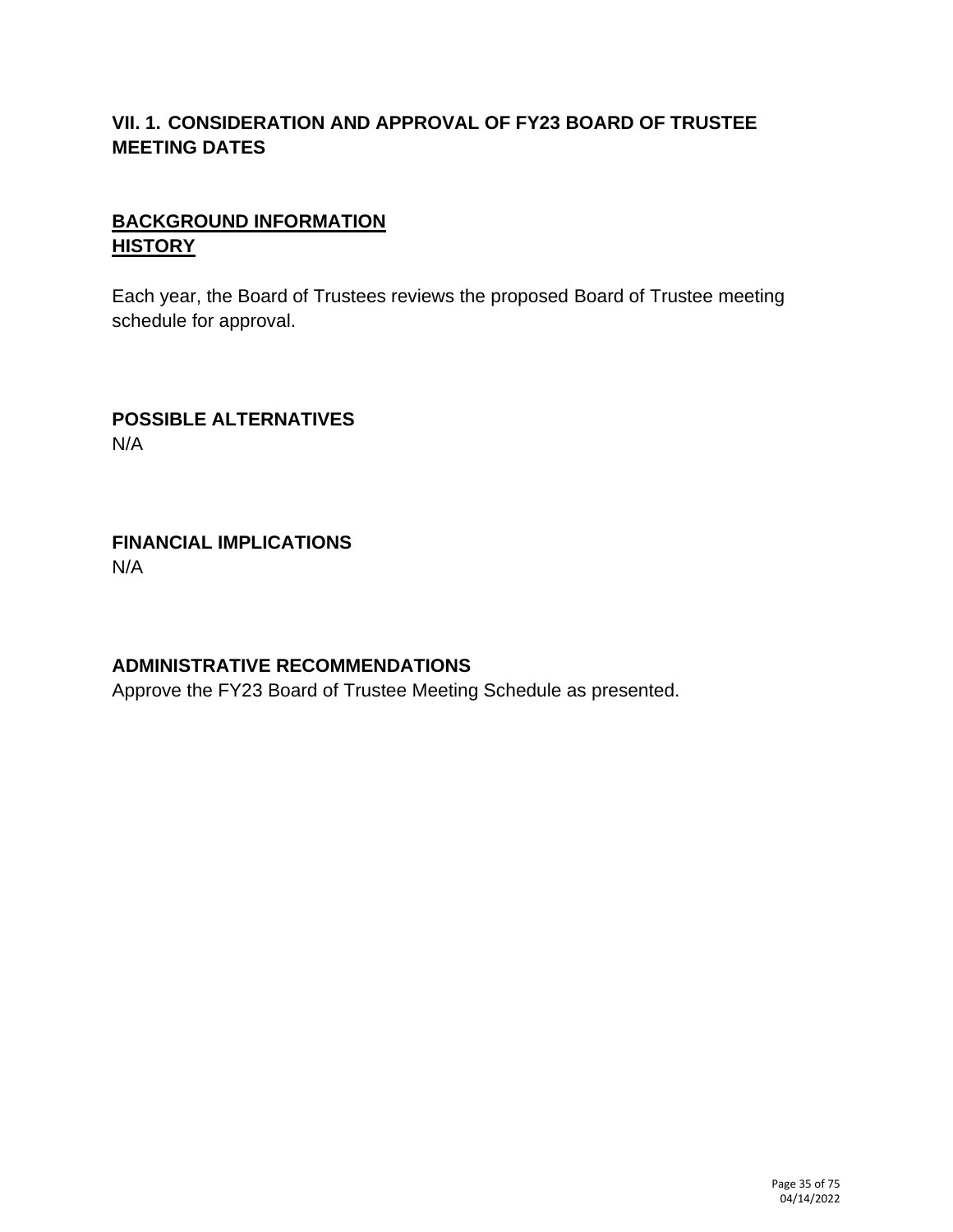

# **THREE RIVERS COLLEGE**

# **Board of Trustee Proposed FY23 Meeting Dates**

Please find below a list of FY23 Board of Trustee meeting dates. All meetings will be held at 12:00 noon in the Board Room of the Westover Administration Building

Wednesday, August 17, 2022 Wednesday, September 21, 2022 Wednesday, October 19, 2022 Wednesday, November 16, 2022 Wednesday, January 18, 2023 Wednesday, February 15, 2023 Tuesday, March 14, 2023 Wednesday, April 19, 2023 Wednesday, May 17, 2023 Wednesday, June 21, 2023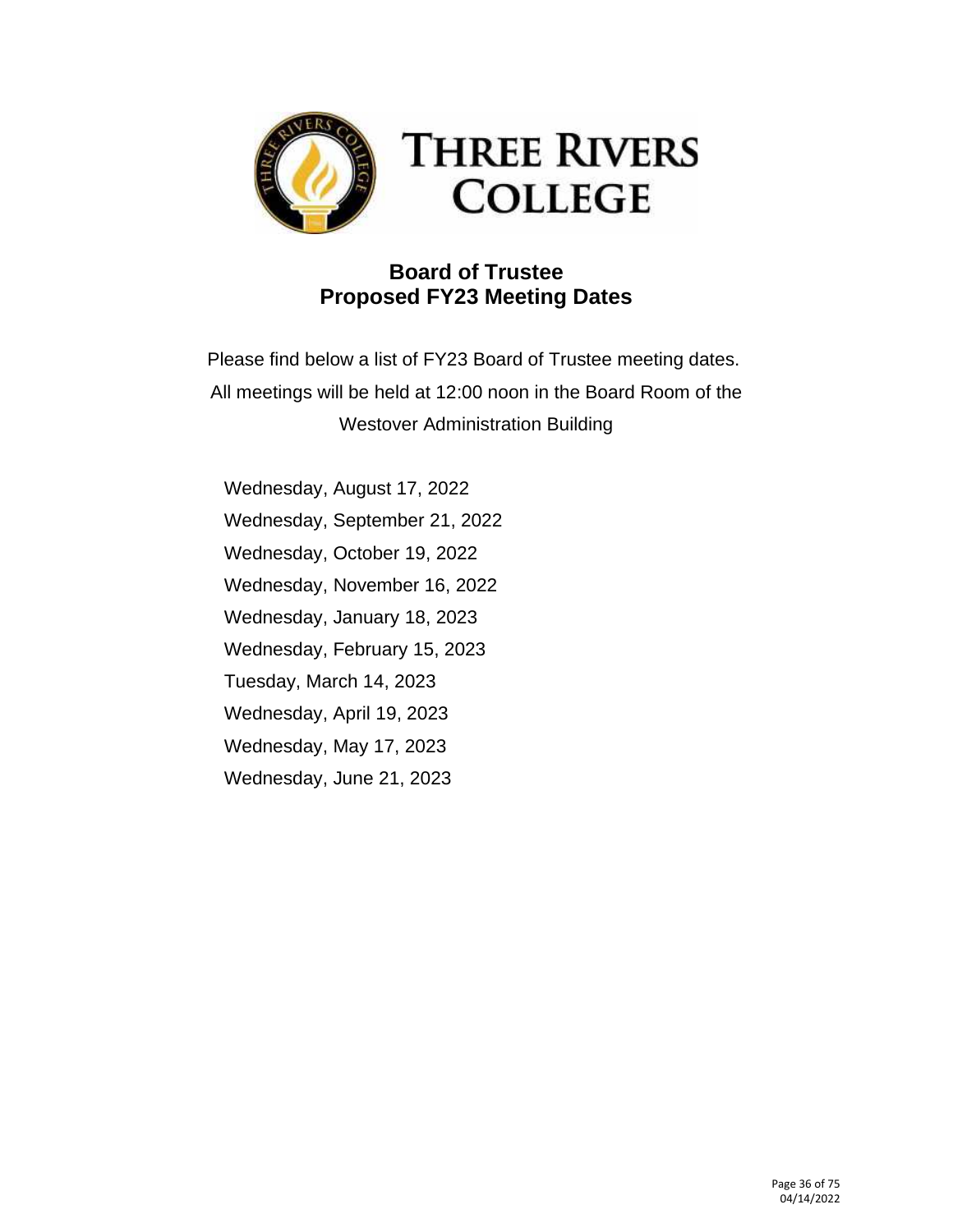# **VII.2. CONSIDERATION AND APPROVAL OF FY23 HOLIDAY SCHEDULE**

# **BACKGROUND INFORMATION HISTORY**

Each year, the Board of Trustees reviews the proposed college holiday schedule for approval.

**POSSIBLE ALTERNATIVES** N/A

### **FINANCIAL IMPLICATIONS** N/A

## **ADMINISTRATIVE RECOMMENDATIONS**

Approve the FY23 Holiday Schedule as presented.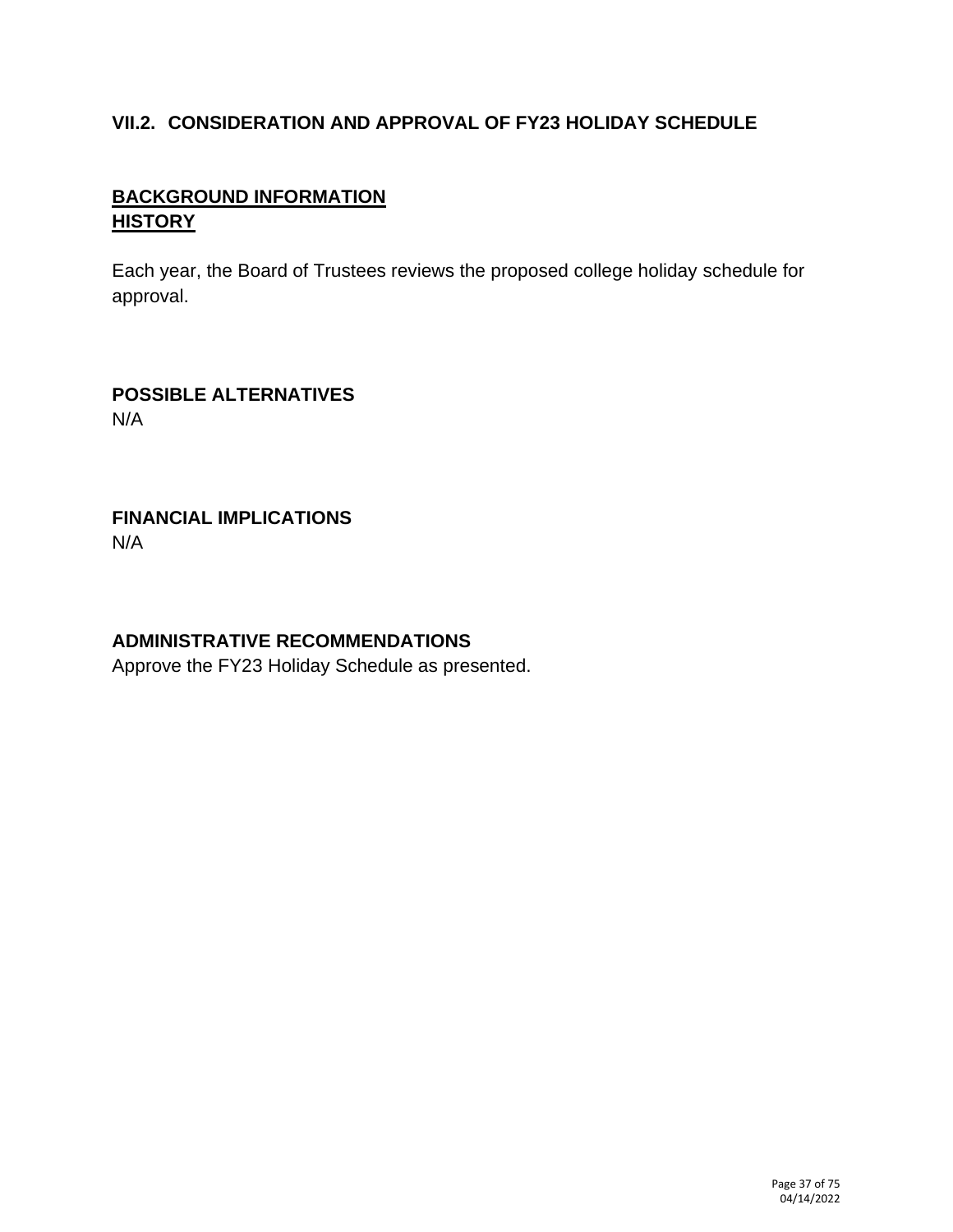#### **2022-2023 HOLIDAY SCHEDULE**

(July 01, 2022 – June 30, 2023)

| <b>INDEPENDENCE DAY</b>         | July 4, 2022<br>(Monday)                                                                                                                             |
|---------------------------------|------------------------------------------------------------------------------------------------------------------------------------------------------|
| <b>LABOR DAY</b>                | September 5, 2022<br>(Monday)                                                                                                                        |
| <b>FALL BREAK</b>               | October 6 & 7, 2022<br>(Thursday & Friday)                                                                                                           |
| <b>THANKSGIVING</b>             | November 24 & 25, 2022<br>(Thursday & Friday)                                                                                                        |
| <b>CHRISTMAS/New Year's Day</b> | December 19-23, 2022 (Monday-Friday)<br>December 26-30, 2022 (Monday-Friday)<br>January 2, 2023 (Monday)<br>January 3, 2023 (Tuesday/return to work) |
| <b>MARTIN LUTHER KING DAY</b>   | January 16, 2023<br>(Monday)                                                                                                                         |
| <b>SPRING BREAK</b>             | March 15-17, 2023<br>(Wednesday, Thursday, & Friday)                                                                                                 |
| <b>EASTER BREAK</b>             | April 7, 2023 (Friday)<br>April 10, 2023 (Monday)                                                                                                    |
| <b>MEMORIAL DAY</b>             | May 29, 2023 (Monday)                                                                                                                                |

#### **OFFICE HOURS**

8:00 a.m. to 5:00 p.m., Monday through Friday • Each office must have the noon hour covered.

#### **SUMMER 2022 OFFICE HOURS**

7:00 a.m. to 6:00 p.m., Monday through Thursday. Each office must have the noon hour covered. Summer hours begin on May 30, 2022 and end on July 29, 2022. The first Friday that the college will be closed is June 3, 2022.

#### **SUMMER 2023 OFFICE HOURS**

7:00 a.m. to 6:00 p.m., Monday through Thursday. Each office must have the noon hour covered. Summer hours begin on May 29, 2023 and end on July 28, 2023. The first Friday that the college will be closed is June 2, 2023.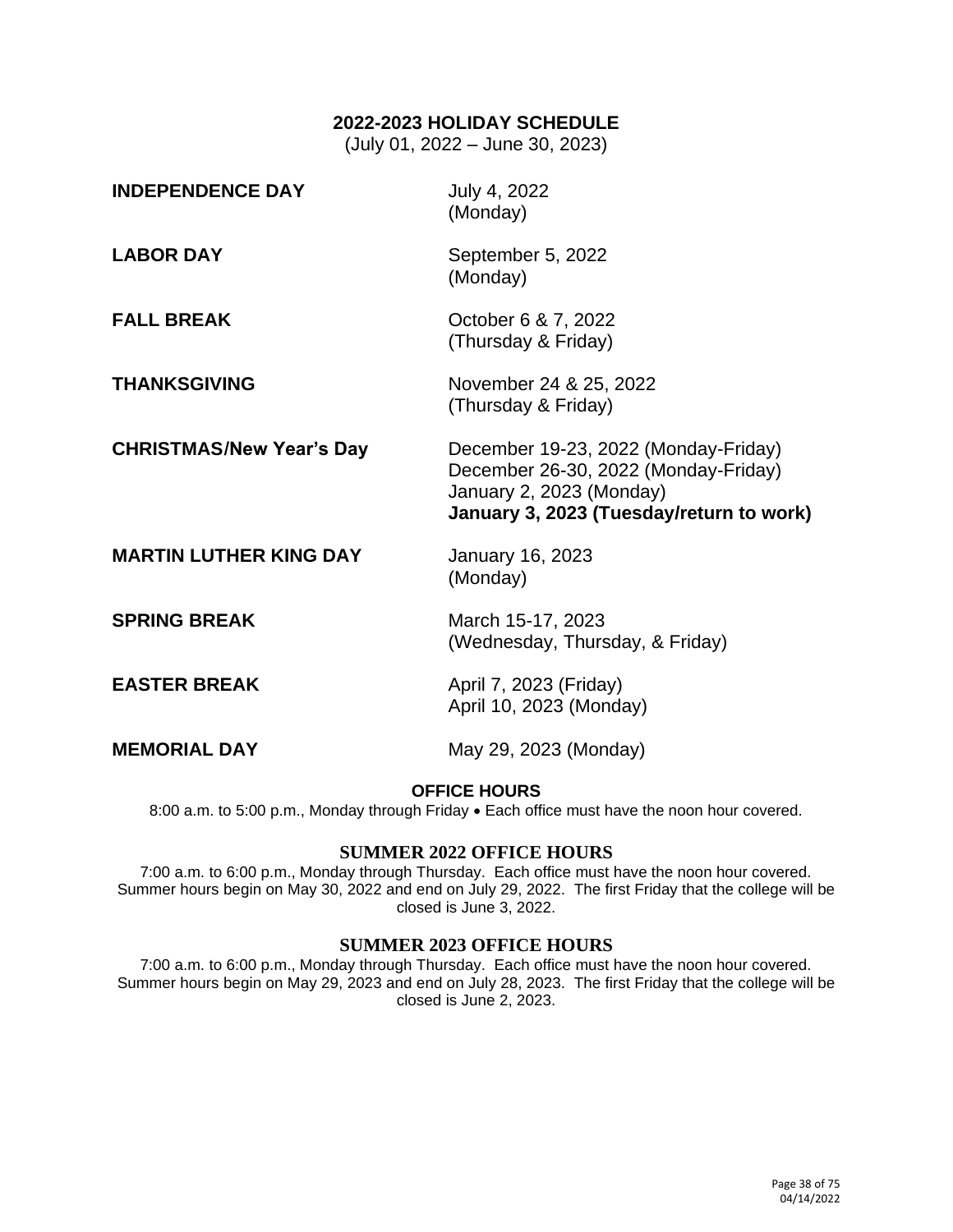#### **CONSIDERATION OF BENEFITS FOR FISCAL YEAR 2023**

#### **BACKGROUND INFORMATION**

The college entered the Missouri Health Education Group (MEHG) consortium effective, July 1, 2017. United Healthcare will continue to be the carrier for medical, dental, and vision coverage. Renewal for fiscal year 2023 medical has been presented with a 3.5% increase over FY2022. The increase in medical cost over last year is approximately \$49,000. This increase also includes the percentage required for retirement paid on benefits. No increase to premium cost in FY2023 for vision or dental group plans.

There are four medical plan options this year from which employees can choose. Three of the plan options are a continuation from previous years. The fourth is a new option for FY2023 for college employees.

UNUM will continue as the carrier for the college paid group life as well as voluntary products.

#### **RECOMMENDATION**

- 1. Approve the renewal with the MEHG consortium.
- Continue with the PPO Flexpoint plan as the base plan with 100% employee premium paid by the college at \$657.00 PEPM.
- The H.S.A. plan. The difference in premium cost from the base PPO plan will continue to be credited to the H.S.A. account of participants at \$44.00 per month.
- The PPO Buy Up plan offered as a third option. Employees who choose this plan option will be responsible to pay the buy up difference in premium from the base plan at a cost of \$193 per month.
- New option Flexpoint Buy-up. Employees who choose this plan option of buy-up to a \$2500 individual deductible will be responsible to pay the difference in premium from the base plan at a cost of \$52.00 per month.
- 2. Approve the continuation of dental coverage with UnitedHealthcare for FY23. Dental rates will not change for FY23. Base plan premium paid by the college at \$14.61 PEPM.
- 3. Approve the continuation of vision coverage with UnitedHealthcare for FY23. Vision rates will not change for FY23. Premium cost paid by the college at \$6.96 PEPM.
- 4. Approve the continuation of college paid life insurance for FY23 with UNUM as the carrier. Life rates will not change for FY23 - \$2.10 PEPM.
- 5. Approve the continuation of all UNUM voluntary products as offered. There is no financial impact to the college as this is a voluntary benefit.
- 6. Approve the continuation of the Health Reimbursement Account (HRA) for FY2023. Eligible participants must complete four (4) activities from a comprehensive list of targeted wellness items. Employees will earn \$1,000 for their HRA account toward deductible reimbursement with completion of the four (4) items. The HRA option is not available for employees who choose the H.S.A. medical plan option. FY22 expenses thus far are approximately \$10,204.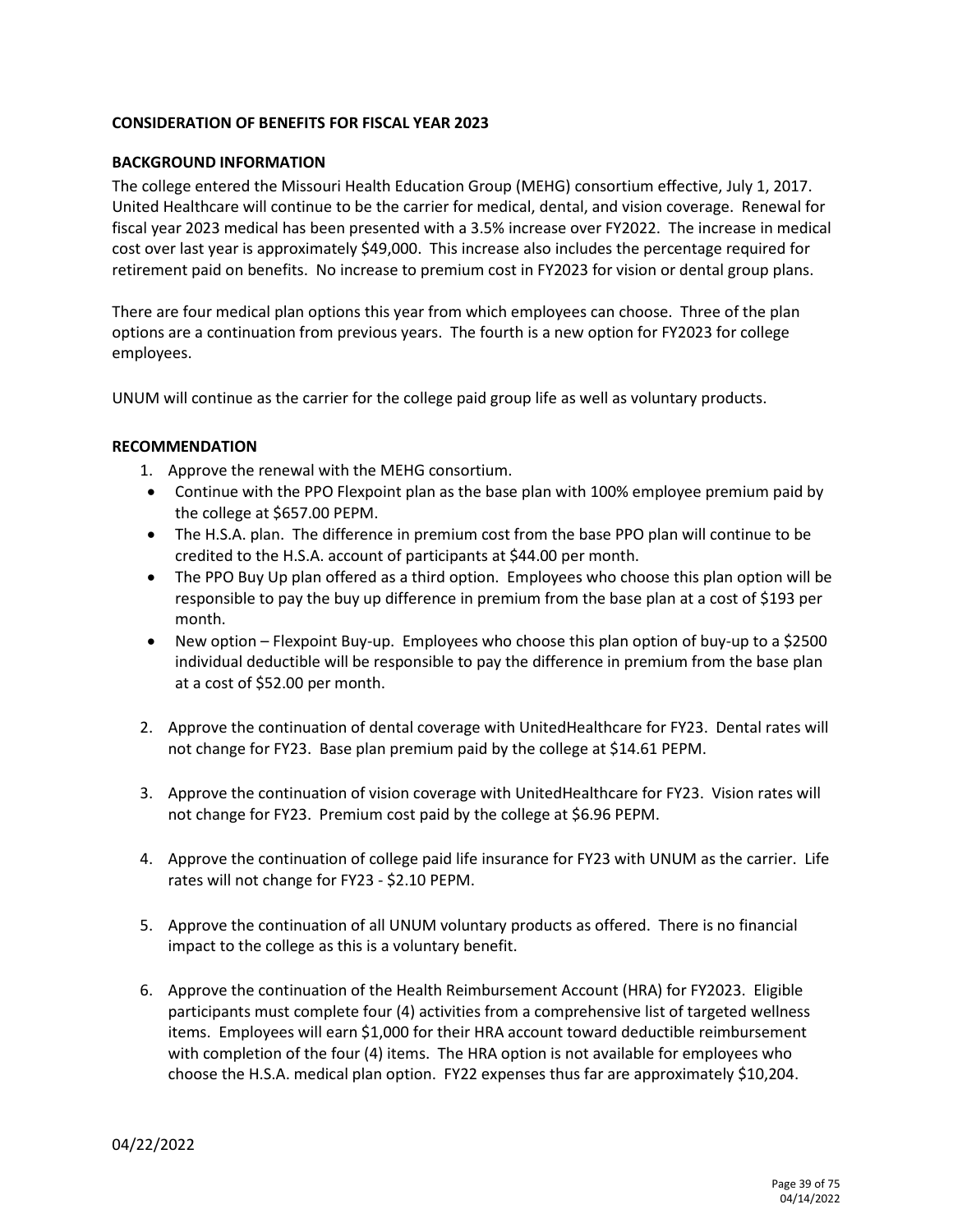## **V1. Consideration and approval of Travel Outside of the Contiguous United States**

## **BACKGROUND INFORMATION**--**HISTORY**

Travel to Bahamas has been requested by Men Basketball Coach for recruiting.

### **POSSIBLE ALTERNATIVES**

Not approve travel.

## **FINANCIAL IMPLICATIONS**

Approximately \$2,000

## **ADMINISTRATIVE RECOMMENDATIONS**

Approve the recruiting request.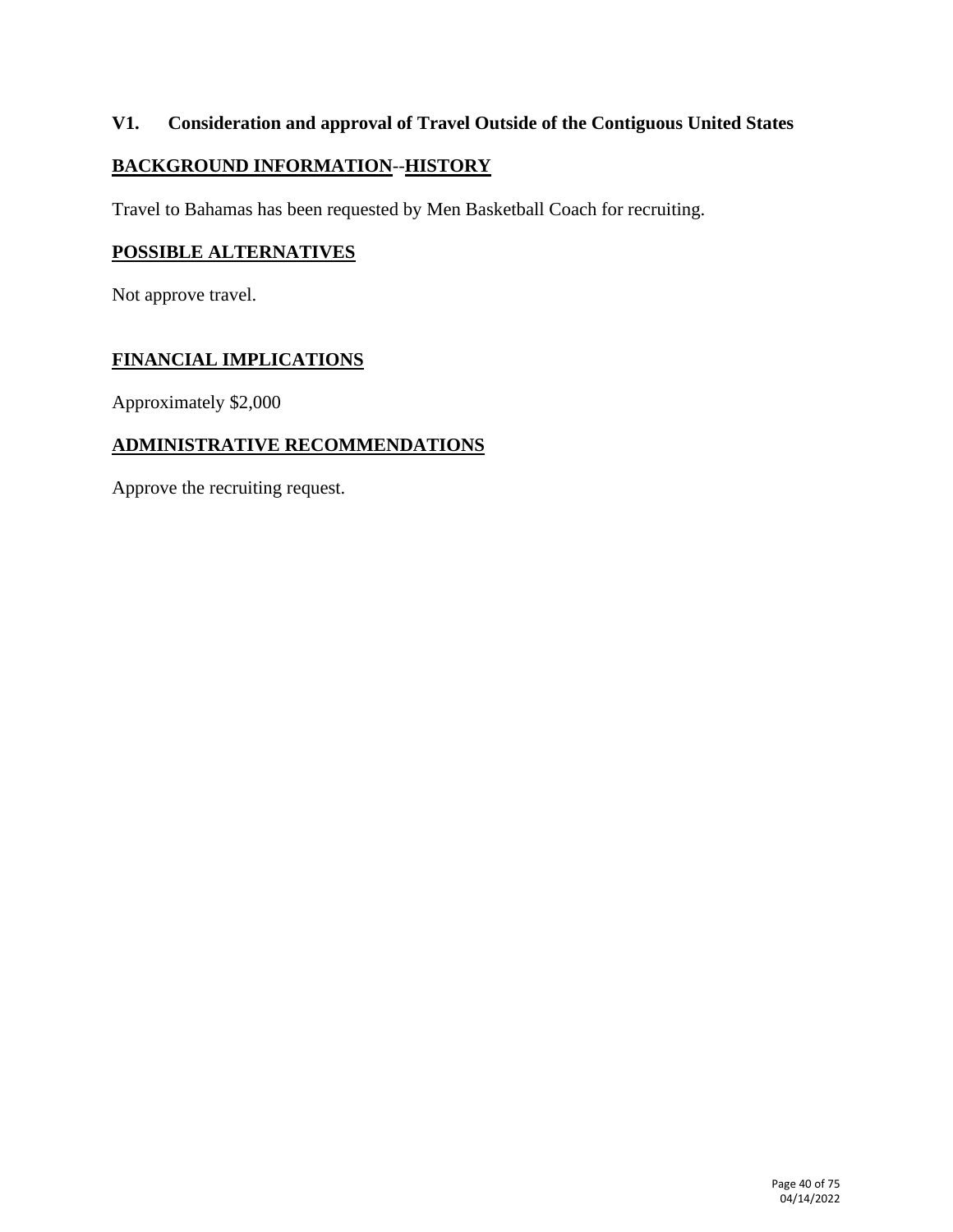# **PERSONNEL DATA SHEET**

| <b>Administrative Officer</b>   |                                                                                                                                                                                                                                      |                                 |
|---------------------------------|--------------------------------------------------------------------------------------------------------------------------------------------------------------------------------------------------------------------------------------|---------------------------------|
| <b>Professional Staff</b>       |                                                                                                                                                                                                                                      |                                 |
| Faculty                         |                                                                                                                                                                                                                                      |                                 |
| X                               | Support Staff – replacement for Gregory Watts; transfer to full-time (approved 8/25/21)                                                                                                                                              |                                 |
|                                 | Federal Program: The Contract of the Contract of the Contract of the Contract of the Contract of the Contract of the Contract of the Contract of the Contract of the Contract of the Contract of the Contract of the Contract        |                                 |
|                                 | Special Program Special Program                                                                                                                                                                                                      |                                 |
|                                 | NAME: Joseph Richard McCallister                                                                                                                                                                                                     |                                 |
|                                 | POSITION TITLE: Part-time Lead Instructional Assistant/Workforce Development                                                                                                                                                         |                                 |
|                                 | SALARY: \$22.50/hour                                                                                                                                                                                                                 |                                 |
| FULL-TIME                       | PART-TIME: X                                                                                                                                                                                                                         |                                 |
|                                 | 9 months 10 months 11 months 12 months X                                                                                                                                                                                             |                                 |
|                                 | Other: <u>contract the contract of the contract of the contract of the contract of the contract of the contract of the contract of the contract of the contract of the contract of the contract of the contract of the contract </u> |                                 |
|                                 | STARTING DATE: March 14, 2022                                                                                                                                                                                                        |                                 |
| <b>QUALIFICATIONS:</b>          |                                                                                                                                                                                                                                      |                                 |
| Degree                          | Ed. Institution                                                                                                                                                                                                                      | Major                           |
| <b>AAS</b>                      | Three Rivers College                                                                                                                                                                                                                 | Process and Controls            |
| (pending 8/22) Poplar Bluff, MO |                                                                                                                                                                                                                                      | <b>Engineering Technology</b>   |
| <b>EXPERIENCE</b>               |                                                                                                                                                                                                                                      |                                 |
| $2011$ – present                | McAllister, Mary Jo                                                                                                                                                                                                                  | Unpaid Childcare Provider       |
|                                 | Marston, MO                                                                                                                                                                                                                          |                                 |
| $2006 - 2011$                   | Guardian Automotive Group                                                                                                                                                                                                            | <b>Assembly Robot Operator/</b> |
|                                 | Portageville, MO                                                                                                                                                                                                                     | <b>Stock Chaser</b>             |
| $1999 - 2000$                   | Plastene Supply (Guardian Automotive)                                                                                                                                                                                                | <b>Conveyor Maintenance</b>     |
|                                 | Portageville, MO                                                                                                                                                                                                                     |                                 |

(04/20/2022)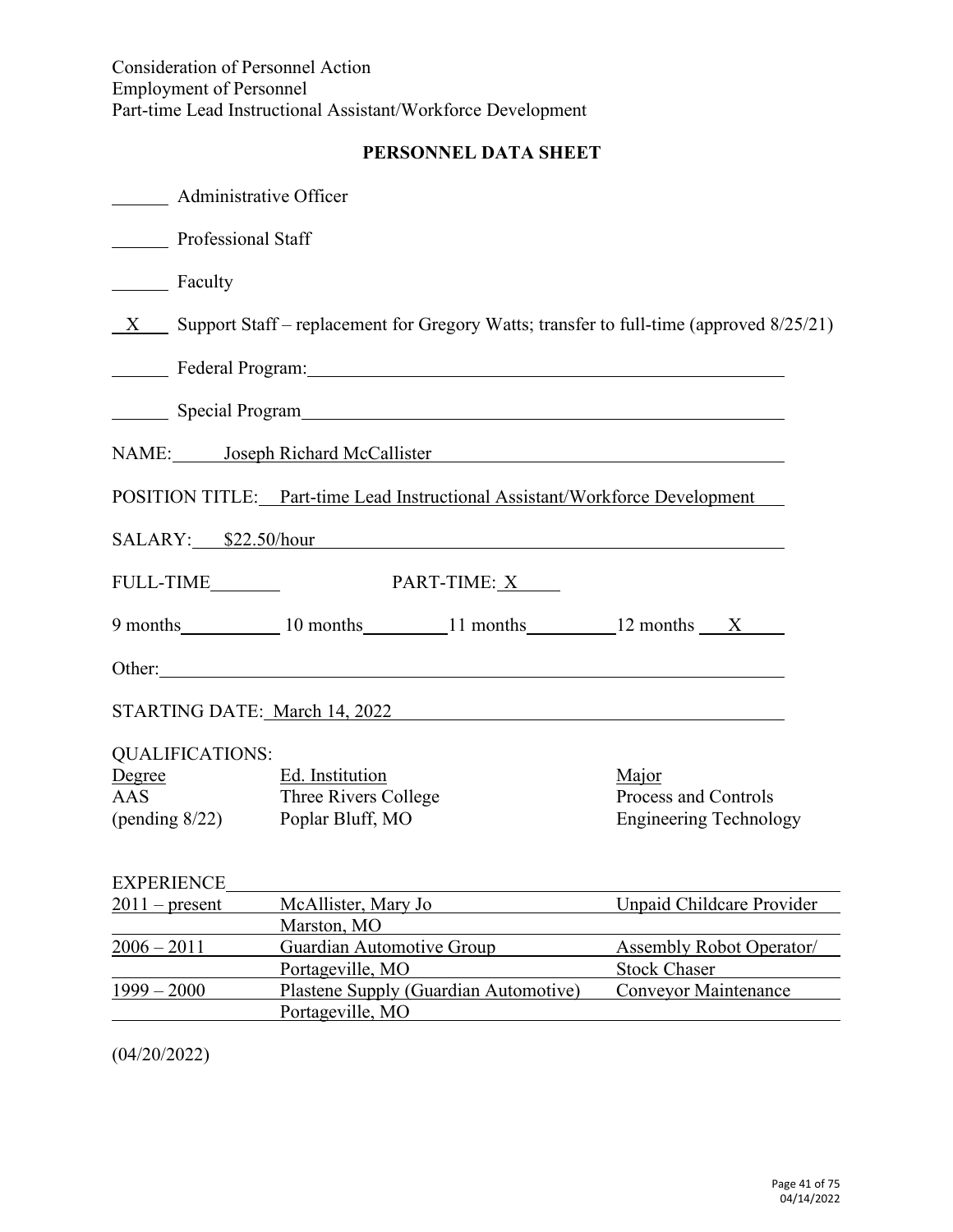# **PERSONNEL DATA SHEET**

| <b>Administrative Officer</b> |                                                                                                                                                                                                                                |                                 |
|-------------------------------|--------------------------------------------------------------------------------------------------------------------------------------------------------------------------------------------------------------------------------|---------------------------------|
| <b>Professional Staff</b>     |                                                                                                                                                                                                                                |                                 |
| $X$ Faculty                   |                                                                                                                                                                                                                                |                                 |
| <b>Support Staff</b>          |                                                                                                                                                                                                                                |                                 |
|                               | Lackson Contract Program: Lackson Contract Program:                                                                                                                                                                            |                                 |
|                               |                                                                                                                                                                                                                                |                                 |
|                               | NAME: Gus H. Winkler                                                                                                                                                                                                           |                                 |
|                               | POSITION TITLE: Instructor, Construction                                                                                                                                                                                       |                                 |
|                               | SALARY: \$45,473                                                                                                                                                                                                               |                                 |
| $\n  FULL-TIME \quad X \quad$ | PART-TIME:                                                                                                                                                                                                                     |                                 |
|                               | 9 months 10 months 11 months 12 months X                                                                                                                                                                                       |                                 |
|                               | Other: non-tenure track on the contract of the contract of the contract of the contract of the contract of the contract of the contract of the contract of the contract of the contract of the contract of the contract of the |                                 |
|                               | STARTING DATE: May 1, 2022 2001 12:00 12:00 12:00 12:00 12:00 12:00 12:00 12:00 12:00 12:00 12:00 12:00 12:00 1                                                                                                                |                                 |
| <b>QUALIFICATIONS:</b>        |                                                                                                                                                                                                                                |                                 |
| Degree                        | Ed. Institution                                                                                                                                                                                                                | Major                           |
|                               | Journeyman St. Louis Carpenters Joint                                                                                                                                                                                          | <b>Construction Industry</b>    |
| Carpenter                     | <b>Apprenticeship Program</b>                                                                                                                                                                                                  |                                 |
|                               | EXPERIENCE PRODUCERS PRODUCERS                                                                                                                                                                                                 |                                 |
| $2015$ – present              | G.H. Winkler Construction, LC                                                                                                                                                                                                  | Owner                           |
|                               | Poplar Bluff, MO                                                                                                                                                                                                               |                                 |
| 2020                          | Reef Runner Remodeling & Repair LLC                                                                                                                                                                                            | <b>Owner/Production Manager</b> |
|                               | Gulf Breeze, FL                                                                                                                                                                                                                |                                 |
| 2019                          | The Honey Do Service                                                                                                                                                                                                           | Foreman, General Manager        |
|                               | Fort Walton Beach, FL                                                                                                                                                                                                          |                                 |
|                               | <b>Westwood Baptist Church and Academy</b>                                                                                                                                                                                     | Director of Maintenance         |
|                               | Poplar Bluff, MO                                                                                                                                                                                                               |                                 |

(04/20/2022)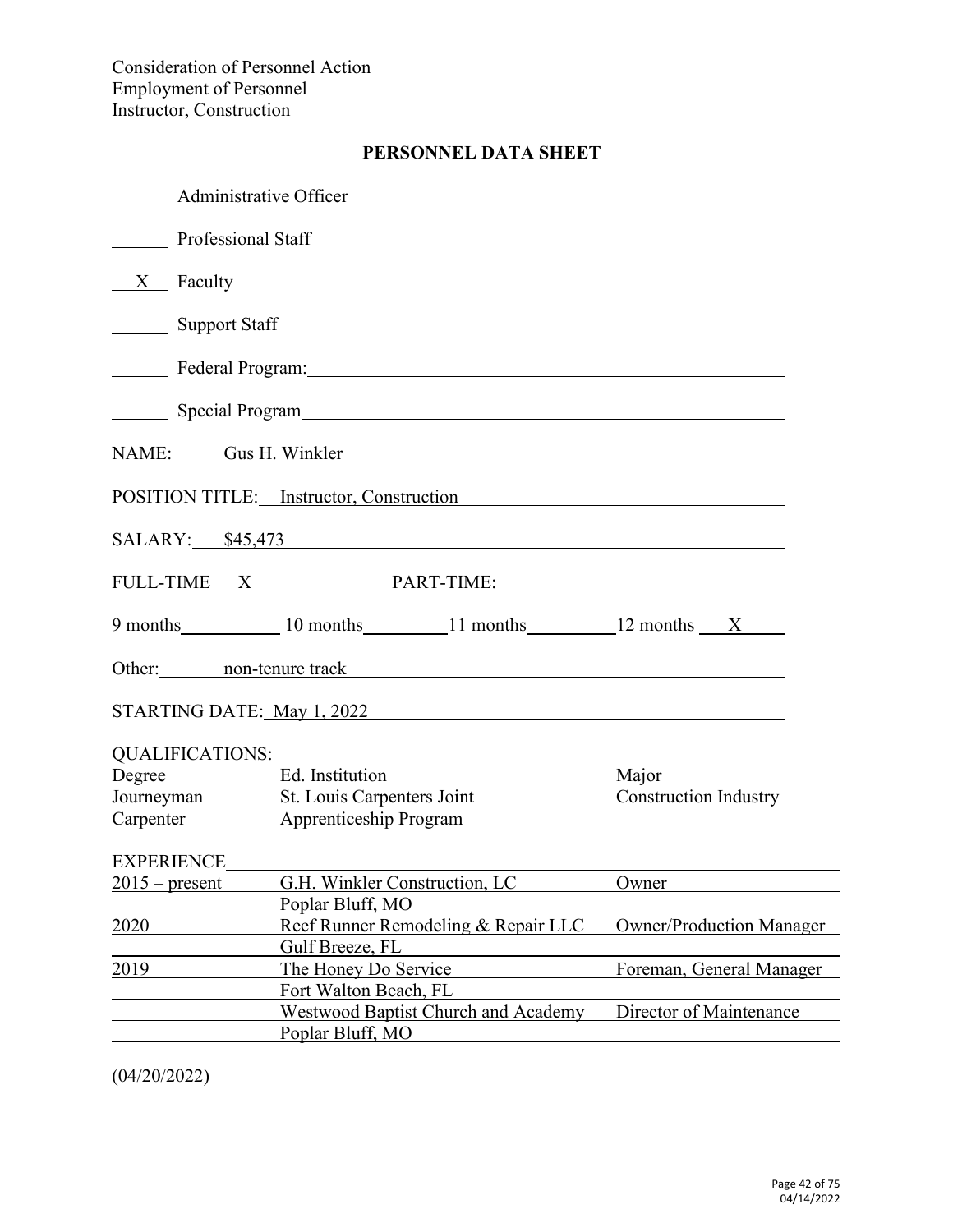Transfer of Position Director, Enrollment Services/Student Development to Director, Academic Support and Retention

### **BACKGROUND INFORMATION HISTORY**

With the retirement of Dionne Thompson, the full-time faculty position for Academic Life Strategies (ACAD) was reviewed and reorganized to better meet the needs of the institution to Director, Academic Support and Retention. Mr. Chris Adams has been employed in Student Services with the College since October 2005. In conjunction with GAR1120 College Reorganization, the President has recommended the transfer of Mr. Adams to this position. He will assume the duties, effective July 1, 2022.

### **FINANCIAL IMPLICATIONS**

This is a full-time, twelve-month, faculty position.

### **ADMINISTRATIVE RECOMMENDATION**

Approve the internal transfer of Chris Adams.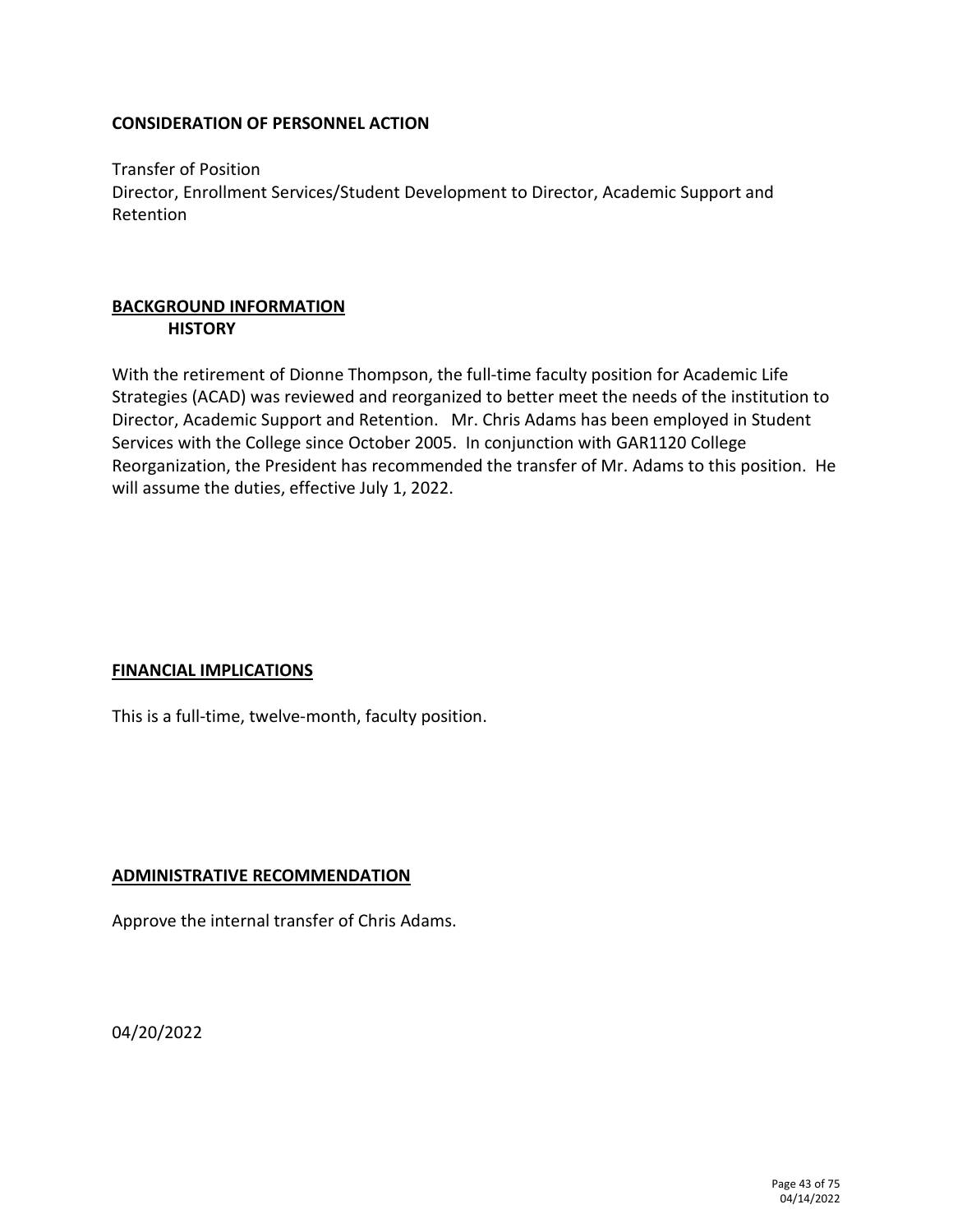Transfer of Position Director, Educational Talent Search to Director, Enrollment Services/Student Development

## **BACKGROUND INFORMATION HISTORY**

With the transfer of Chris Adams to faculty, the full-time faculty position for Director, Enrollment Services and Student Development became available. Ms. Brandi Brooks has been employed as the Director of Educational Talents Search with the College since October 2016. In conjunction with GAR1120 College Reorganization, the President has recommended the transfer of Ms. Brooks to this position. She will assume the duties, effective July 1, 2022.

### **FINANCIAL IMPLICATIONS**

This is a full-time, exempt staff position.

### **ADMINISTRATIVE RECOMMENDATION**

Approve the internal transfer of Brandi Brooks.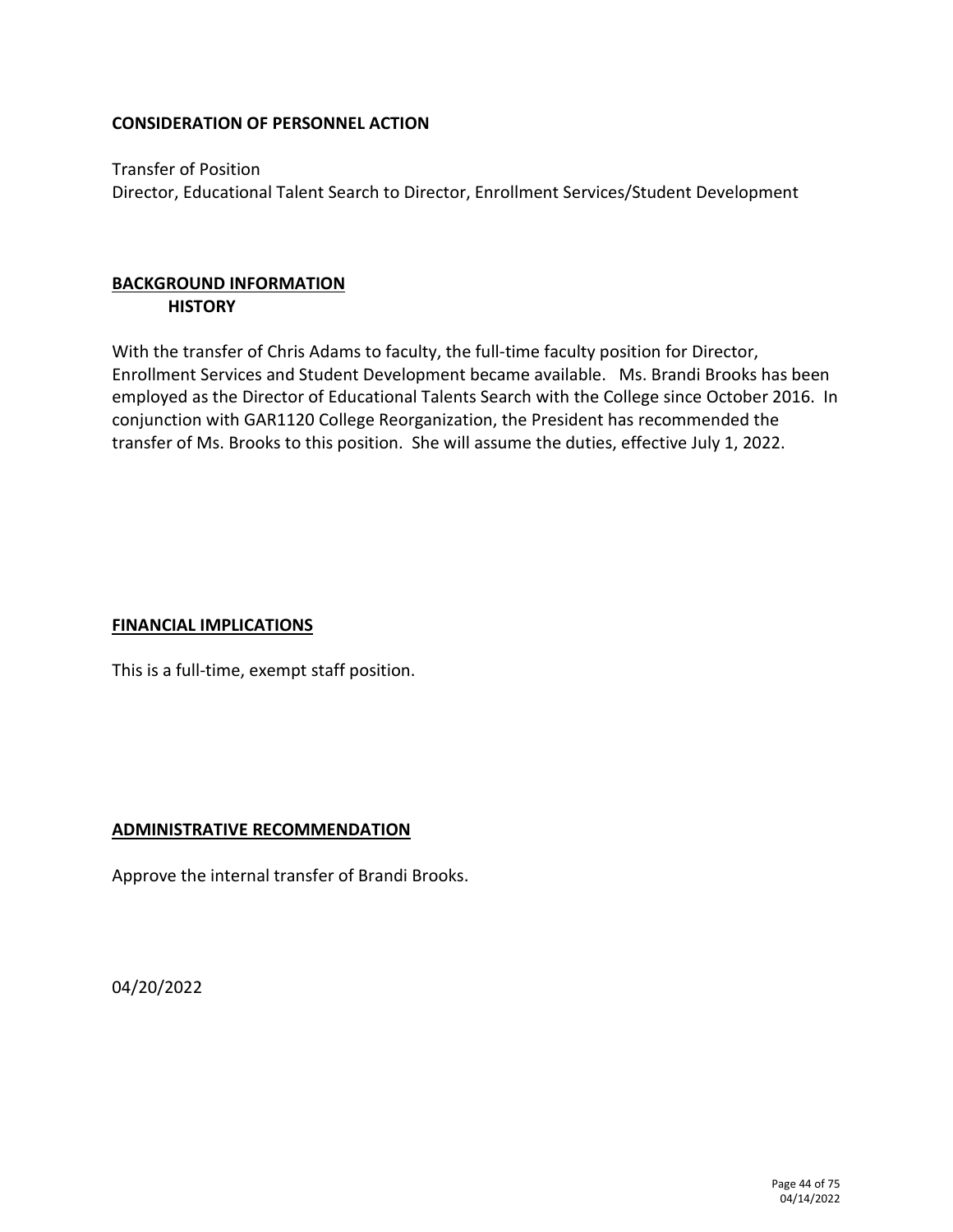Transfer of Position Tutor Specialist, Achieve to Science Lab Manager

## **BACKGROUND INFORMATION HISTORY**

With the resignation of Nicole Roper, the position of Science Lab Manager became available. Mr. Matthew Dowd has been employed with the College full-time as Tutor Specialist with Achieve since October 2020. The Science Lab Manager position was advertised, and Mr. Dowd applied and was interviewed for the position. In conjunction with GAR1120 College Reorganization, the President has recommended the transfer of Mr. Dowd to this position. He will assume the duties, effective April 24, 2022.

### **FINANCIAL IMPLICATIONS**

This is a full-time, non-exempt staff position.

### **ADMINISTRATIVE RECOMMENDATION**

Approve the internal transfer of Matthew Dowd.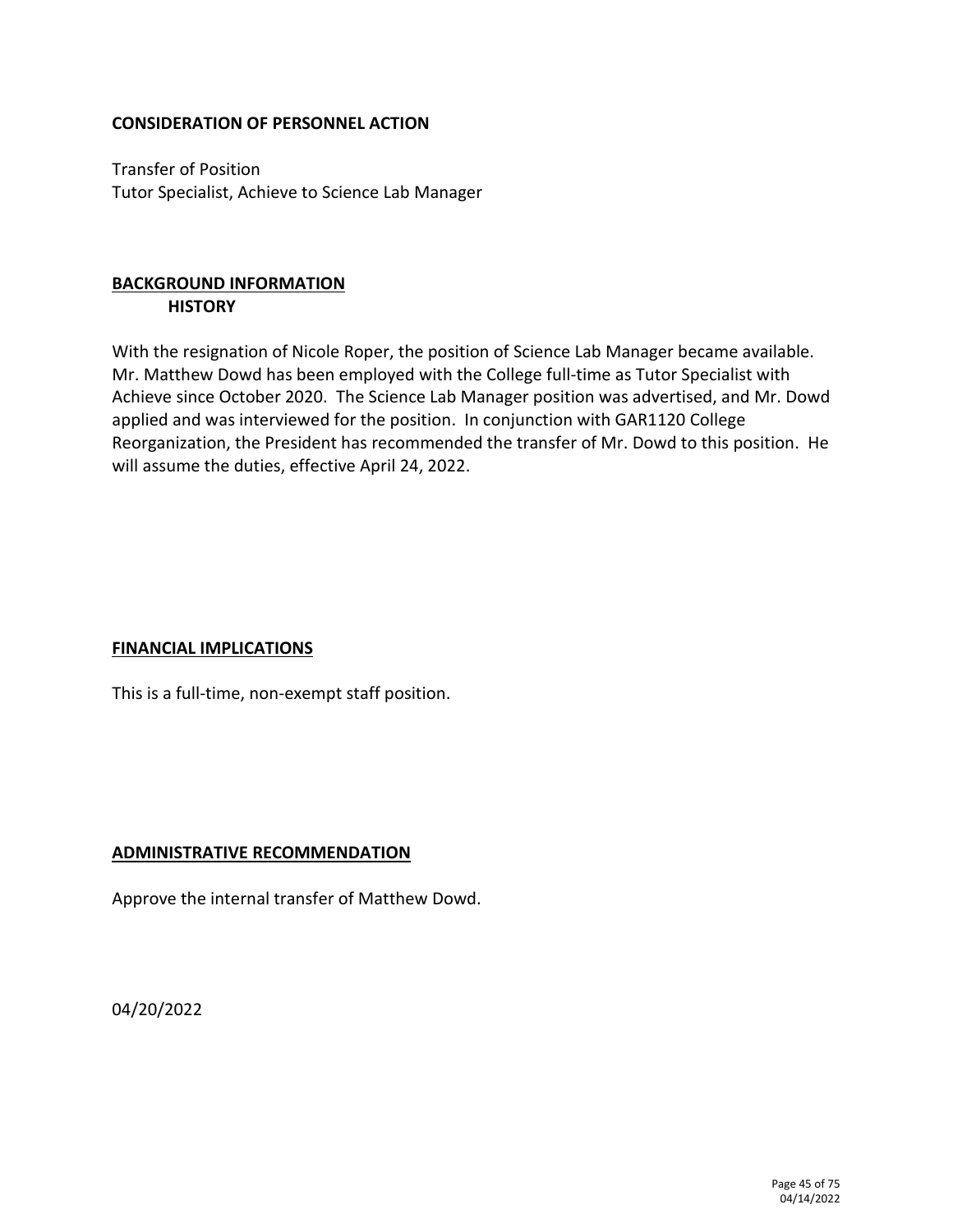Transfer of Position Academic Advisor/Career Services to Coordinator, Admissions and Recruitment

## **BACKGROUND INFORMATION HISTORY**

With the transfer of Davina Bixby to Achieve, the position Coordinator, Admissions and Recruitment became available. Ms. Heather King has been employed with the College as an Academic Advisor/Career Services since July 2021. The position was advertised, and Ms. King applied and was interviewed for the position. In conjunction with GAR1120 College Reorganization, the President has recommended the transfer of Ms. King to this position. She will assume the duties, effective April 1, 2022.

### **FINANCIAL IMPLICATIONS**

This is a full-time, exempt staff position.

### **ADMINISTRATIVE RECOMMENDATION**

Approve the internal transfer of Heather King.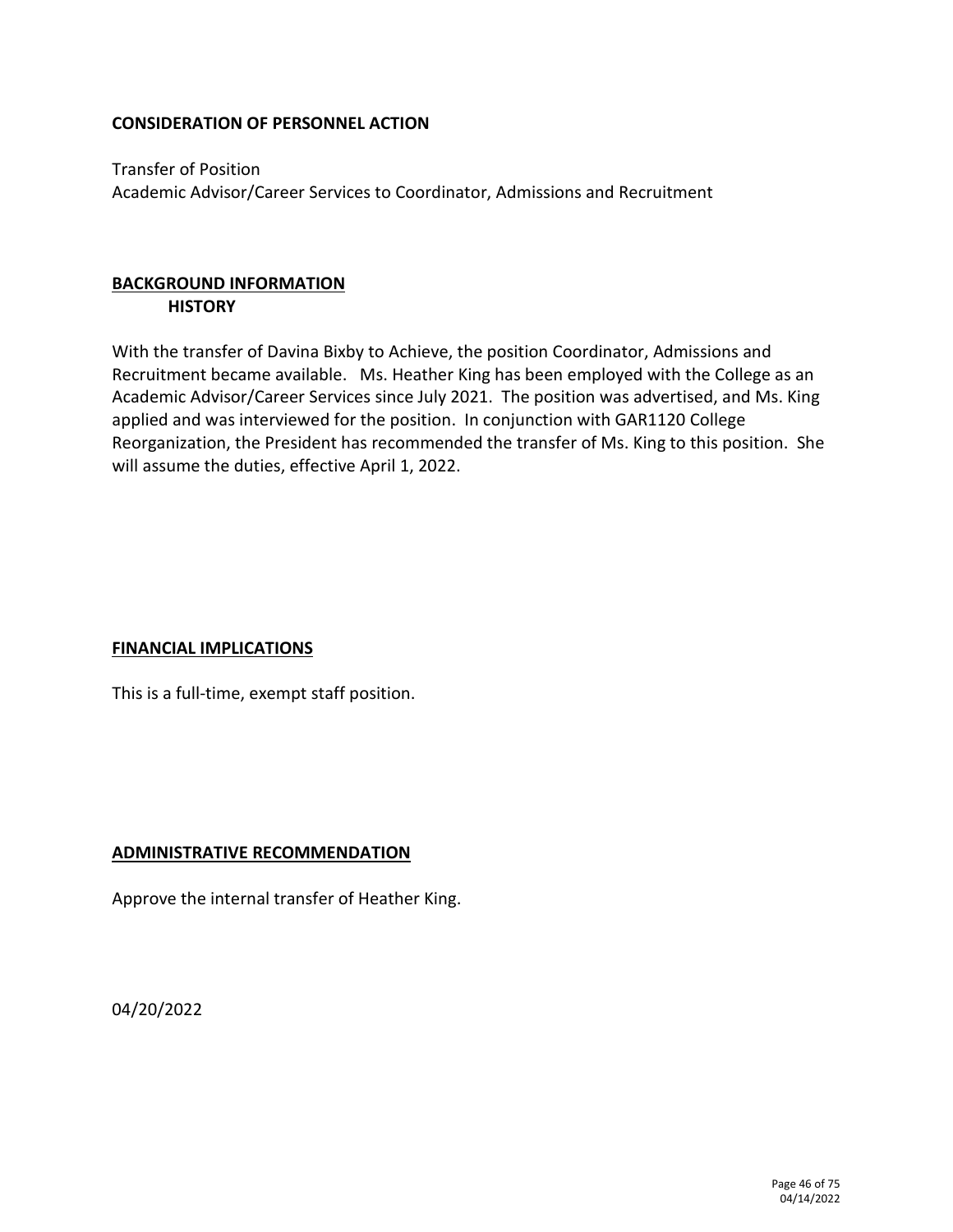Additional Appointment Director of Nursing

### **BACKGROUND INFORMATION HISTORY**

State nursing laws require the appointment of a program administrator. The Director of Nursing was advertised internally as an additional appointment to the full-time faculty position, and Ms. Laura McElroy applied and was selected. Ms. McElroy assumed the duties effective March 25, 2022. In conjunction with GAR1120 College Reorganization, the President has recommended the additional appointment.

### **FINANCIAL IMPLICATIONS**

This is additional appointment is institutionally funded.

### **ADMINISTRATIVE RECOMMENDATION**

Approve the appointment of Laura McElroy.

(04/20/2022)

**.**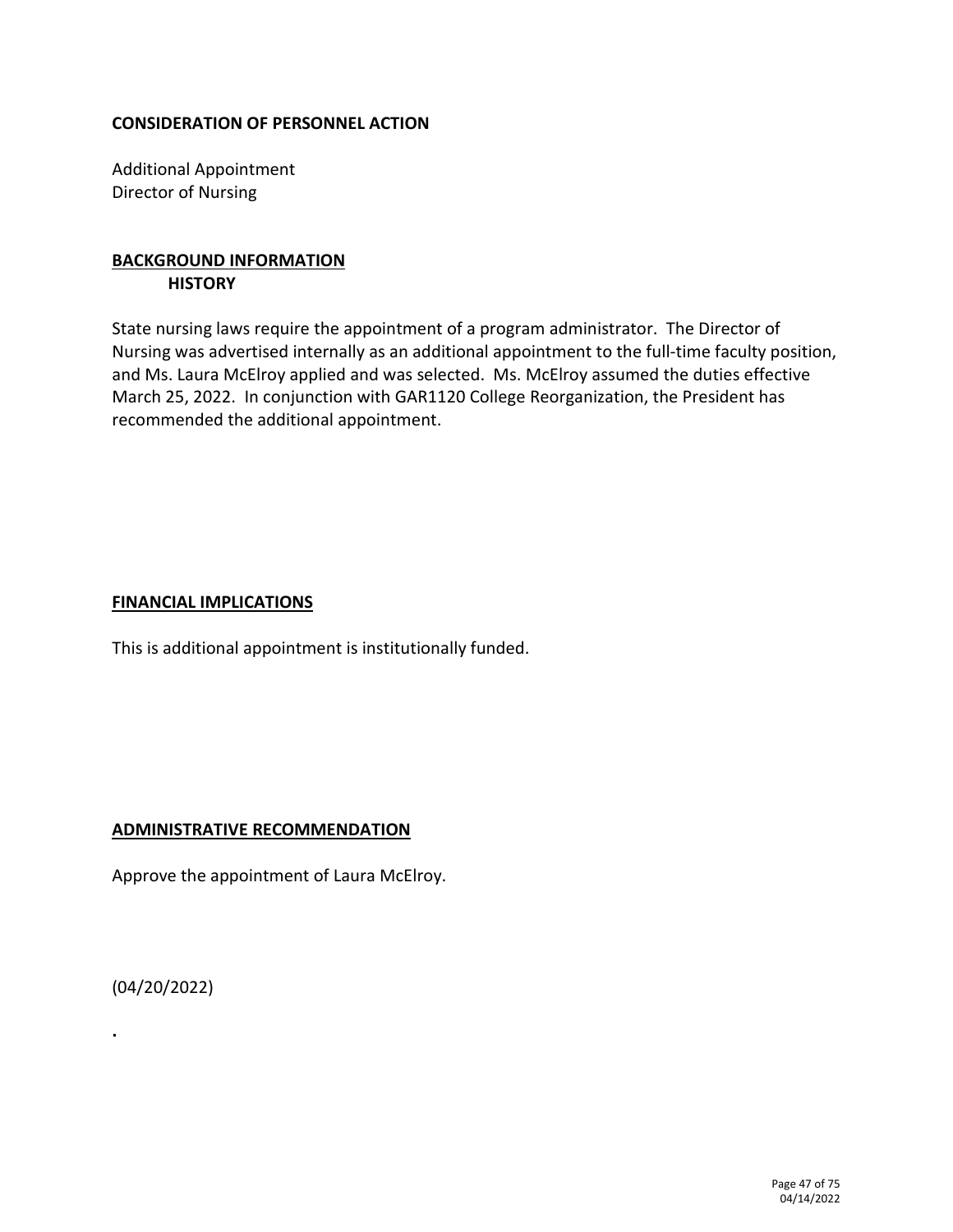Additional Appointment Director of Practical Nursing

### **BACKGROUND INFORMATION HISTORY**

State nursing laws require the appointment of a program administrator. The Director of Practical Nursing was advertised internally as an additional appointment to the full-time faculty position, and Ms. Andrea Pierce applied and was selected. Ms. Pierce assumed the duties effective March 25, 2022. In conjunction with GAR1120 College Reorganization, the President has recommended the additional appointment.

### **FINANCIAL IMPLICATIONS**

This is additional appointment is institutionally funded.

### **ADMINISTRATIVE RECOMMENDATION**

Approve the appointment of Andrea Pierce.

(04/20/2022)

**.**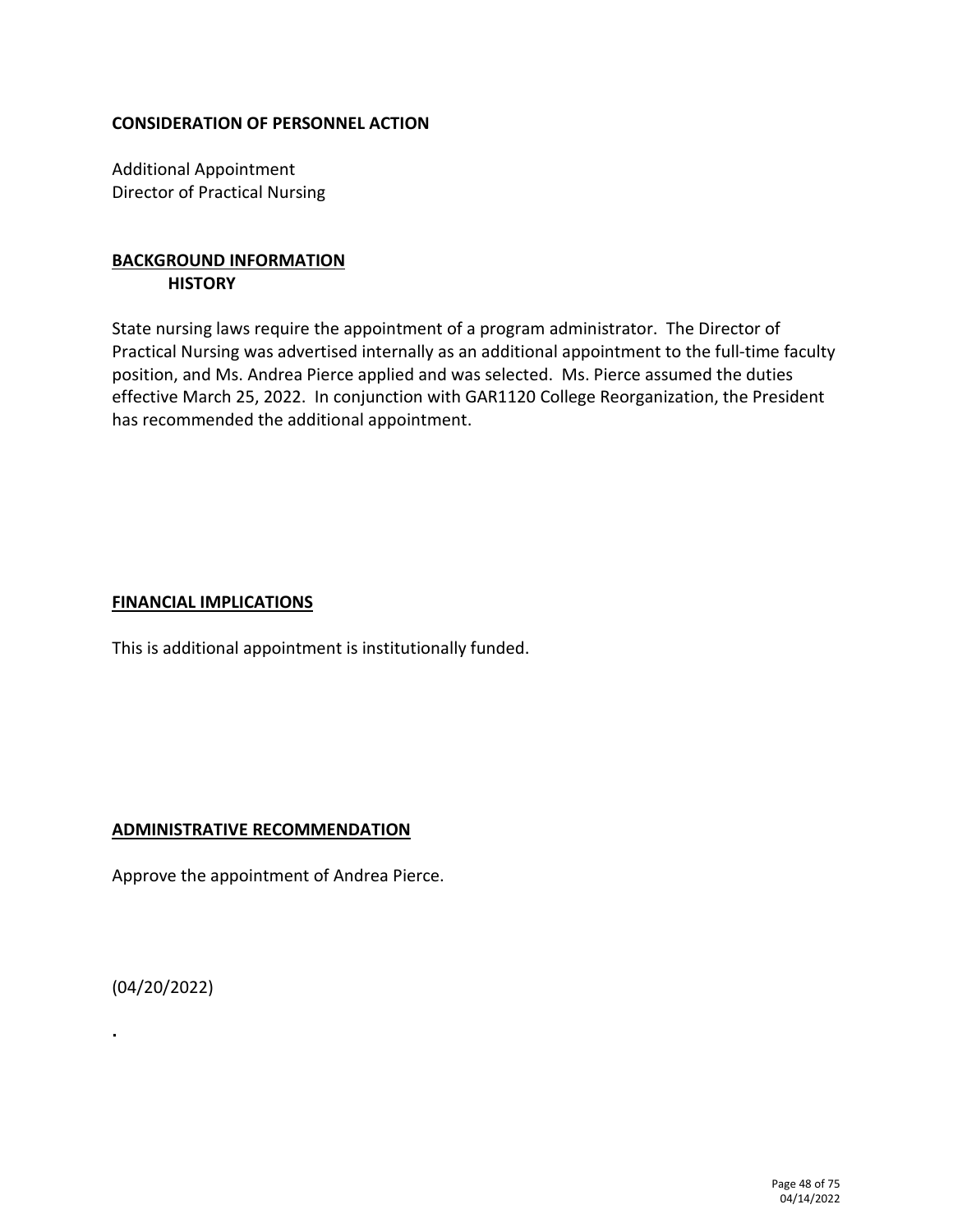Acceptance of Resignation Coordinator, Disability Services

## **BACKGROUND INFORMATION HISTORY**

Mr. Robby Calvert has been employed full-time with the College since August 2006. He has been in his most recent position of Coordinator, Disability Services since August 2014. Mr. Calvert has submitted his resignation, effective May 12, 2022.

### **FINANCIAL IMPLICATIONS**

This is a full-time, exempt staff position.

### **ADMINISTRATIVE RECOMMENDATION**

Accept Mr. Calvert's resignation and proceed with review of the position and the appropriate replacement process.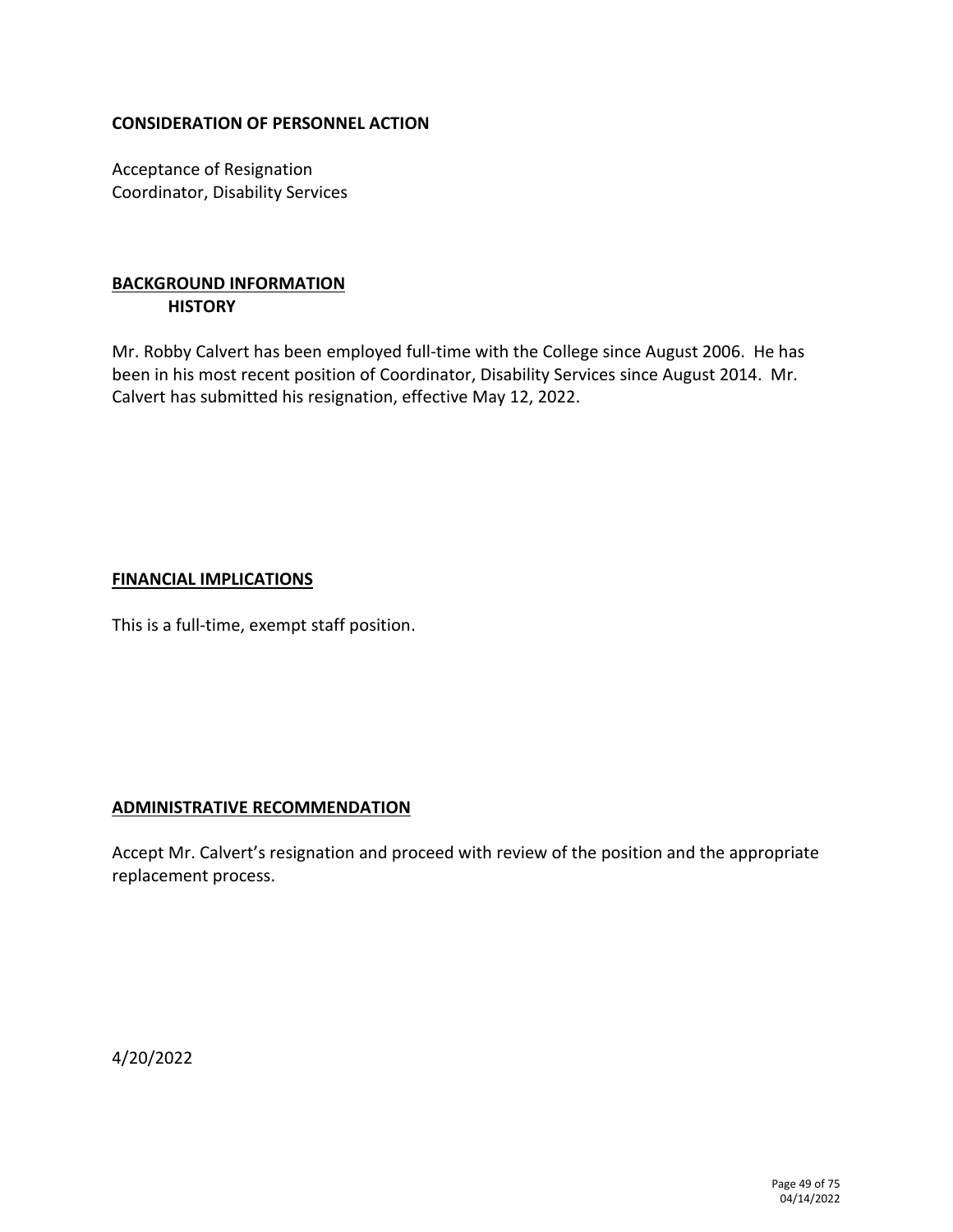March 23, 2022

TO: Dr. Wesley Payne

FROM: Robby Calvert

RE: Resignation as the Coordinator of Disability Services

Dr. Payne,

It is with deep sadness that I am informing you of my decision to resign as Coordinator of Disability Services for Three Rivers College. My last day will be May 12, 2022. I have just recently accepted the position of Director of Accessibility Services at Coastal Bend Community College in South Texas.

I have been working for TRC since 2003 when I started working part-time as the Extended Learning Specialist. I have also been an adjunct instructor since 2001. Working for Three Rivers has truly been one of the joys of my life. However, I feel that God is leading me down a different road now.

I know that there are great days ahead for TRC. I also know that whoever follows me in this position will do a great job. God bless you, the administration, faculty, and staff of Three Rivers College.

Take care,

Robby Calvert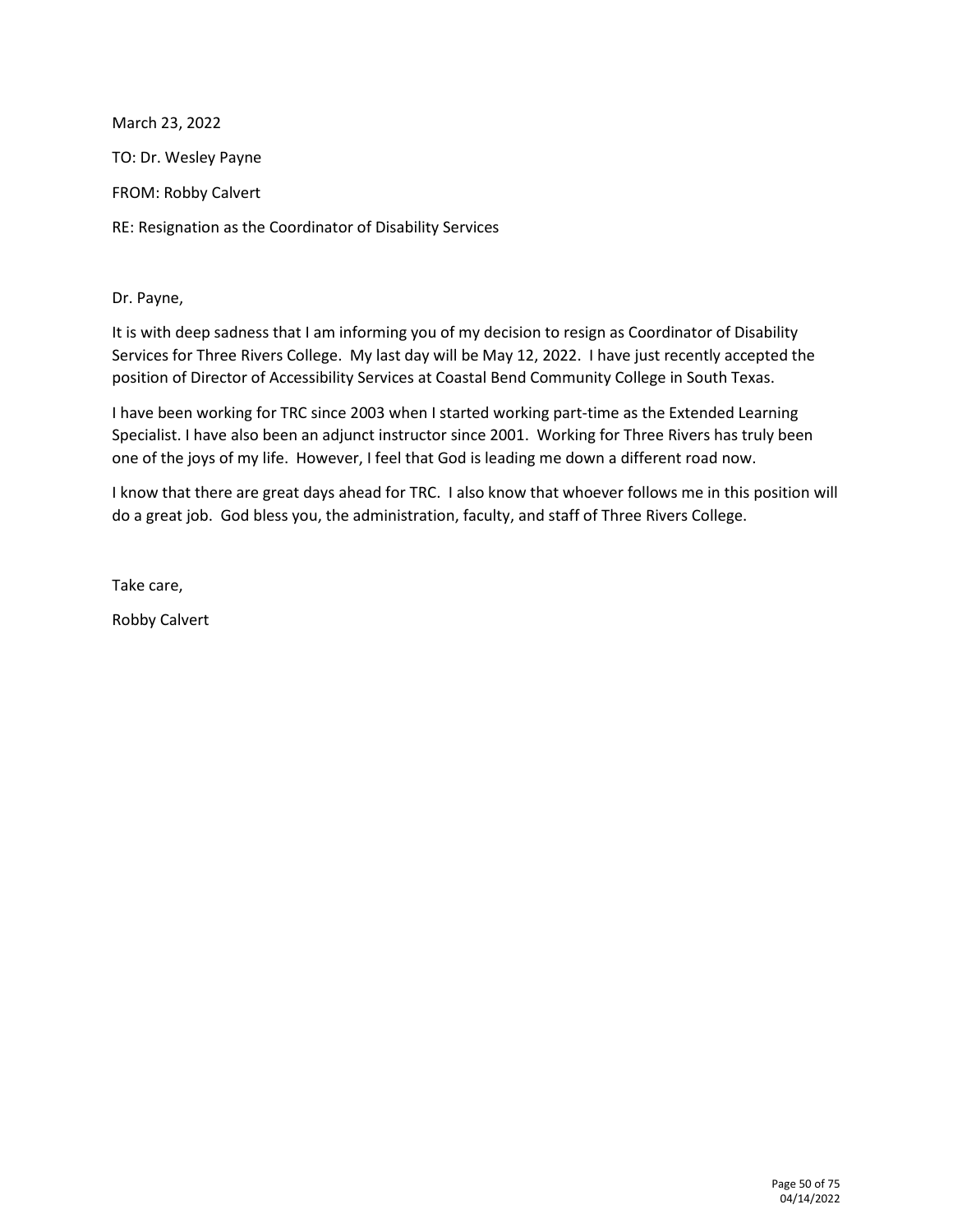Acceptance of Resignation Library Technical & Administrative Specialist

### **BACKGROUND INFORMATION HISTORY**

Mr. Nicholas Libla has most recently been employed full-time with the College since August 2017. He has been part of the library staff since August 2020. Mr. Libla has submitted his resignation, effective April 1, 2022.

### **FINANCIAL IMPLICATIONS**

This is a full-time, non-exempt staff position.

### **ADMINISTRATIVE RECOMMENDATION**

Accept Mr. Libla's resignation and proceed with review of the position and the appropriate replacement process.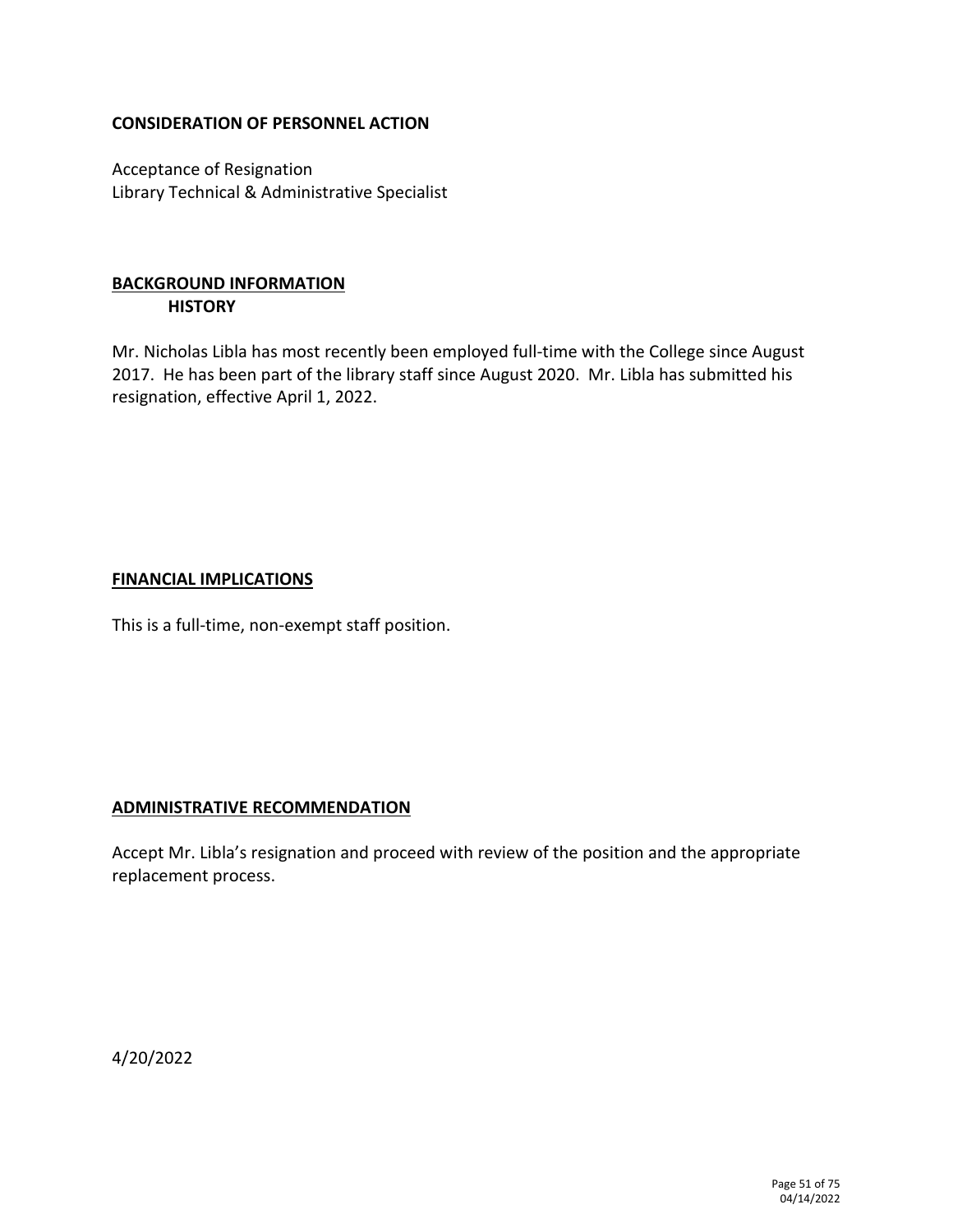# **Kristina McDaniel**

**From:** Nick Libla <nlibla@trcc.edu> **Sent:** Monday, March 21, 2022 10:26 AM To: John LaDue <jladue@trcc.edu> **Subject:** 2 week notice

Want to officially put in my two week notice. Friday April  $1<sup>st</sup>$  will be my last day.

Thanks

Nick Libla Library Technical & Administrative Specialist Three Rivers College nlibla@trcc.edu 573‐840‐9654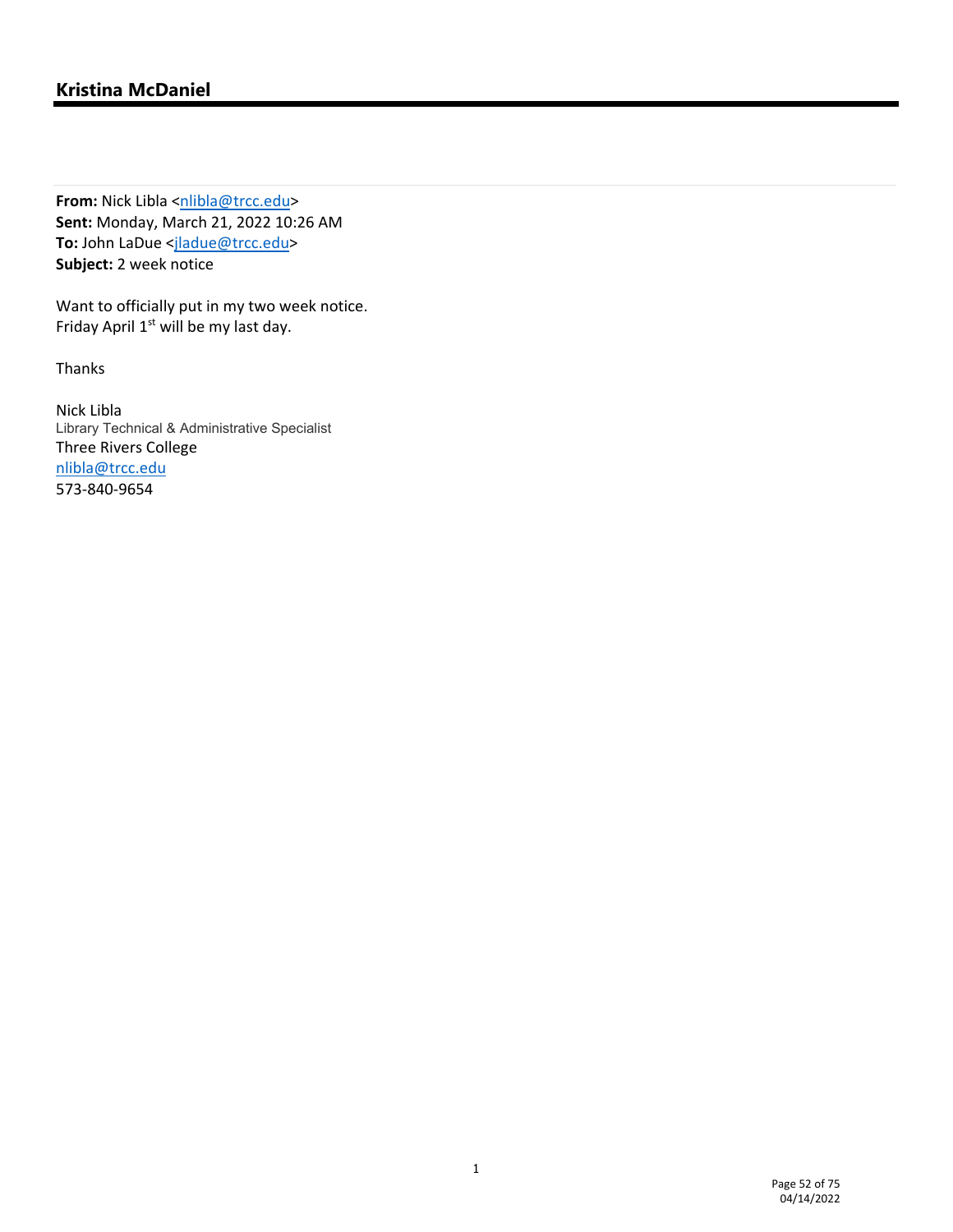| Section: 4000 Personnel                                                                      |  |  |
|----------------------------------------------------------------------------------------------|--|--|
| Sub Section: 4200 Personnel Work Assignments                                                 |  |  |
| Title: PR 4210 Work Hours of Employment<br>Page 1 of 6                                       |  |  |
| Primary Policy: PP 4506 Overtime and Compensatory Leave                                      |  |  |
| Associated Regulations: PR 4506 Overtime and Compensatory Leave; PR 4510 Benefits            |  |  |
| References: IRS 26 C FR Parts 1, 54, 301; Patient Protection and Affordable Care Act and the |  |  |
| Fair Labor Standards Act                                                                     |  |  |
| Supersedes: NA                                                                               |  |  |
| Responsible Administrator: Director of Human Resources                                       |  |  |
| Initial Approval: 06-30-2010<br>Last Revision: 04-20-2022                                    |  |  |
|                                                                                              |  |  |

The College President is authorized to establish work days and work hours for all College employees. Each department's hours of operation will be determined by the supervisor and appropriate cabinet member. Supervisors are responsible for creating and monitoring a work schedule for each employee that maintains their position and maximizes the efficiency of the department.

The Three Rivers College normal workweek is Monday through Friday, as set out below:

### **Exempt Employees (Whose Regularly Assigned Duties Do Not Include Teaching):**

For full-time exempt employees whose regularly assigned duties do not include teaching, the normal workday begins at 8:00 a.m. and ends at 5:00 p.m. with one hour for lunch. Full-time exempt employees are expected to work a minimum of 40 hours per week. Exempt employees may be required to work more than 40 hours per week when deemed necessary. During the summer, generally from June through July, the College normally operates a four-day workweek. All full-time exempt employees will work an 11-hour day, from 7:00 a.m. to 6:00 p.m., including one hour for lunch, Monday through Thursday.

Hours of work may vary for all part-time exempt employees whose regularly assigned duties do not include teaching. "Part-time" employees are those who work less than thirty (30) hours per week as assigned by their supervisor.

If an exempt employee whose regularly assigned duties do not include teaching is hired to teach a course, and that course meets during the employee's regularly scheduled day, the employee shall make up time missed during the regular work day in order to teach the course.

### **Non-Exempt Employees (Whose Regularly Assigned Duties Do Not Include Teaching):**

A normal work day for full-time non-exempt employees whose regularly assigned duties do not include teaching consists of nine (9) consecutive hours of work (normally 8:00 a.m. to 5:00 p.m.) to include a sixty (60)-minute unpaid duty-free lunch, for a forty (40)-hour workweek. The hours include College holidays or paid leave within a single workweek. It is expected that the work hours established be maintained. Any changes to an employee's normal work schedule must be approved in advance by the supervisor and appropriate cabinet member.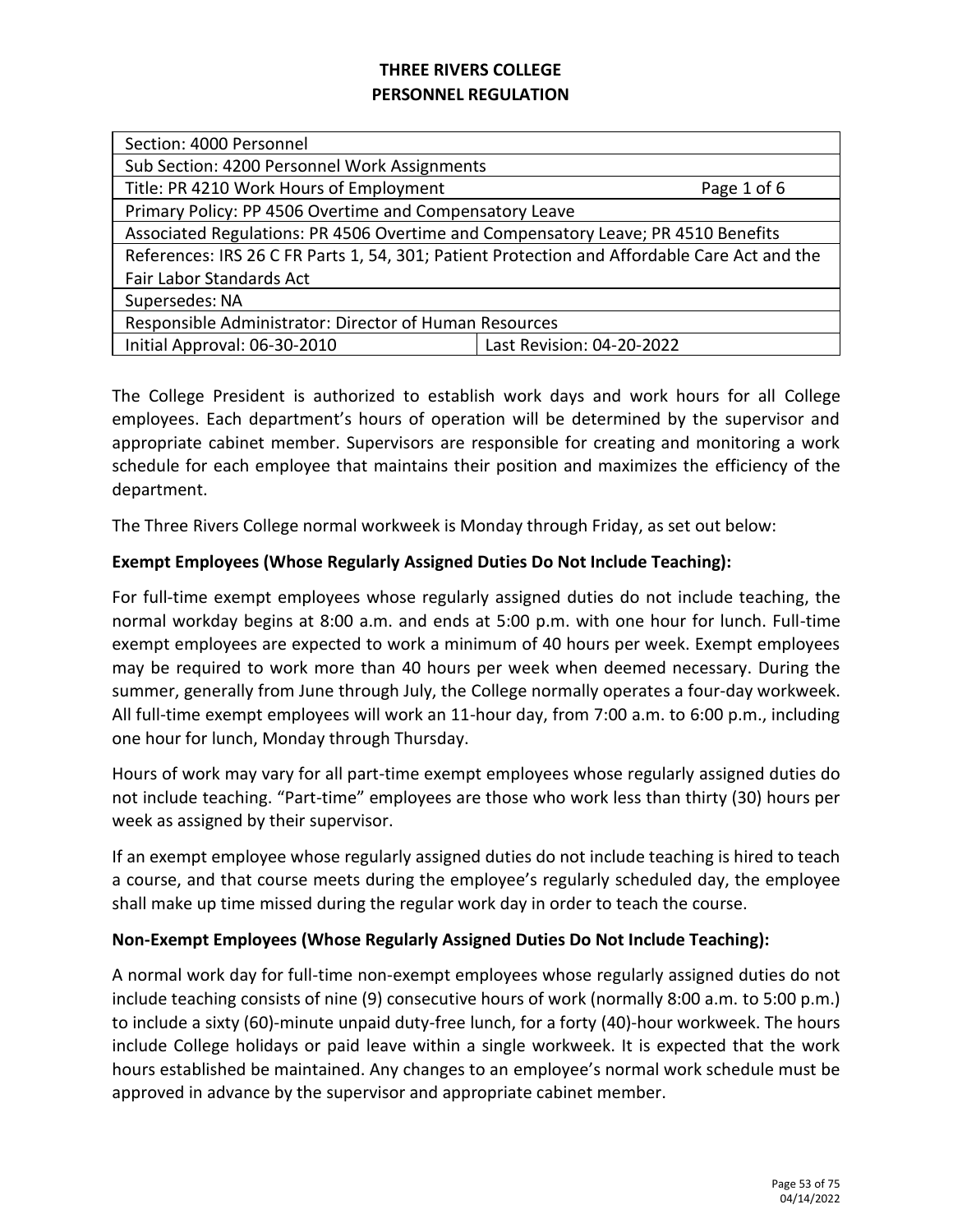| Sub Section: 4200 Personnel Work Assignments                                                 |  |  |
|----------------------------------------------------------------------------------------------|--|--|
| Title: PR 4210 Work Hours of Employment<br>Page 2 of 6                                       |  |  |
| Primary Policy: PP 4506 Overtime and Compensatory Leave                                      |  |  |
| Associated Regulations: PR 4506 Overtime and Compensatory Leave; PR 4510 Benefits            |  |  |
| References: IRS 26 C FR Parts 1, 54, 301; Patient Protection and Affordable Care Act and the |  |  |
| Fair Labor Standards Act                                                                     |  |  |
| Supersedes: NA                                                                               |  |  |
| Responsible Administrator: Director of Human Resources                                       |  |  |
| Initial Approval: 06-30-2010<br>Last Revision: 04-20-2022                                    |  |  |
|                                                                                              |  |  |

During the summer, generally from June through July, the College normally operates on a fourday workweek. All non-exempt full-time employees will work an 11-hour day, from 7:00 a.m. to 6:00 p.m., including a sixty (60)-minute unpaid duty-free lunch, Monday through Thursday.

Hours of work may vary for all part-time non-exempt employees whose regularly assigned duties do not include teaching. "Part-time" employees are those who work less than thirty (30) hours per week, as assigned by their supervisor.

Non-exempt employees may be required to work overtime when deemed necessary. Overtime begins after the non-exempt employee has worked 40 hours in a single workweek. Overtime must be pre-approved by the supervisor and appropriate cabinet member, and the employee will be appropriately compensated as required by law, either by compensating the employee with pay at one-to-one or time and one-half or by allowing the employee to accrue compensatory time. (Re: PP 4506; PR 4506). The Office of Human Resources must be notified of changes to an employee's overtime schedule as far in advance as possible.

If a non-exempt employee whose regularly assigned duties do not include teaching is hired to teach a course, and that course meets during the employee's regularly scheduled day, the employee shall make up time missed during the regular work day in order to teach the course. In addition, if the employee's work hours in a workweek exceeds forty (40) when his or her nonteaching and teaching duties are aggregated, the employee will receive overtime compensation by utilizing a blended rate. The non-exempt employee will clock all hours worked for both positions. For the course taught, the non-exempt employee will be balanced at the end of the semester to ensure full compensation for the course rate as agreed upon. Should the employee clock hours and pay exceed the per course rate, the employee will receive the pay as reflected by hours recorded as approved work, even if the pay is greater than the agreed upon course rate.

### **Exempt Employees (All Employees With Primary Duties as Faculty):**

All faculty are exempt employees under federal and state labor laws. The normal workweek shall be a minimum of forty (40) hours per week. Such 40-hour workweek is to be spent as follows: 15 hours per week of instructional time, 10 office hours per week, and at least 15 hours per week of additional duties, to include supervision of student activities, attendance at required staff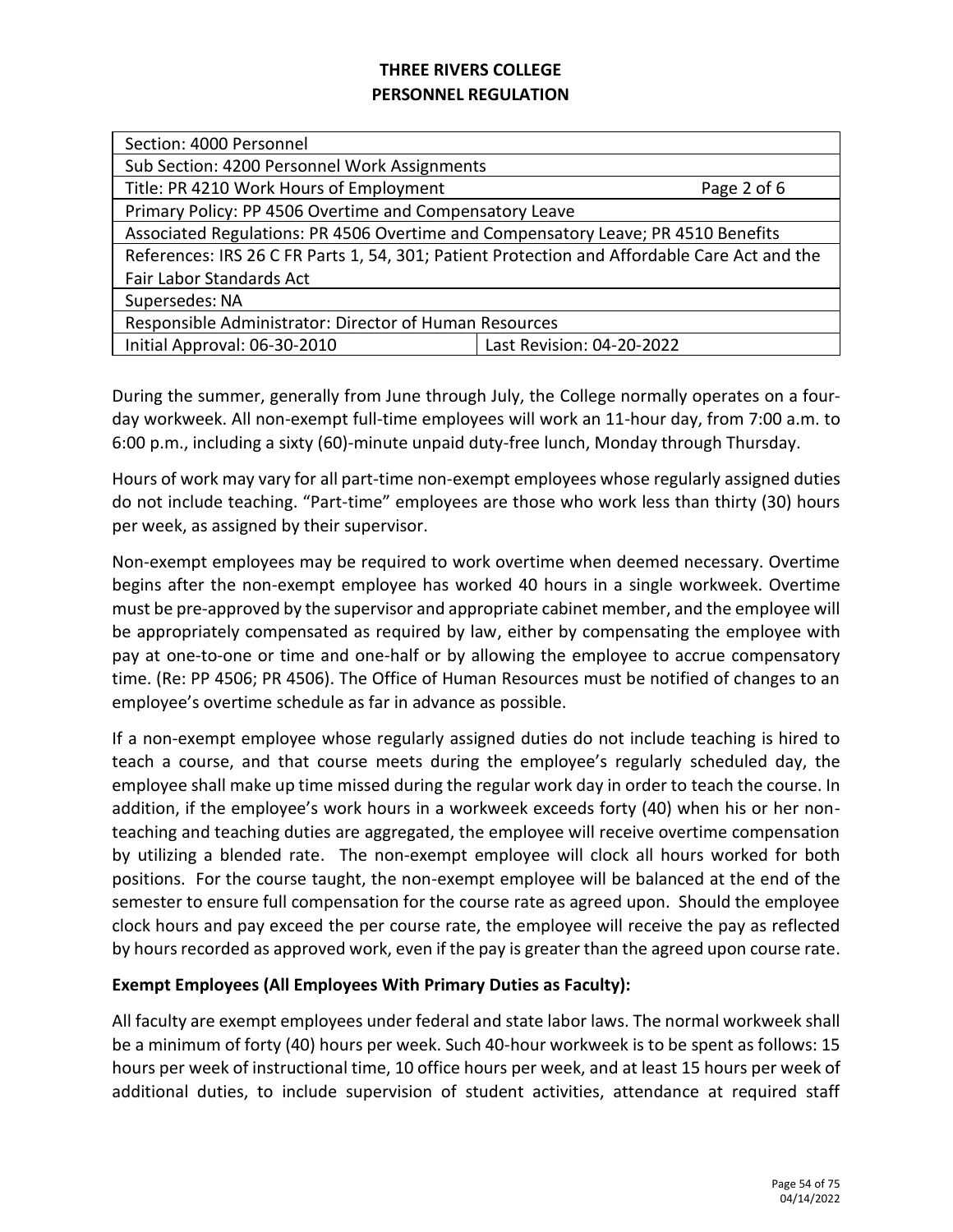| Section: 4000 Personnel                                                                      |                           |  |
|----------------------------------------------------------------------------------------------|---------------------------|--|
| Sub Section: 4200 Personnel Work Assignments                                                 |                           |  |
| Title: PR 4210 Work Hours of Employment<br>Page 3 of 6                                       |                           |  |
| Primary Policy: PP 4506 Overtime and Compensatory Leave                                      |                           |  |
| Associated Regulations: PR 4506 Overtime and Compensatory Leave; PR 4510 Benefits            |                           |  |
| References: IRS 26 C FR Parts 1, 54, 301; Patient Protection and Affordable Care Act and the |                           |  |
| Fair Labor Standards Act                                                                     |                           |  |
| Supersedes: NA                                                                               |                           |  |
| Responsible Administrator: Director of Human Resources                                       |                           |  |
| Initial Approval: 06-30-2010                                                                 | Last Revision: 04-20-2022 |  |
|                                                                                              |                           |  |

meetings, chair duties, etc.

Hours of work may vary for all part-time faculty. For full-time equivalency calculation purposes, parttime faculty (i.e. adjuncts) shall be less than thirty (30) hours per week. For purposes of calculating time worked for the provision of healthcare, for every credit hour taught, it is anticipated that a parttime faculty member shall work 75 minutes of additional duties, to include supervision of student activities, instructional preparation, student evaluation and assessment, etc.

The maximum teaching load for adjunct faculty is 12 credit hours for each fall or spring semester. The maximum teaching load for adjunct faculty may vary with summer and intersession semesters. Maximum teaching loads for summer and intersession are as follows:

A or B session – Maximum of 3 credit hours taught each session

Full session – Maximum of 6 credit hours taught.

Winter session – Maximum of 3 credit hours taught.

Adjunct instructors cannot teach an A or B session and a Full session semester at the same time. If an adjunct instructor teaches a winter session course, the summer A or B session, full session and/or the fall and spring semester maximum teaching loads may be reduced. Exceptions to this policy must have prior approval from the College President.

### **Work Hours of Employment and the Public School and Education Employee Retirement System**

Three Rivers College is a district of the Public School Retirement System of Missouri (PSRS) and the Public Education Employee Retirement System (PEERS). For purposes of work hours for PSRS and PEERS, hours are calculated on an hour for hour basis. Part-time certified positions shall not exceed 16.5 hours per week. Part-time non-certified positions shall not exceed 19.5 hours per week.

Adjunct faculty who are retired under the Missouri PSRS are limited to teaching no more than 17 credit hours in an academic year (summer, fall, and spring semesters).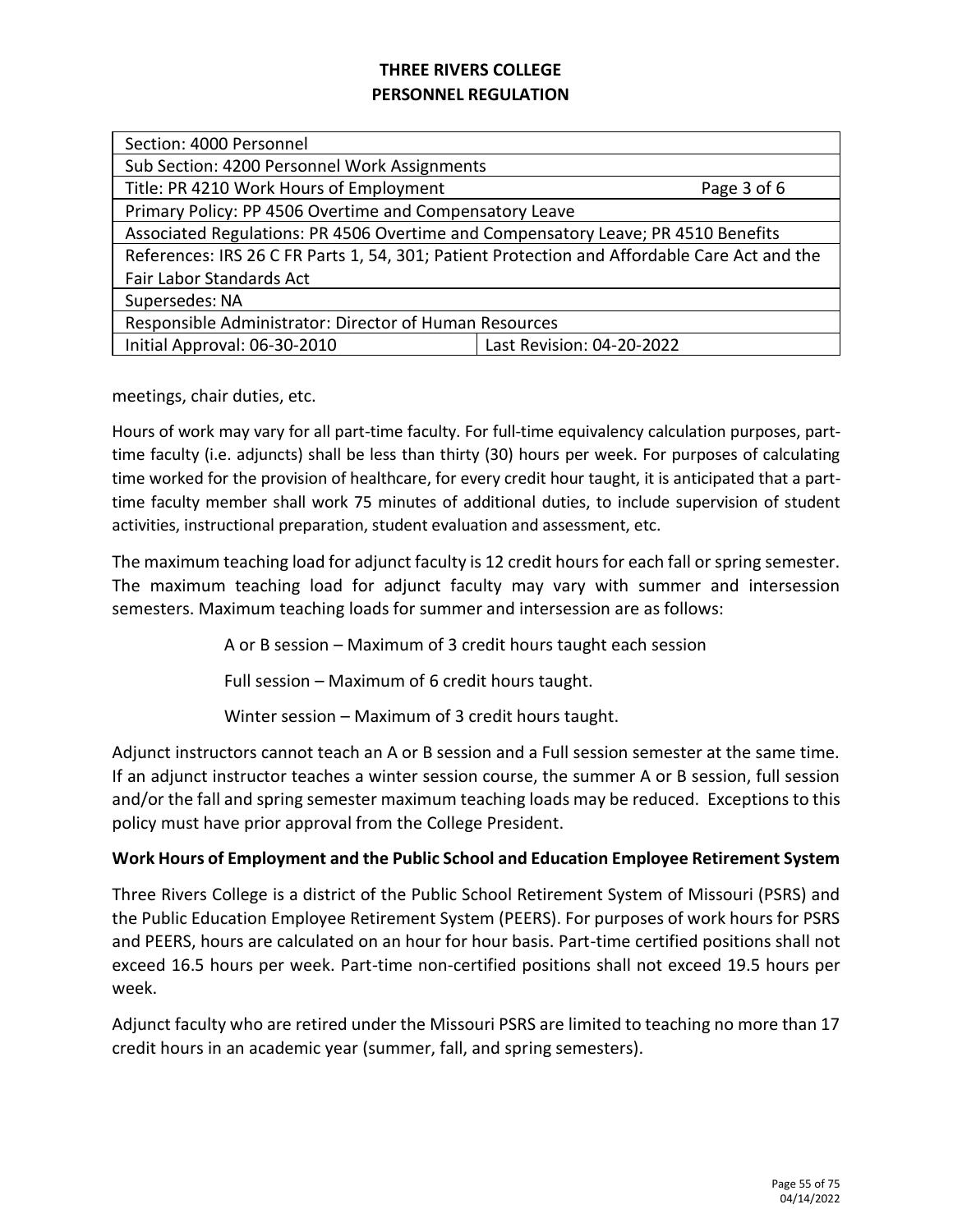| Section: 4000 Personnel                                                                      |                           |  |
|----------------------------------------------------------------------------------------------|---------------------------|--|
| Sub Section: 4200 Personnel Work Assignments                                                 |                           |  |
| Title: PR 4210 Work Hours of Employment                                                      | Page 4 of 6               |  |
| Primary Policy: PP 4506 Overtime and Compensatory Leave                                      |                           |  |
| Associated Regulations: PR 4506 Overtime and Compensatory Leave; PR 4510 Benefits            |                           |  |
| References: IRS 26 C FR Parts 1, 54, 301; Patient Protection and Affordable Care Act and the |                           |  |
| Fair Labor Standards Act                                                                     |                           |  |
| Supersedes: NA                                                                               |                           |  |
| Responsible Administrator: Director of Human Resources                                       |                           |  |
| Initial Approval: 06-30-2010                                                                 | Last Revision: 04-20-2022 |  |
|                                                                                              |                           |  |

### **Break Time for Nursing Mothers**

The College will provide all employees who are nursing mothers with reasonable break time for expressing breast milk for her nursing child for one year after the child's birth. This extends the provisions of the Patient Protection and Affordable Care Act and the Fair Labor Standards Act requiring break time for nursing mothers to all College employees, exempt and non-exempt.

#### **Definitions:**

**Expressing (of breast milk**): the process by which a woman expels milk from her breast. The breast milk can then be stored and fed to her baby at a later point in time.

**Lactation Room:** means a dedicated or non-dedicated private space used by nursing mothers to express milk. Lactation Rooms must be private, shielded from view, and not located in a restroom or common area.

**Nursing mother:** means any individual who is currently breastfeeding or expressing breast milk for her child.

#### **Compliance:**

Supervisors must work with nursing mothers to determine the necessary, reasonable break times, or flexible scheduling, required to accommodate their unique needs. The number of breaks needed to express breast milk depends on numerous factors such as the number of feedings and the age of the child. A nursing mother will typically need two to three breaks during an eight-hour period; however, more break times may be necessary. Supervisors will exercise as much schedule flexibility as reasonably possible to accommodate the nursing mother's needs.

Nursing mothers must provide adequate notice to their supervisor or designee of their request for lactation support (i.e. lactation room, flexible work, break time, etc.) and communicate their unique needs.

Nursing mothers are responsible for storage of expressed milk while on campus. The College is not responsible for the integrity or security of breast milk stored in any refrigerator on campus.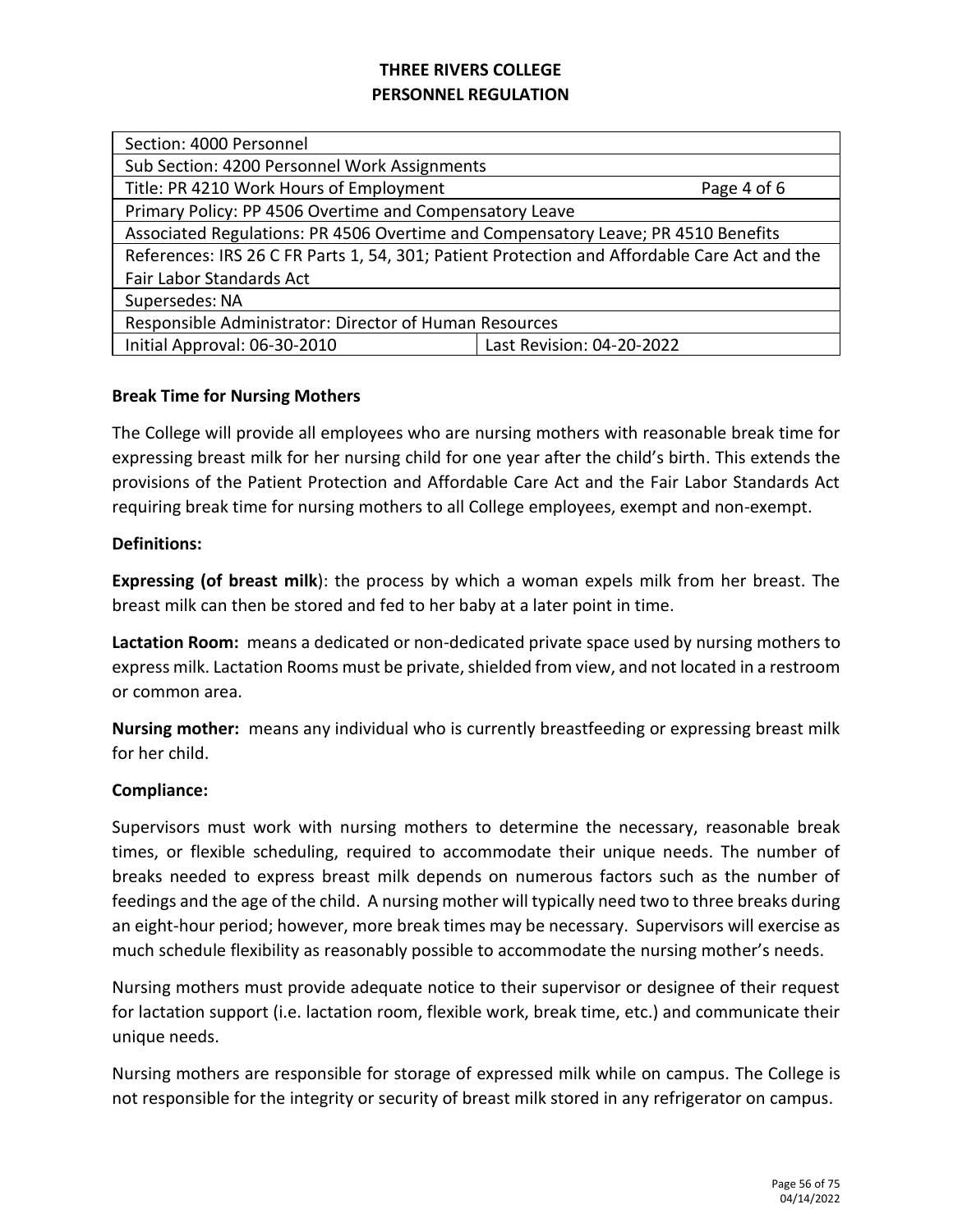| Section: 4000 Personnel                                                                      |  |  |
|----------------------------------------------------------------------------------------------|--|--|
| Sub Section: 4200 Personnel Work Assignments                                                 |  |  |
| Title: PR 4210 Work Hours of Employment<br>Page 5 of 6                                       |  |  |
| Primary Policy: PP 4506 Overtime and Compensatory Leave                                      |  |  |
| Associated Regulations: PR 4506 Overtime and Compensatory Leave; PR 4510 Benefits            |  |  |
| References: IRS 26 C FR Parts 1, 54, 301; Patient Protection and Affordable Care Act and the |  |  |
| Fair Labor Standards Act                                                                     |  |  |
| Supersedes: NA                                                                               |  |  |
| Responsible Administrator: Director of Human Resources                                       |  |  |
| Initial Approval: 06-30-2010<br>Last Revision: 04-20-2022                                    |  |  |
|                                                                                              |  |  |

### **Environment for Lactation Accommodation:**

A lactation space will be made available at the College's main campus and external locations. The space provided or made available will be shielded from view and free from intrusion from coworkers and the public.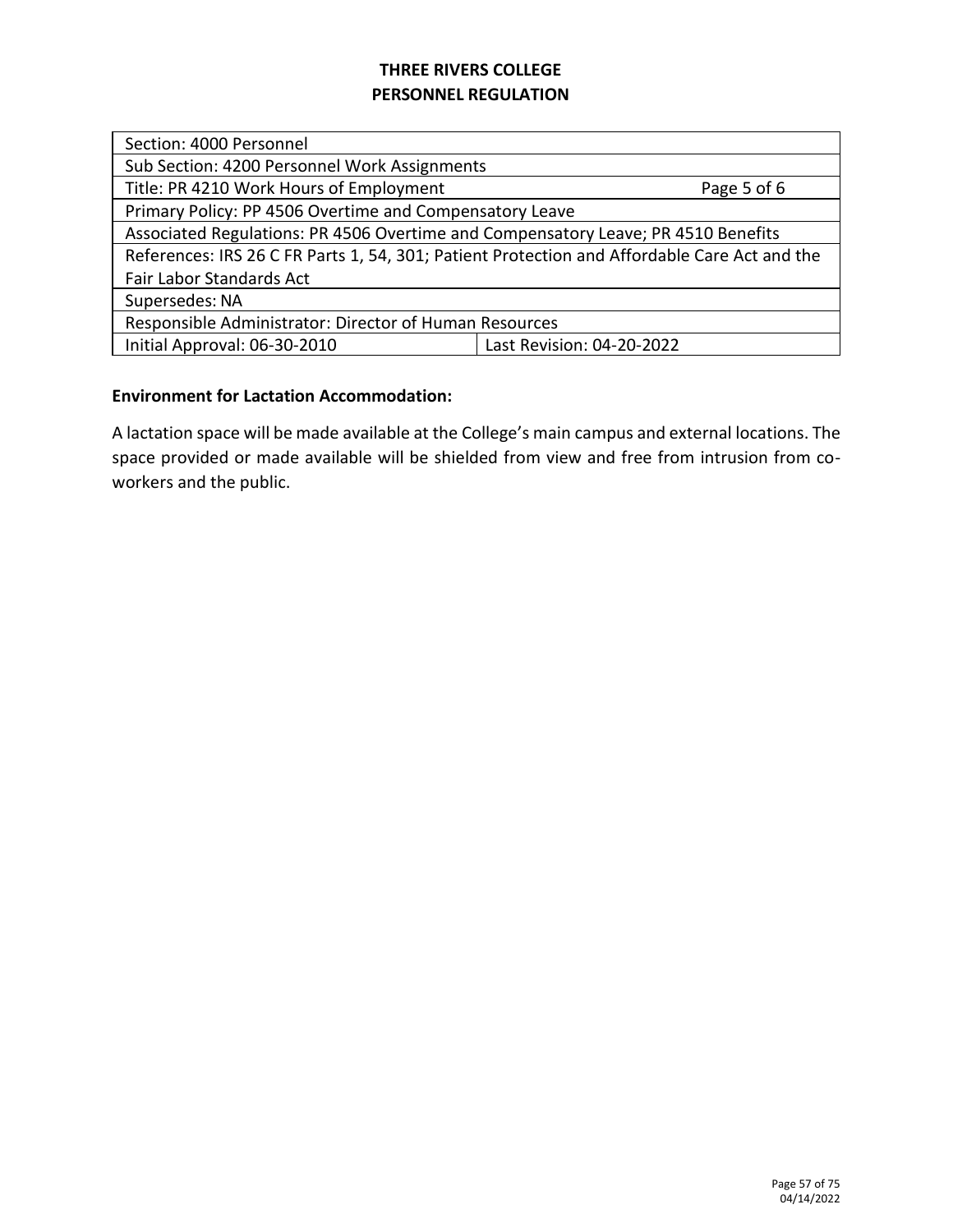| Section: 4000 Personnel                                                                      |             |  |
|----------------------------------------------------------------------------------------------|-------------|--|
| Sub Section: 4200 Personnel Work Assignments                                                 |             |  |
| Title: PR 4210 Work Hours of Employment                                                      | Page 6 of 6 |  |
| Primary Policy: PP 4506 Overtime and Compensatory Leave                                      |             |  |
| Associated Regulations: PR 4506 Overtime and Compensatory Leave; PR 4510 Benefits            |             |  |
| References: IRS 26 C FR Parts 1, 54, 301; Patient Protection and Affordable Care Act and the |             |  |
| Fair Labor Standards Act                                                                     |             |  |
| Supersedes: NA                                                                               |             |  |
| Responsible Administrator: Director of Human Resources                                       |             |  |
| Initial Approval: 06-30-2010<br>Last Revision: 04-20-2022                                    |             |  |
|                                                                                              |             |  |

## **DOCUMENT HISTORY:**

| 06-30-2010:    | Initially approved regulation PR 4210 Work Hours of Employment.                                                                                                                                  |
|----------------|--------------------------------------------------------------------------------------------------------------------------------------------------------------------------------------------------|
| 05-15-2014:    | Reworked to make compliant with changes in federal statute for Health<br>Care Recovery Act.                                                                                                      |
| 09-21-2016:    | The College Board of Trustees approved the name change of the College<br>from Three Rivers Community College to Three Rivers College.                                                            |
| $01-17-2018$ : | Addition of required break time for Nursing Mothers for all College<br>employees, exempt and non-exempt, per the Patient Protection and<br>Affordable Care Act and the Fair Labor Standards Act. |
| 04-20-2022:    | Clarifications regarding Adjunct Instructor compensation rate if they are a<br>non-exempt employee; and maximum faculty loads.                                                                   |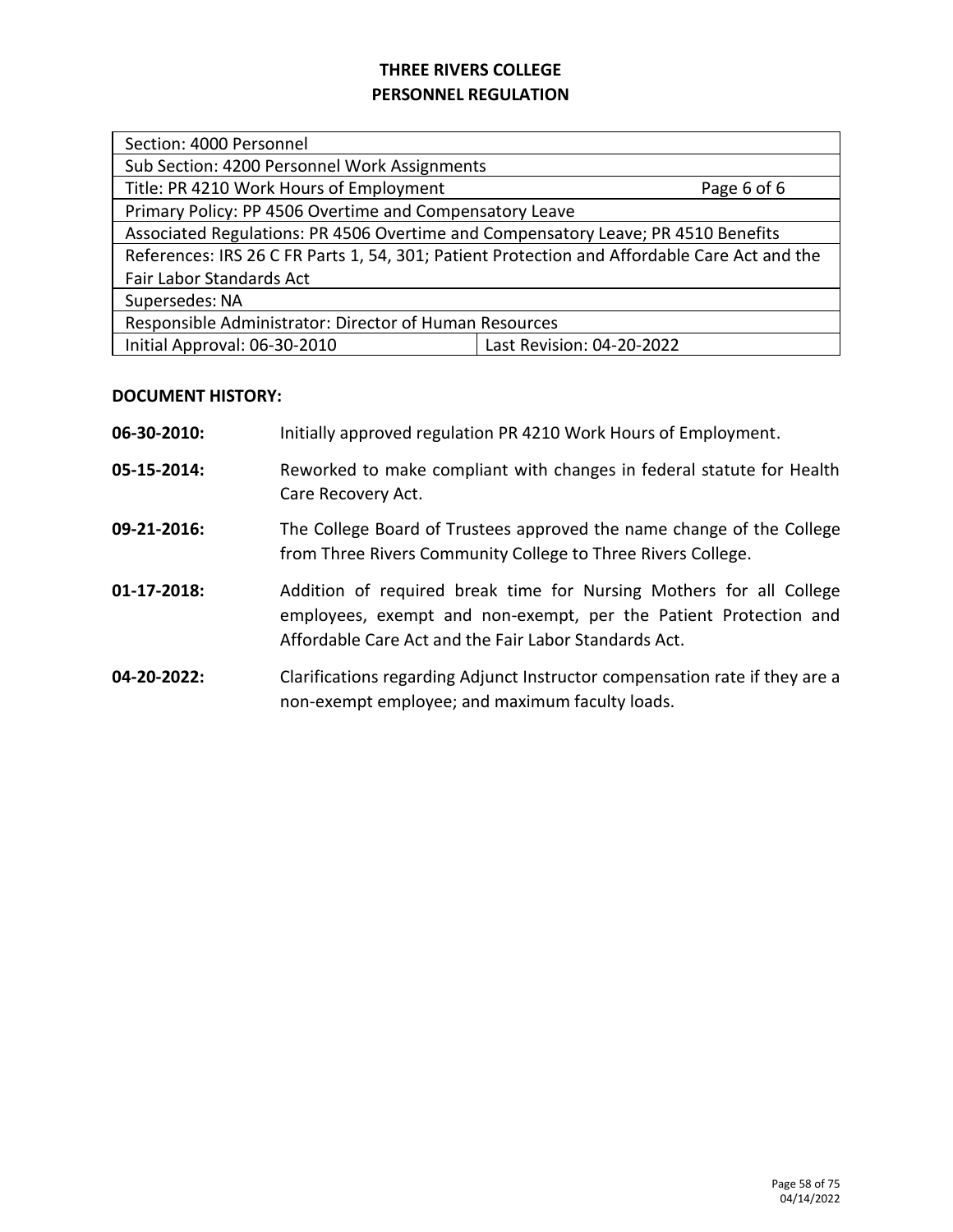| Section: 4000 Personnel                                                              |              |  |
|--------------------------------------------------------------------------------------|--------------|--|
| Sub Section: 4500 Compensation                                                       |              |  |
| Title: PR 4506 Overtime and Compensatory Leave                                       | Page 1 of 14 |  |
| Primary Policy: PP 4506 Overtime and Compensatory Leave                              |              |  |
| Associated Policy: GAP 1107 Disruption in Normal College Operations                  |              |  |
| Associated Regulations: FR 3510 Travel Authorization and Reimbursement; PR 4210 Work |              |  |
| Hours of Employment                                                                  |              |  |
| References: Federal Fair Labor Standards Act                                         |              |  |
| Supersedes: NA                                                                       |              |  |
| Responsible Administrator: Director of Human Resources                               |              |  |
| Initial Approval: 12-16-2009<br>Last Revision: 04-20-2022                            |              |  |
|                                                                                      |              |  |

The Federal Fair Labor Standards Act (the "Act") was enacted by Congress to regulate such employment matters as hours of work, minimum wage, overtime compensation, and other conditions of employment. The Act, in conjunction with the regulations set forth by the Wage-Hour Division of the Department of Labor, also promulgates requirements related to the posting of notices, the preservation and location of records, and the record keeping requirements for employers. The Act further establishes specific criteria regarding whether employees are exempt or non-exempt for minimum wage, overtime, and compensatory leave.

Provisions of this Regulation shall be read in conjunction with Policy PP4506. In all instances where Regulation PR4506 fails to address or is inconsistent with provisions of the Act, the Act will control.

### **Definitions**

The following definitions shall be used for the overtime, wage, and hour policies of the College:

- A. Hours Worked time for which an employee is entitled to be compensated. Employees must be compensated for time they are suffered or permitted to work. Hours worked may include time spent in incidental activities as well as in productive labor. Work a supervisor permits must be counted as hours worked. It is the duty of the supervisor to exercise control so that only authorized work is performed. The overtime provision of the Act allowing for compensatory leave is earned when a non-exempt employee actually works more than forty (40) hours in a given workweek. This does not include hours paid an employee for non-working hours (i.e., sick, vacation pay, scheduled holidays).
- B. Workweek the fixed and regularly recurring period of 168 hours, seven consecutive twenty-four-hour periods. For the purpose of this regulation, the normal workweek constitutes the period of time between 12:01 a.m. Sunday through 12:00 a.m. the following Sunday. Hourly and salaried non-exempt employees may be scheduled to work any forty (40) hours or any combination of work hours not in excess of forty (40) hours per period.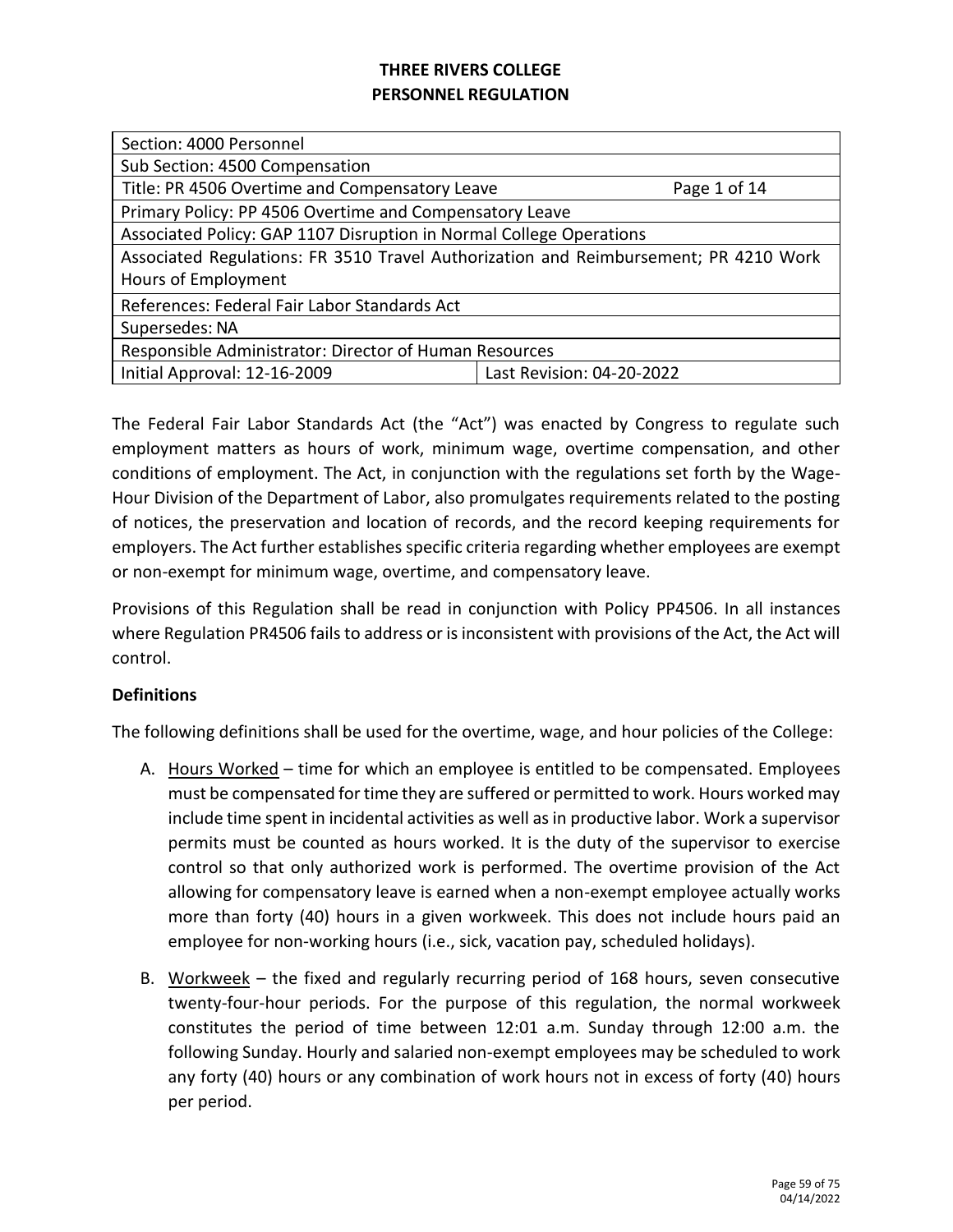| Section: 4000 Personnel                                                              |                           |  |
|--------------------------------------------------------------------------------------|---------------------------|--|
| Sub Section: 4500 Compensation                                                       |                           |  |
| Title: PR 4506 Overtime and Compensatory Leave                                       | Page 2 of 14              |  |
| Primary Policy: PP 4506 Overtime and Compensatory Leave                              |                           |  |
| Associated Policy: GAP 1107 Disruption in Normal College Operations                  |                           |  |
| Associated Regulations: FR 3510 Travel Authorization and Reimbursement; PR 4210 Work |                           |  |
| Hours of Employment                                                                  |                           |  |
| References: Federal Fair Labor Standards Act                                         |                           |  |
| Supersedes: NA                                                                       |                           |  |
| Responsible Administrator: Director of Human Resources                               |                           |  |
| Initial Approval: 12-16-2009                                                         | Last Revision: 04-20-2022 |  |
|                                                                                      |                           |  |

- C. Overtime hours actually worked in excess of forty (40) hours per workweek. The College does not pay overtime compensation for work on Saturdays, Sundays, or holidays, except when the number of hours actually worked in a single workweek exceeds forty (40) hours.
- D. Overtime Compensation Overtime credit will be given only after a non-exempt employee completes, or is credited with, forty (40) hours of actual work in any workweek. When a non-exempt employee has amassed more than forty (40) hours in a workweek, the non-exempt employee will be paid overtime compensation of at least one and onehalf times (1½) the regular rate of pay for **all hours worked** in excess of forty (40) hours in that workweek. See also Compensatory Leave.
- E. Compensatory Leave hours during which an employee is not working, which are not counted as hours worked during the applicable workweek or other work period for purposes of overtime compensation, and for which the employee is compensated at the employee's regular rate. Leave shall be given at a rate not less than one and one-half (1½) hours for each hour actually worked.
- F. Each Workweek Stands Alone The Act takes a single workweek as its standard and does not permit averaging of hours over two (2) or more weeks. Thus, if a non-exempt employee works thirty (30) hours one week and fifty (50) hours the next, he/she must receive overtime compensation for the overtime hours worked beyond the applicable maximum in the second week, even though the average number of hours worked in the two (2) weeks is forty (40).
- G. Record Keeping Requirements The Act requires that records regarding employees such as wages, hours, and other related items including overtime and compensatory leave be retained by the College for a minimum of three (3) years. Accurate records of actual hours worked must be completed on a daily basis. For a week when an employee works less than their scheduled time, some type of leave must be recorded on the appropriate leave form (i.e., compensatory leave, vacation, sick, or personal).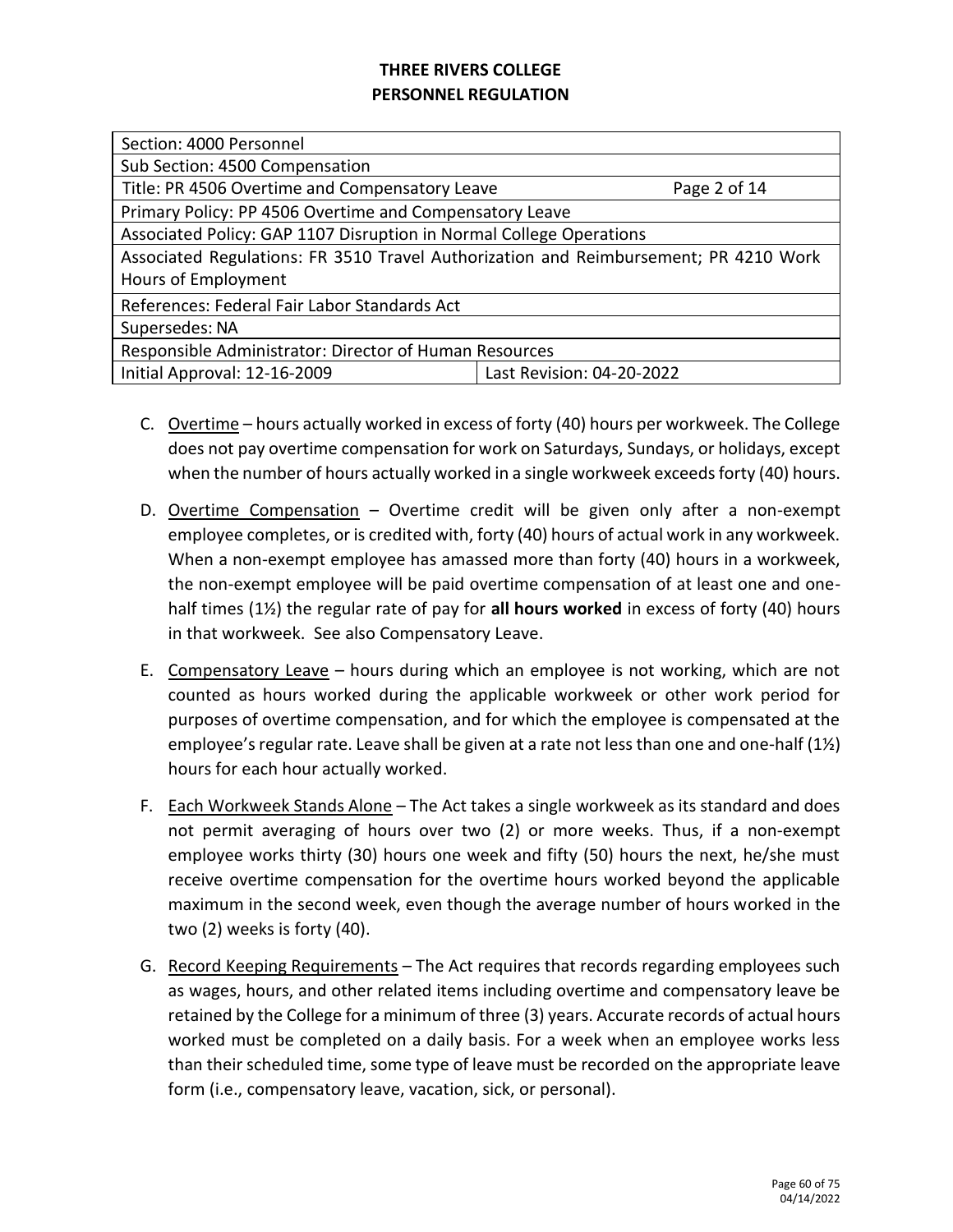| Section: 4000 Personnel                                                              |                           |  |
|--------------------------------------------------------------------------------------|---------------------------|--|
| Sub Section: 4500 Compensation                                                       |                           |  |
| Title: PR 4506 Overtime and Compensatory Leave                                       | Page 3 of 14              |  |
| Primary Policy: PP 4506 Overtime and Compensatory Leave                              |                           |  |
| Associated Policy: GAP 1107 Disruption in Normal College Operations                  |                           |  |
| Associated Regulations: FR 3510 Travel Authorization and Reimbursement; PR 4210 Work |                           |  |
| Hours of Employment                                                                  |                           |  |
| References: Federal Fair Labor Standards Act                                         |                           |  |
| Supersedes: NA                                                                       |                           |  |
| Responsible Administrator: Director of Human Resources                               |                           |  |
| Initial Approval: 12-16-2009                                                         | Last Revision: 04-20-2022 |  |
|                                                                                      |                           |  |

- 1. In order to use earned compensatory leave, the employee must complete the Request for Leave form. Vacation leave, sick leave scheduled in advance (i.e. doctor's appointments, dental appointments, elective procedures, etc.), and compensatory leave must be requested ten (10) college working days in advance. Requested leave is subject to the approval of the immediate supervisor and applicable cabinet member. Approval of requests without ten (10) working days prior notice is subject to the approval of the appropriate cabinet member. Such requests must include full explanation of the reasons resulting in failure to provide proper notice.
- 2. The required documents for record keeping will be retained in the payroll office and will be the joint responsibility of the supervisor and the payroll office. The compensatory leave exhausted shall be recorded on the Request for Leave form by the employee, reviewed by the supervisor, and if approved, sent to the payroll office.
- 3. Accumulated compensatory leave must be used first in lieu of vacation/annual, sick, sick bank pool, or personal leave.
- 4. If overtime pay is sought in lieu of compensatory leave it must be pre-approved by the college president and recorded on the appropriate time sheet and the overtime work request form.
- H. Maximum Compensatory Leave The Act states that an employer **may** permit employees to accrue a maximum of 240 hours of compensatory leave (160 overtime hours worked) before the employee must be paid overtime premiums in cash.
- I. Saturdays, Sundays and Holidays The College does not provide overtime compensation for hours in excess of eight (8) per day or for work on Saturdays, Sundays, and holidays or regular days of rest unless the employee has worked in excess of forty (40) for the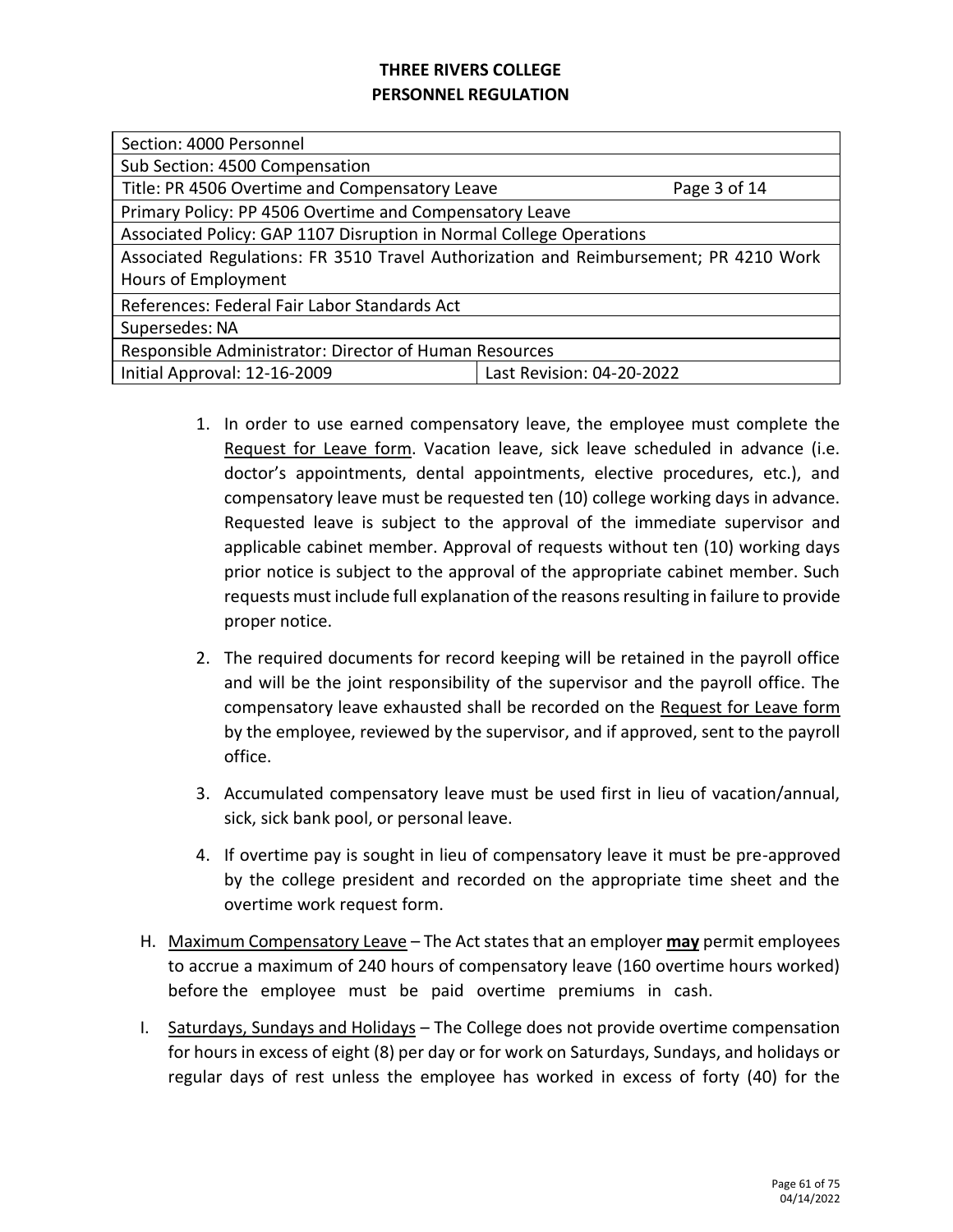| Section: 4000 Personnel                                                              |                           |  |
|--------------------------------------------------------------------------------------|---------------------------|--|
| Sub Section: 4500 Compensation                                                       |                           |  |
| Title: PR 4506 Overtime and Compensatory Leave                                       | Page 4 of 14              |  |
| Primary Policy: PP 4506 Overtime and Compensatory Leave                              |                           |  |
| Associated Policy: GAP 1107 Disruption in Normal College Operations                  |                           |  |
| Associated Regulations: FR 3510 Travel Authorization and Reimbursement; PR 4210 Work |                           |  |
| Hours of Employment                                                                  |                           |  |
| References: Federal Fair Labor Standards Act                                         |                           |  |
| Supersedes: NA                                                                       |                           |  |
| Responsible Administrator: Director of Human Resources                               |                           |  |
| Initial Approval: 12-16-2009                                                         | Last Revision: 04-20-2022 |  |
|                                                                                      |                           |  |

workweek. If no more than forty (40) hours in any workweek are actually worked, overtime compensation will not be paid.

- J. Short-term Closure for Weather and Emergency Events (less than five working days) For employees performing essential duties on and required to report to work during weather related or emergency event closures as determined by the College President, compensation will be provided for the normal eight-hour workday. In addition, the employee will be compensated at the appropriate overtime or compensatory rate for actual time worked.
- K. Long-term Closure Weather and Emergency Events (more than five working days) For employees performing essential duties on and required to report to work during weather related or emergency event closures as determined by the College President, compensation will be provided for the normal eight-hour workday, without additional compensation.
- L. Extraordinary Circumstances When conditions require substantial changes to the work environment and alternative work arrangements, determinations will be made by the College President with regard to essential duties, alternative work methodologies, and operational status to best ensure the safety of the students, employees, and College while maintaining College operations.

### **Eligibility**

Only non-exempt employees are eligible to receive overtime compensation and compensatory leave. Employees are considered non-exempt unless their position meets one of the exempt definitions as an executive, administrative, learned professional, creative professional, highly compensated or exempt computer employee and the activities directly and closely related to such work.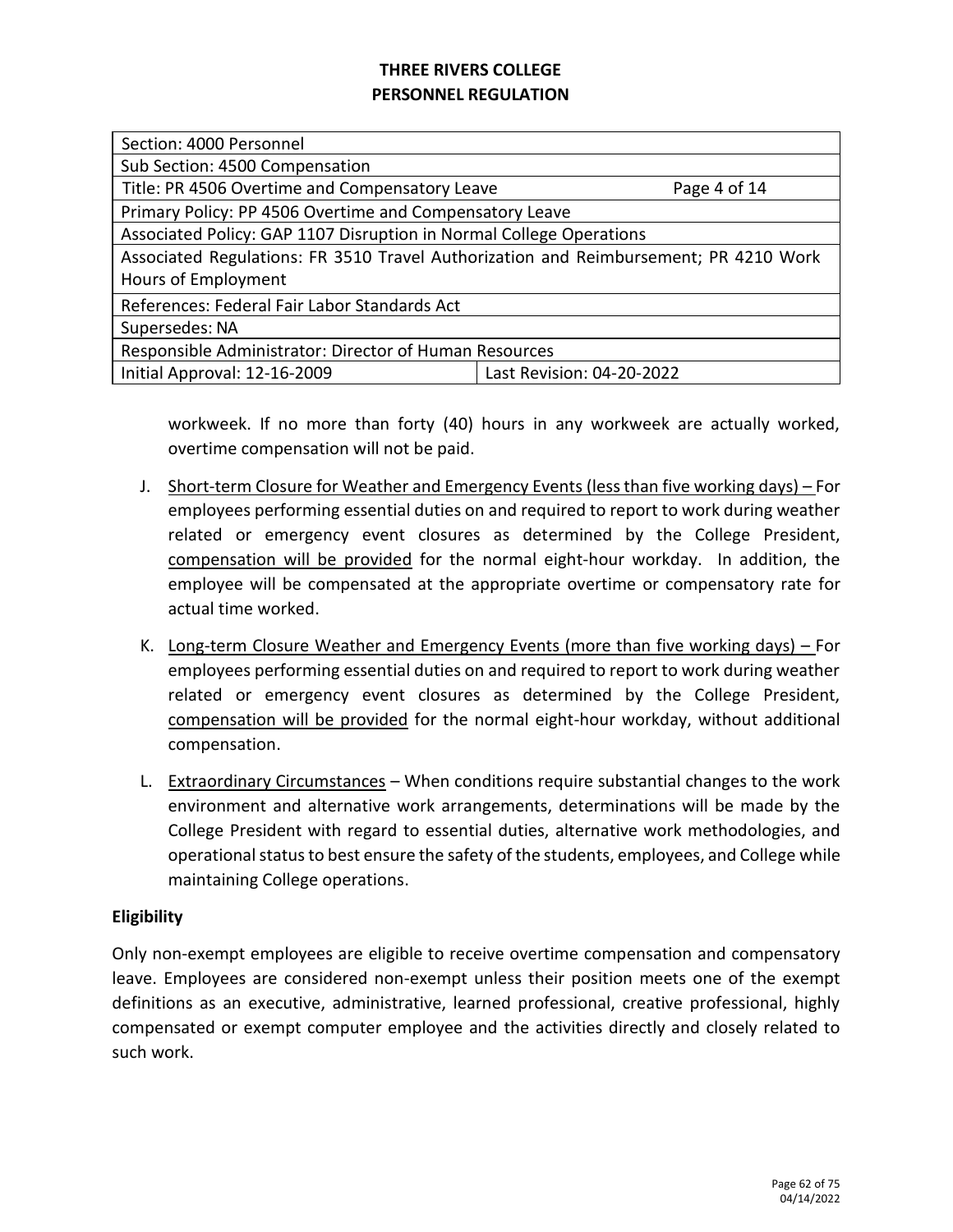| Section: 4000 Personnel                                                              |                           |  |
|--------------------------------------------------------------------------------------|---------------------------|--|
| Sub Section: 4500 Compensation                                                       |                           |  |
| Title: PR 4506 Overtime and Compensatory Leave                                       | Page 5 of 14              |  |
| Primary Policy: PP 4506 Overtime and Compensatory Leave                              |                           |  |
| Associated Policy: GAP 1107 Disruption in Normal College Operations                  |                           |  |
| Associated Regulations: FR 3510 Travel Authorization and Reimbursement; PR 4210 Work |                           |  |
| Hours of Employment                                                                  |                           |  |
| References: Federal Fair Labor Standards Act                                         |                           |  |
| Supersedes: NA                                                                       |                           |  |
| Responsible Administrator: Director of Human Resources                               |                           |  |
| Initial Approval: 12-16-2009                                                         | Last Revision: 04-20-2022 |  |
|                                                                                      |                           |  |

### **Salary Basis Requirement**

To qualify for exemption, employees are paid at a rate defined by the Department of Labor Hour and Wage Division. These salary requirements do not apply to teachers and employees practicing law or medicine.

#### **Executive Employee Exemption**

- 1) To qualify for the Executive Employee Exemption, all of the following tests must be met:
- 2) The employee must be compensated on a salary or fee basis at a rate no less than the rate defined by the Department of Labor Hour and Wage Division.
- 3) The employee's primary duty must be managing the enterprise or managing a customarily recognized department or subdivision of the enterprise;
- 4) The employee must customarily and regularly direct the work of at least two or more other full-time employees or their equivalent; and
- 5) The employee must have the authority to hire or fire other employees or whose suggestions and recommendations as to the hiring, firing, advancement, promotion or any other change of status of other employees must be given particular weight.

#### **Administrative Employee Exemption**

To qualify for the administrative employee exemption, all of the following tests must be met:

- 1) The employee must be compensated on a salary or fee basis at a rate no less than the rate defined by the Department of Labor Hour and Wage Division.
- 2) The employee's primary duty must be the performance of office or non-manual work directly related to the management or general business operations of the employer or the employer's customers; and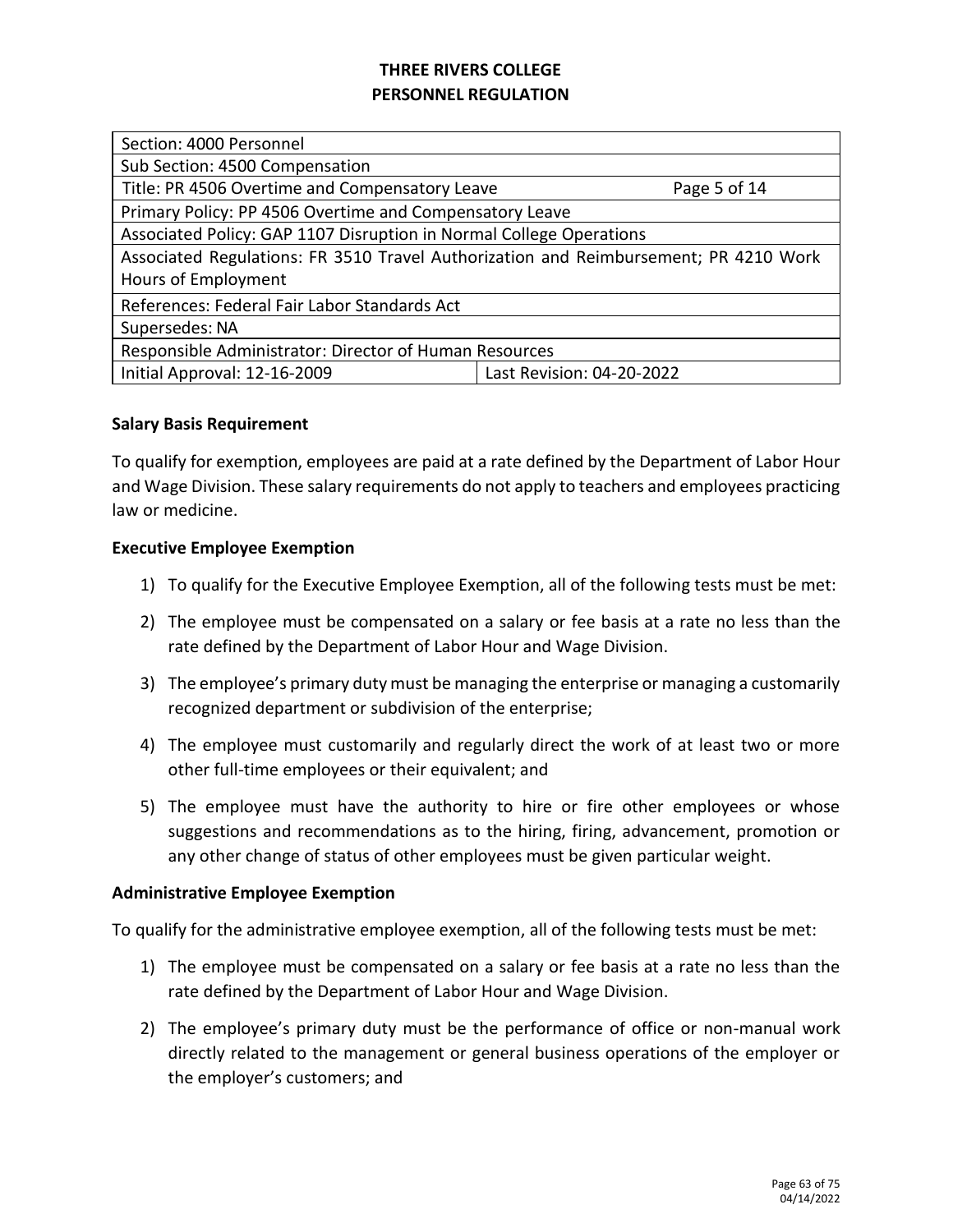| Section: 4000 Personnel                                                              |                           |  |
|--------------------------------------------------------------------------------------|---------------------------|--|
| Sub Section: 4500 Compensation                                                       |                           |  |
| Title: PR 4506 Overtime and Compensatory Leave                                       | Page 6 of 14              |  |
| Primary Policy: PP 4506 Overtime and Compensatory Leave                              |                           |  |
| Associated Policy: GAP 1107 Disruption in Normal College Operations                  |                           |  |
| Associated Regulations: FR 3510 Travel Authorization and Reimbursement; PR 4210 Work |                           |  |
| Hours of Employment                                                                  |                           |  |
| References: Federal Fair Labor Standards Act                                         |                           |  |
| Supersedes: NA                                                                       |                           |  |
| Responsible Administrator: Director of Human Resources                               |                           |  |
| Initial Approval: 12-16-2009                                                         | Last Revision: 04-20-2022 |  |
|                                                                                      |                           |  |

3) The employee's primary duty includes the exercise of discretion and independent judgment with respect to matters of significance.

### **Professional Employee Exemption**

To qualify for the learned professional employee exemption, all of the following tests must be met:

- 1) The employee must be compensated on a salary or fee basis at a rate no less than the rate defined by the Department of Labor Hour and Wage Division;
- 2) The employee's primary duty must be the performance of work requiring advanced knowledge, defined as work which is predominantly intellectual in character and which includes work requiring the consistent exercise of discretion and judgment;
- 3) The advanced knowledge must be in a field of science or learning; and
- 4) The advanced knowledge must be customarily acquired by a prolonged course of specialized intellectual instruction.

To qualify for the creative professional employee exemption, all of the following tests must be met:

- 1) The employee must be compensated on a salary or fee basis at a rate no less than the rate defined by the Department of Labor Hour and Wage Division.
- 2) The employee's primary duty must be the performance of work requiring invention, imagination, originality or talent in a recognized field of artistic or creative endeavor.

### **Highly Compensated Employee Exemption**

To qualify for the highly compensated employee exemption, the following tests must be met;

1) The employee must be compensated on a salary or fee basis at a rate no less than the rate defined by the Department of Labor Hour and Wage Division.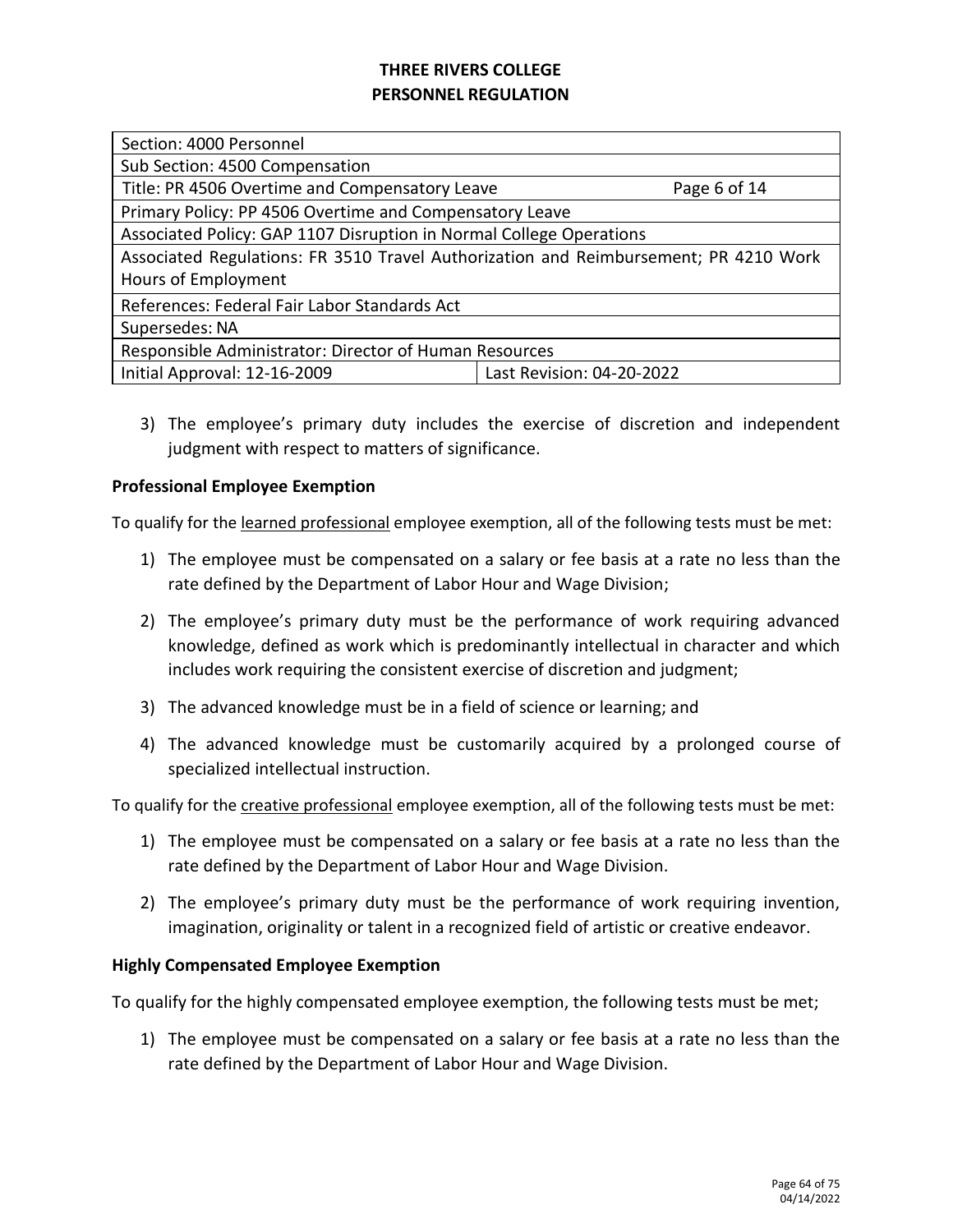| Section: 4000 Personnel                                                              |                           |  |
|--------------------------------------------------------------------------------------|---------------------------|--|
| Sub Section: 4500 Compensation                                                       |                           |  |
| Title: PR 4506 Overtime and Compensatory Leave                                       | Page 7 of 14              |  |
| Primary Policy: PP 4506 Overtime and Compensatory Leave                              |                           |  |
| Associated Policy: GAP 1107 Disruption in Normal College Operations                  |                           |  |
| Associated Regulations: FR 3510 Travel Authorization and Reimbursement; PR 4210 Work |                           |  |
| Hours of Employment                                                                  |                           |  |
| References: Federal Fair Labor Standards Act                                         |                           |  |
| Supersedes: NA                                                                       |                           |  |
| Responsible Administrator: Director of Human Resources                               |                           |  |
| Initial Approval: 12-16-2009                                                         | Last Revision: 04-20-2022 |  |
|                                                                                      |                           |  |

2) The employee is compensated with a total annual compensation of a rate no less than the rate defined by the Department of Labor Hour and Wage Division and is deemed exempt under the provisions of the Act if the employee customarily and regularly performs any one or more of the exempt duties or responsibilities of an executive, administrative or professional employee.

### **Computer Employee Exemption**

To qualify for the computer employee exemption, the following tests must be met:

- 1) The employee must be compensated on a salary or fee basis at a rate no less than the rate defined by the Department of Labor Hour and Wage Division.
- 2) The employee must be compensated either on a salary or fee basis at a rate no less than the rate defined by the Department of Labor Hour and Wage Division, or if compensated on an hourly basis, at a rate not less than \$27.63 an hour.
- 3) The employee must be employed as a computer systems analyst, computer programmer, software engineer or other similarly skilled worker in the computer field performing the duties described below; and
- 4) The employee's primary duty must consist of:
	- a) The application of systems analysis techniques and procedures, including consulting with users, to determine hardware, software or system functional specifications;
	- b) The design, development, documentation, analysis, creation, testing or modification of computer systems or programs, including prototypes, based on and related to user or system design specifications;
	- c) The design, documentation, testing, creation or modification of computer programs related to machine operating systems; or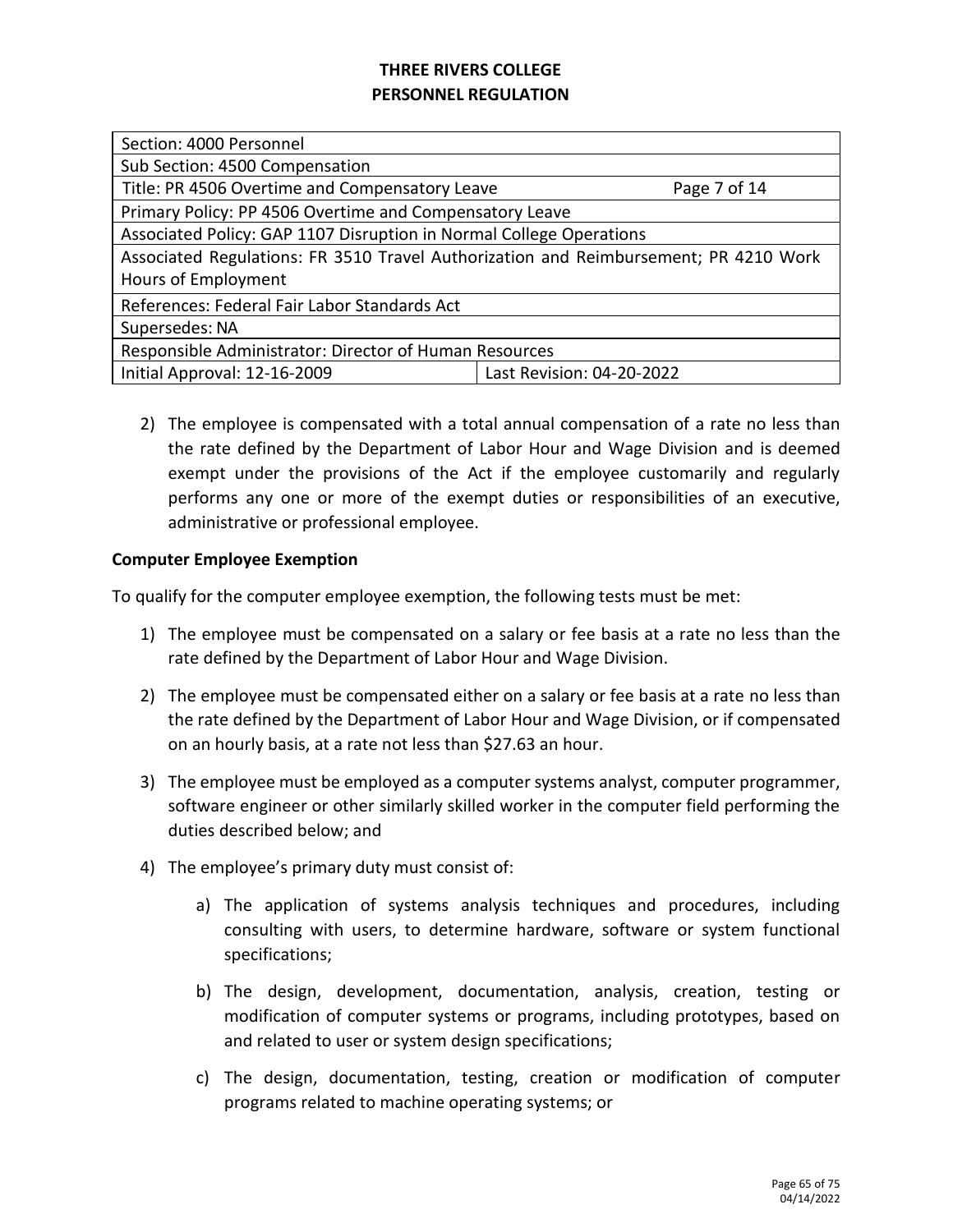| Section: 4000 Personnel                                                              |                           |  |
|--------------------------------------------------------------------------------------|---------------------------|--|
| Sub Section: 4500 Compensation                                                       |                           |  |
| Title: PR 4506 Overtime and Compensatory Leave                                       | Page 8 of 14              |  |
| Primary Policy: PP 4506 Overtime and Compensatory Leave                              |                           |  |
| Associated Policy: GAP 1107 Disruption in Normal College Operations                  |                           |  |
| Associated Regulations: FR 3510 Travel Authorization and Reimbursement; PR 4210 Work |                           |  |
| Hours of Employment                                                                  |                           |  |
| References: Federal Fair Labor Standards Act                                         |                           |  |
| Supersedes: NA                                                                       |                           |  |
| Responsible Administrator: Director of Human Resources                               |                           |  |
| Initial Approval: 12-16-2009                                                         | Last Revision: 04-20-2022 |  |
|                                                                                      |                           |  |

d) A combination of the aforementioned duties, the performance of which requires the same level of skills.

Employees who satisfy the definitions established for these exemptions (exempt employees) are not to be paid the statutory minimum wage and are not to be compensated for hours worked in excess of forty (40) hours per workweek.

If it becomes difficult to determine the status of a particular employee, a careful analysis of the employee's duties directly and closely related to the work described will usually be necessary in arriving at a satisfactory determination of the employee's status. Job descriptions and employment conditions will be periodically reviewed to ensure the status of an employee is current with the provisions of the Act.

Overtime and compensatory leave are earned based upon hours actually worked over forty (40) hours in a designated workweek. **Work over forty (40) hours a workweek is not to be performed at the discretion of the employee**. All work over forty (40) hours during a designated workweek must be approved and scheduled in advance by the employee's supervisor and the appropriate cabinet member. Non-exempt employees who work in excess of forty (40) hours without authorization from a supervisor will be compensated for their work but will be subject to disciplinary action up to and including termination.

### **Approval of Overtime/Compensatory Leave**

Working unauthorized overtime is prohibited. Non-exempt employees may not work over forty (40) hours per workweek without written authorization as outlined in this regulation. Nonexempt employees who work unauthorized overtime and supervisors who permit employees to work overtime without appropriate authorization are in violation of this regulation and subject to disciplinary action up to and including termination.

During peak workload periods, unexpected events, and registration periods, overtime work for hourly and salaried non-exempt employees may be required. The College may request that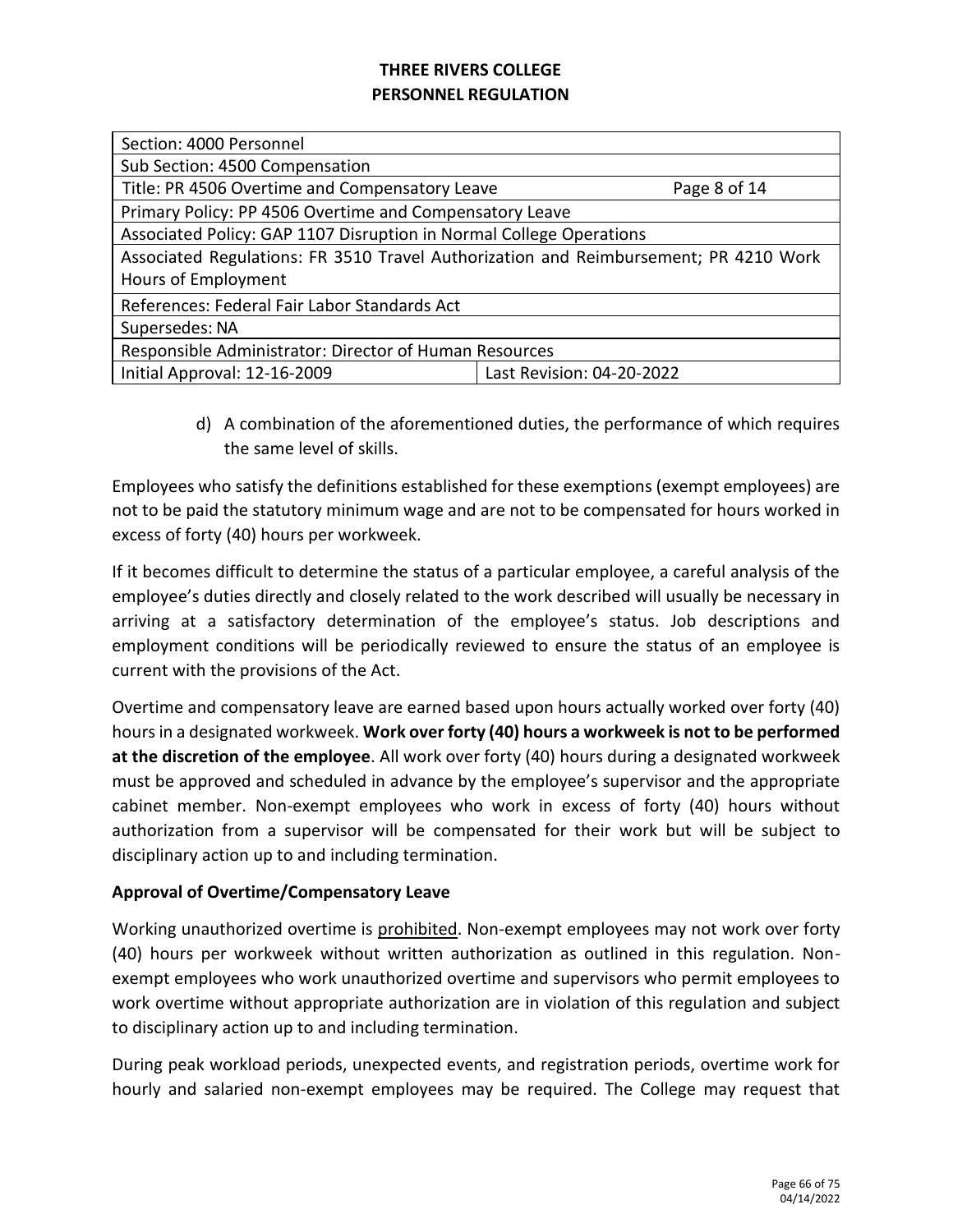| Section: 4000 Personnel                                                              |                           |  |
|--------------------------------------------------------------------------------------|---------------------------|--|
| Sub Section: 4500 Compensation                                                       |                           |  |
| Title: PR 4506 Overtime and Compensatory Leave                                       | Page 9 of 14              |  |
| Primary Policy: PP 4506 Overtime and Compensatory Leave                              |                           |  |
| Associated Policy: GAP 1107 Disruption in Normal College Operations                  |                           |  |
| Associated Regulations: FR 3510 Travel Authorization and Reimbursement; PR 4210 Work |                           |  |
| Hours of Employment                                                                  |                           |  |
| References: Federal Fair Labor Standards Act                                         |                           |  |
| Supersedes: NA                                                                       |                           |  |
| Responsible Administrator: Director of Human Resources                               |                           |  |
| Initial Approval: 12-16-2009                                                         | Last Revision: 04-20-2022 |  |
|                                                                                      |                           |  |

employees work overtime due to the special needs of a particular department. Supervisors will give as much notice as possible to employees when overtime work is anticipated. Advance notice, however, may not always be possible. Refusal to work mandatory overtime will be grounds for disciplinary action up to and including termination.

### **Accrual of Compensatory Leave**

All compensatory leave shall be used prior to the next pay period after accrual in which it was earned and, when present, be used in lieu of all other types of leave.

The next pay period rule must be viewed with good judgment by the supervisor. It is the objective of the College to grant time off in a reasonable amount of time without permitting the accrual of hours to become excessive.

In cases where a supervisor cannot allow the employee to take time off prior to the next pay period, written justification must be provided to the appropriate cabinet member. The cabinet member will either recommend the payment of overtime or will authorize that the compensatory leave be held and used within the next pay period. In no case shall compensatory leave be held for more than one additional pay period without the written approval of the college president. In cases where the payment of overtime is recommended, written approval of the college president is required.

### **Rate of Payment of Accrued Compensatory Leave**

If compensation is paid to a non-exempt employee for accrued compensatory leave, such compensation shall be paid at the regular rate earned by the employee at the time the compensatory leave was earned.

### **Accrual and Payment**

Non-exempt employees may be required to work overtime when deemed necessary. Overtime begins after the non-exempt employee has worked a full 40 hours in a single workweek.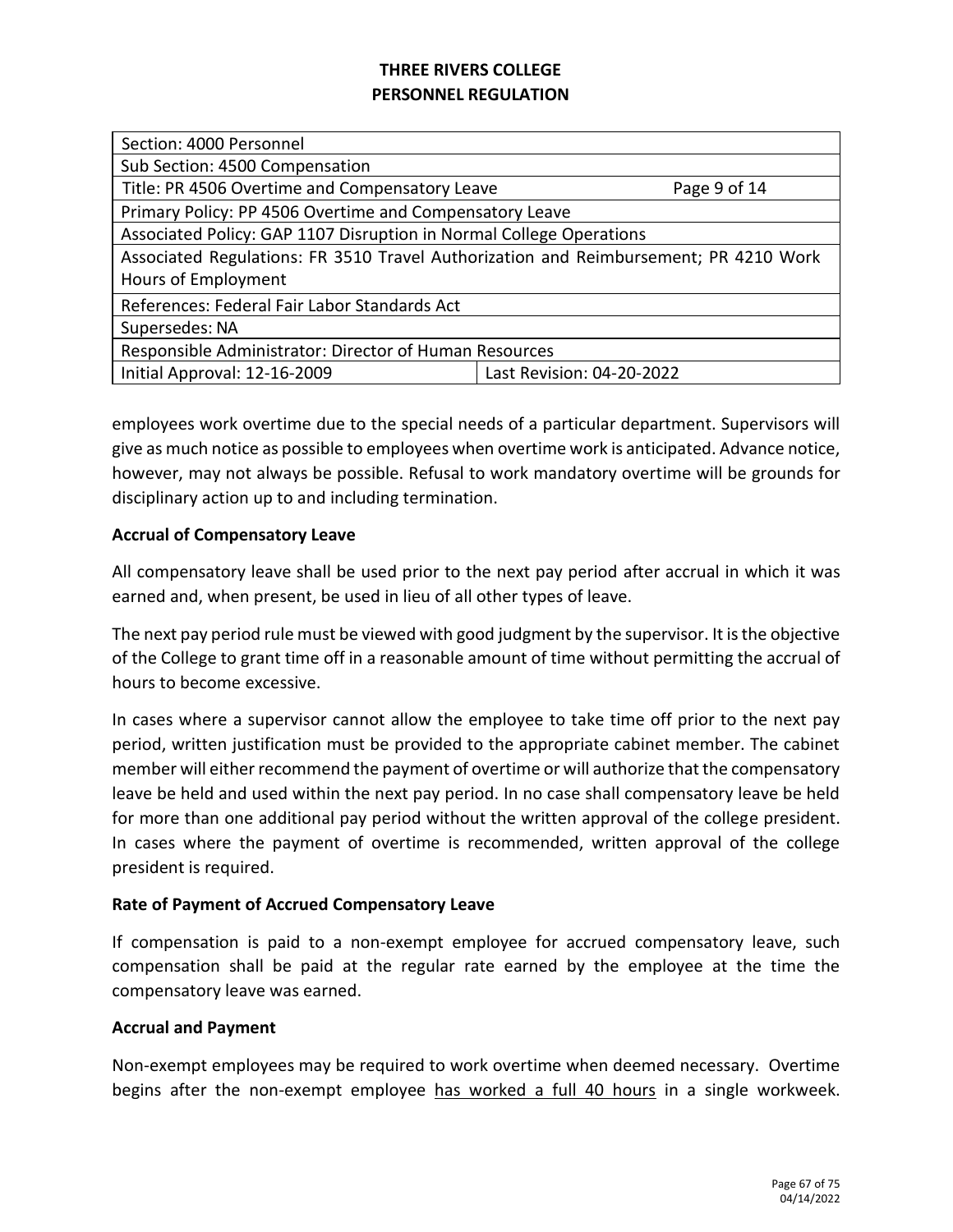| Section: 4000 Personnel                                                              |                           |  |
|--------------------------------------------------------------------------------------|---------------------------|--|
| Sub Section: 4500 Compensation                                                       |                           |  |
| Title: PR 4506 Overtime and Compensatory Leave                                       | Page 10 of 14             |  |
| Primary Policy: PP 4506 Overtime and Compensatory Leave                              |                           |  |
| Associated Policy: GAP 1107 Disruption in Normal College Operations                  |                           |  |
| Associated Regulations: FR 3510 Travel Authorization and Reimbursement; PR 4210 Work |                           |  |
| Hours of Employment                                                                  |                           |  |
| References: Federal Fair Labor Standards Act                                         |                           |  |
| Supersedes: NA                                                                       |                           |  |
| Responsible Administrator: Director of Human Resources                               |                           |  |
| Initial Approval: 12-16-2009                                                         | Last Revision: 04-20-2022 |  |
|                                                                                      |                           |  |

Overtime requests must be submitted via the Overtime Request Form and be pre-approved by the supervisor and appropriate cabinet member. The employee will be appropriately compensated as required by law, by one of the following ways:

- 1. The employee will be **paid** at a one-to-one rate for overtime in a week in which there was a holiday, or the college was closed for inclement weather or other college closure. Paid overtime must be approved by the president.
- 2. The employee will accrue compensatory time at a rate of one and one-half  $(1 \frac{1}{2})$  hours for each hour worked.
- 3. The employee will be paid at a rate of one and one-half  $(1 \frac{1}{2})$  times the regular rate of pay for all hours worked in excess of forty (40) hours in that workweek. Paid time must be approved by the president.

### **Monitoring of Overtime and Compensatory Leave**

Overtime and compensatory leave shall be closely monitored. **It is the responsibility of the supervisor to monitor and record the employee's hours of work and leave requests.** It is the responsibility of the supervisor to ensure all appropriate paperwork is submitted expeditiously so that proper compensation can be made.

### **Travel for Non-Exempt Employees**

Because of the complexity in accounting for time worked of non-exempt employees during travel, the following examples are provided:

**The College's normal work hours/normal workweek** days are defined as Monday through Friday, 8:00 a.m. - 5:00 p.m. with an hour for lunch.

### **Travel during the normal work hours/normal workweek days, but not overnight**

When an employee is required to travel during what would be considered his/her "normal workday", whether the employee is driving or is just a passenger on the trip, that time is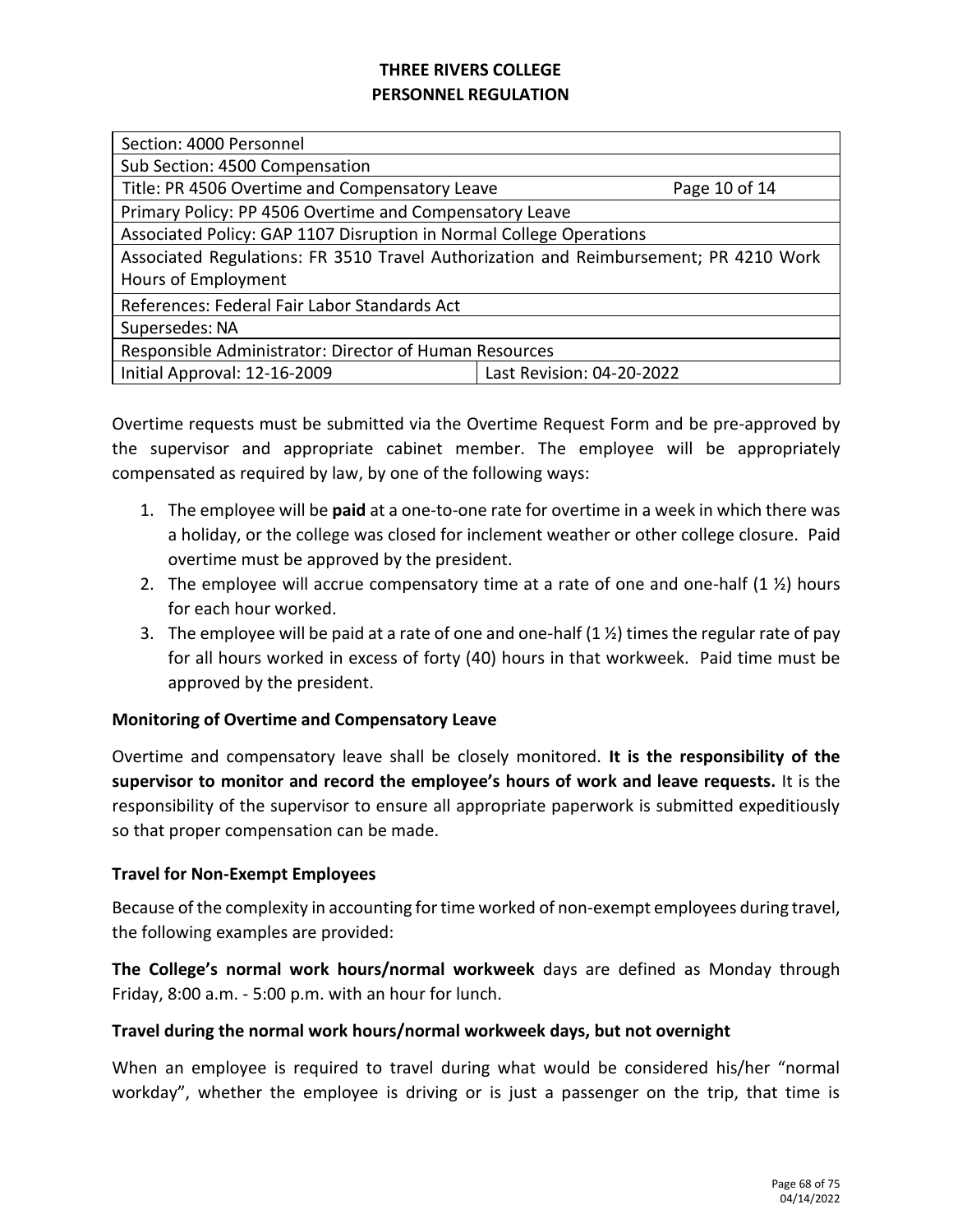| Section: 4000 Personnel                                                              |                           |  |
|--------------------------------------------------------------------------------------|---------------------------|--|
| Sub Section: 4500 Compensation                                                       |                           |  |
| Title: PR 4506 Overtime and Compensatory Leave                                       | Page 11 of 14             |  |
| Primary Policy: PP 4506 Overtime and Compensatory Leave                              |                           |  |
| Associated Policy: GAP 1107 Disruption in Normal College Operations                  |                           |  |
| Associated Regulations: FR 3510 Travel Authorization and Reimbursement; PR 4210 Work |                           |  |
| Hours of Employment                                                                  |                           |  |
| References: Federal Fair Labor Standards Act                                         |                           |  |
| Supersedes: NA                                                                       |                           |  |
| Responsible Administrator: Director of Human Resources                               |                           |  |
| Initial Approval: 12-16-2009                                                         | Last Revision: 04-20-2022 |  |
|                                                                                      |                           |  |

considered time worked and recordable. If the person is on a regular meal period or other free period, this is not considered time worked. When travel that occurs in one day is performed for the employer's benefit and at the employer's request, it is considered part of the "principal activity" of the employer and would be considered compensable. However, for travel that occurs in one day, not all time needs to be counted as hours worked. The employee's typical "home-towork" commute duration may be deducted.

Example: A non-exempt employee drives to work to meet a group of employees at 7:00 a.m. The group drives (whether in a personal or college owned vehicle) to the destination. The employees return from the destination, drop the vehicle off at work at 9:00 p.m. and then return home. Employee must be paid 13 hours, regardless of the employees' status as a driver or as a passenger. (14 hours – 1 hour for lunch, assuming a lunch is taken – no drive time deduction).

## **Travel that extends into an overnight stay during the normal work hours/outside of the normal workweek days**

Events carry a special requirement from the Wage and Hour Division Regulations. For this type of travel, all of the above elements of the travel for "normal work hours/normal workweek days" still apply to the time considered normal workdays. All of the traveling during the normal workdays, but outside of the normal work hours also applies. But – For the days that has the employee "out of town" that extends into the area of "outside of the normal workweek days", the employee's time is recordable, regardless of work assignment for the hours within the "nonstandard days" that would match with the "normal work hours" of the "normal workweek".

**Example:** Employee A has a normal workweek of Monday through Friday and normal hours of 8:00 a.m. to 5:00 p.m. with a one-hour break for lunch. During this particular period, **Employee A** must leave town on Monday at 3:00 pm and does not return home until Sunday Noon. The hours from 3:00 pm until 5:00 pm on Monday would be considered recordable time worked (within his normal hours, and within his normal workweek). The balance of his time from 5:00 pm on Monday until 8:00 am on Tuesday would not be recordable unless he is working for the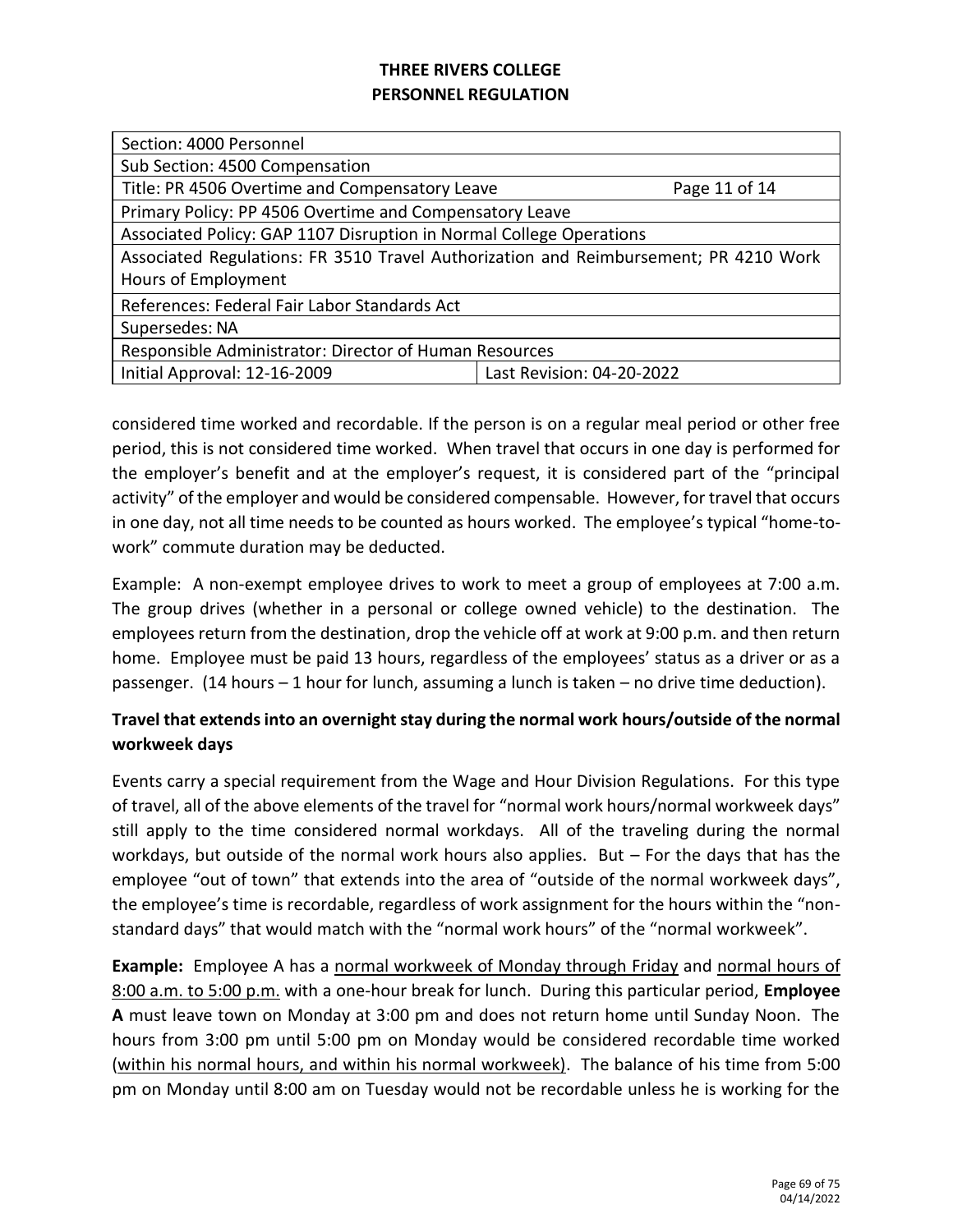| Section: 4000 Personnel                                                              |                           |  |
|--------------------------------------------------------------------------------------|---------------------------|--|
| Sub Section: 4500 Compensation                                                       |                           |  |
| Title: PR 4506 Overtime and Compensatory Leave<br>Page 12 of 14                      |                           |  |
| Primary Policy: PP 4506 Overtime and Compensatory Leave                              |                           |  |
| Associated Policy: GAP 1107 Disruption in Normal College Operations                  |                           |  |
| Associated Regulations: FR 3510 Travel Authorization and Reimbursement; PR 4210 Work |                           |  |
| Hours of Employment                                                                  |                           |  |
| References: Federal Fair Labor Standards Act                                         |                           |  |
| Supersedes: NA                                                                       |                           |  |
| Responsible Administrator: Director of Human Resources                               |                           |  |
| Initial Approval: 12-16-2009                                                         | Last Revision: 04-20-2022 |  |
|                                                                                      |                           |  |

College. The time between 8:00 am until 5:00 pm on Tuesday, Wednesday, Thursday, and Friday (normal hours of work during normal days of work) would all be considered recordable time. Outside of these hours on these days, it would be only recordable time if the employee is working. On Saturday from 8:00 a.m. through 5:00 p.m. and on Sunday from 8:00 a.m. through noon, it would be recordable time since this is within the "normal work hours" of a standard workday for the employee. The balance of the time on Saturday and Sunday (before the start of the normal work hours or after normal work hours on Saturday) would depend on the activities of the employee, as noted above regarding travel.

### **Non-exempt Employee Electronic Communications**

As with other types of unauthorized work, all time spent by nonexempt employees utilizing electronic communications for work purposes will be considered hours worked, is compensable and count toward overtime eligibility as required by law. Therefore, in order to avoid incurring unnecessary expenses, electronic communications should not be used outside of regularly scheduled work hours unless required by the supervisor. This includes all types of work-related communication.

### **Non-Exempt Employees (Whose Regularly Assigned Duties Do Not Include Teaching):**

If a non-exempt employee whose regularly assigned duties do not include teaching is hired to teach a course, and that course meets during the employee's regularly scheduled day, the employee shall make up time missed during the regular work day in order to teach the course. In addition, if the employee's work hours in a workweek exceeds forty (40) when his or her nonteaching and teaching duties are aggregated, the employee will receive overtime compensation by utilizing a blended rate. The non-exempt employee will clock all hours worked for both positions. For the course taught, the non-exempt employee will be balanced at the end of the semester to ensure full compensation for the course rate as agreed upon. Should the employee clock hours and pay exceed the per course rate, the employee will receive the pay as reflected by hours recorded as approved work, even if the pay is greater than the agreed upon course rate.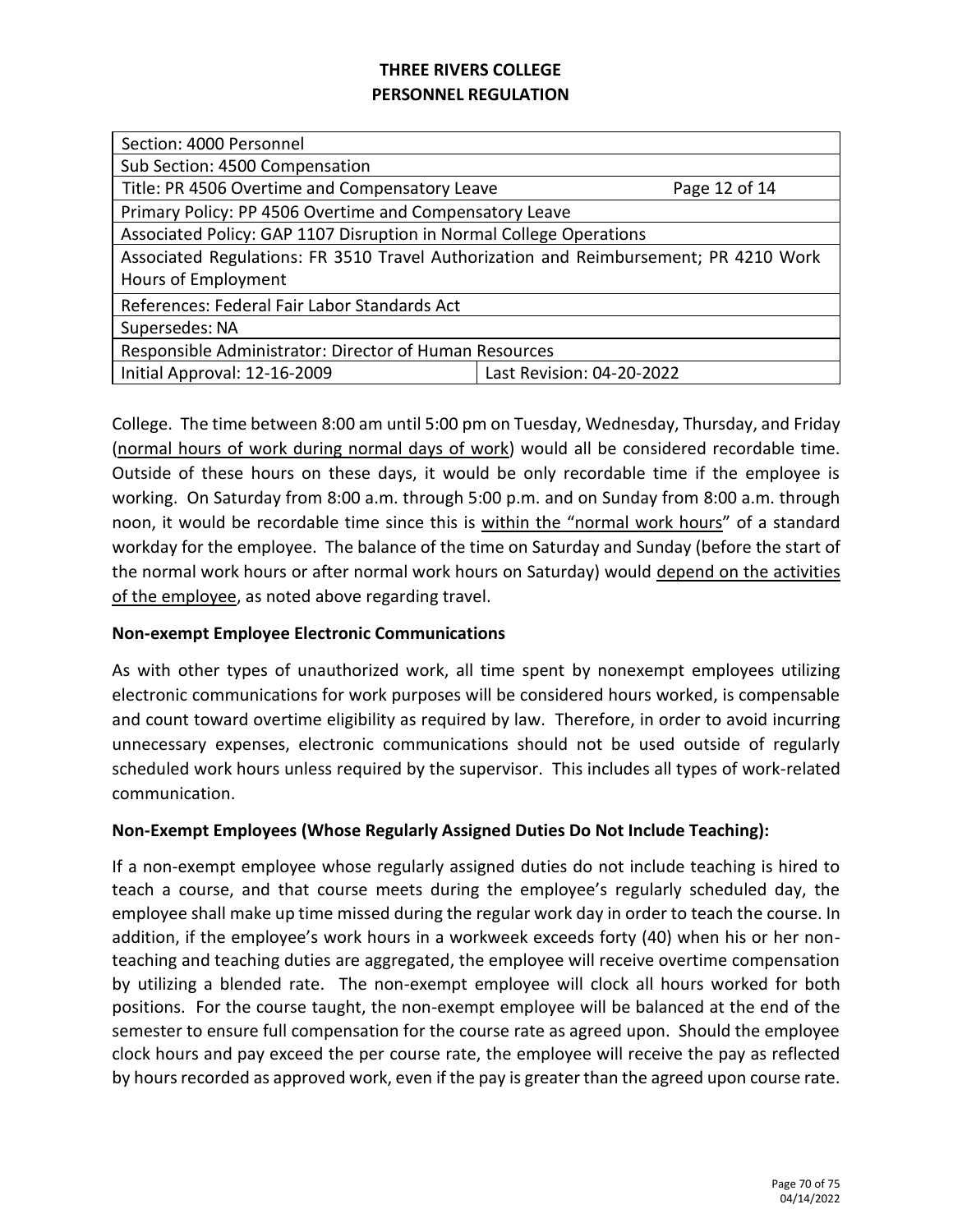| Section: 4000 Personnel                                                              |                           |  |
|--------------------------------------------------------------------------------------|---------------------------|--|
| Sub Section: 4500 Compensation                                                       |                           |  |
| Title: PR 4506 Overtime and Compensatory Leave                                       | Page 13 of 14             |  |
| Primary Policy: PP 4506 Overtime and Compensatory Leave                              |                           |  |
| Associated Policy: GAP 1107 Disruption in Normal College Operations                  |                           |  |
| Associated Regulations: FR 3510 Travel Authorization and Reimbursement; PR 4210 Work |                           |  |
| Hours of Employment                                                                  |                           |  |
| References: Federal Fair Labor Standards Act                                         |                           |  |
| Supersedes: NA                                                                       |                           |  |
| Responsible Administrator: Director of Human Resources                               |                           |  |
| Initial Approval: 12-16-2009                                                         | Last Revision: 04-20-2022 |  |

### **DOCUMENT HISTORY:**

- **12-16-2009:** Initial approval of regulation PR 4506 Overtime and Compensatory Leave.
- **11-22-2013:** Paragraph deleted:

If a night shift overlaps the end of one workweek and the beginning of the next workweek, then hours worked should be recorded in the workday/week in which the shift began.

Full-time employees working thirty-five (35) hour workweeks are not eligible for overtime compensation until more than forty (40) hours are actually worked. Thirty- five (35) hour employees will be compensated at their regular hourly rate until more than forty (40) hours are actually worked in a designated workweek.

Statement Added:

Public Safety Officer hours will be determined on a "work period" basis as defined by the FLSA and law enforcement officers.

- **09-10-2016:** Added new reference: FR 3510 Travel Authorization and Compensation, added statement for clarification regarding Non-Exempt Employee travel and statement as follows: **"**The employee must be compensated on a salary or fee basis at a rate no less than the rate defined by the Department of Labor Hour and Wage Division."
- **09-21-2016:** The College Board of Trustees approved the name change of the college from Three Rivers Community College to Three Rivers College.
- **05-20-2020:** Expansion of PR 4506 Overtime and Compensatory Leave to include different classifications of disruption to normal college operations, as well as college closures and event cancellations.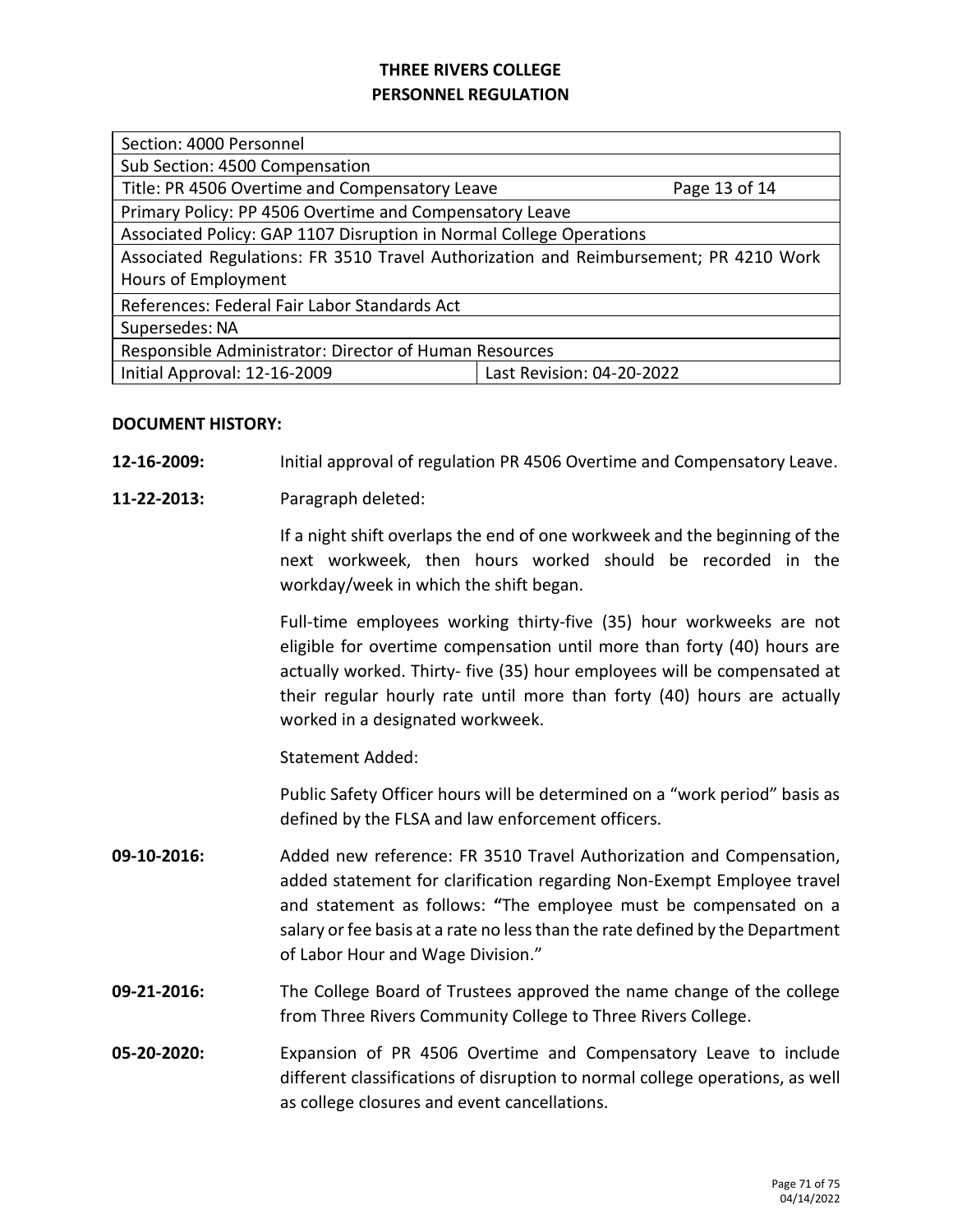Section: 4000 Personnel

Sub Section: 4500 Compensation

Title: PR 4506 Overtime and Compensatory Leave Page 14 of 14

Primary Policy: PP 4506 Overtime and Compensatory Leave

Associated Policy: GAP 1107 Disruption in Normal College Operations

Associated Regulations: FR 3510 Travel Authorization and Reimbursement; PR 4210 Work Hours of Employment

References: Federal Fair Labor Standards Act

Supersedes: NA

Responsible Administrator: Director of Human Resources

Initial Approval: 12-16-2009 Last Revision: 04-20-2022

**04-20-2022:** Clarification of accrual and payment of compensatory leave and minor edits; inclusion of information relating to non-exempt employee compensation rate as an adjunct instructor.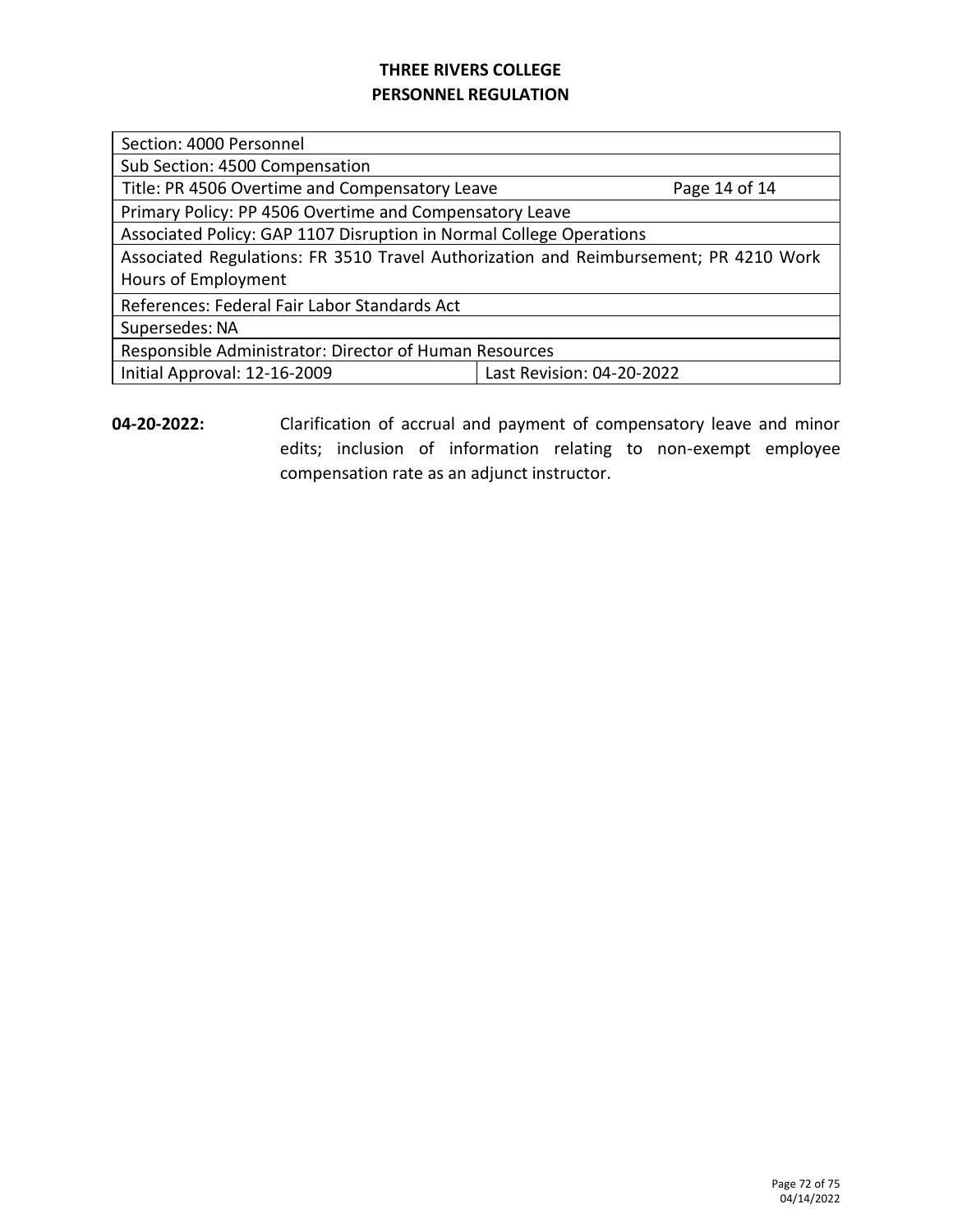# UPCOMING EVENTS

**Liberal Arts Week:** April 20 – 22. For more information, please visit [trcc.edu/events.](http://trcc.edu/events)

**Red Cross Blood Drive:** 10 a.m. **-** 3 p.m. April 28, Bess Conference Room.

**Spring Musical:** 7 p.m. April 29 and 30, and 3 p.m. May 1, Tinnin Theater. In the TRC Music Department's annual spring musical, "The 25<sup>th</sup> Annual Putnam County Spelling Bee," six awkward spelling champions learn that winning (and losing) isn't everything.

**Phi Theta Kappa Induction Ceremony:** 5:30 p.m. - 7 p.m. May 5, Tinnin Theater Lobby.

**Employee Appreciation Luncheon:** 11:30 p.m. - 1:30 p.m. May 6, Bess Activity Center.

**Spring Concert:** 7 p.m. May 10, Tinnin Theater. This final concert of the year will showcase the TRC Symphonic Band, Jazz Band, and Collegiate Choir. Ensembles of musicians of diverse ages and backgrounds will be featured in the performances.

**Student Excellence Award Ceremony:** 6 p.m. May 13, Tinnin Fine Arts Center.

**Final Exams:** May 14 - 19.

**Nurse Pinnings:** May 20, Tinnin Fine Arts Center. RN and PN Nurse pinning ceremonies.

**Commencement:** 6 p.m. May 20, Libla Family Sports Complex.

# *Raiders Baseball:*

vs. Mineral area College, 12 and 3 p.m. Apr. 21.

### *Raiders Rodeo:*

vs. UA Monticello Rodeo, Apr. 21 - 23. vs. Northwest Mississippi CC Rodeo, Apr. 28 - 30.

*Lady Raiders Softball:* vs. St. Charles Community College, 2 and 4 p.m. Apr. 21.

For the most current information on upcoming events, view the College Calendar at www.trcc.edu.



**THREE RIVERS COLLEGE** Page 73 of 75 04/14/2022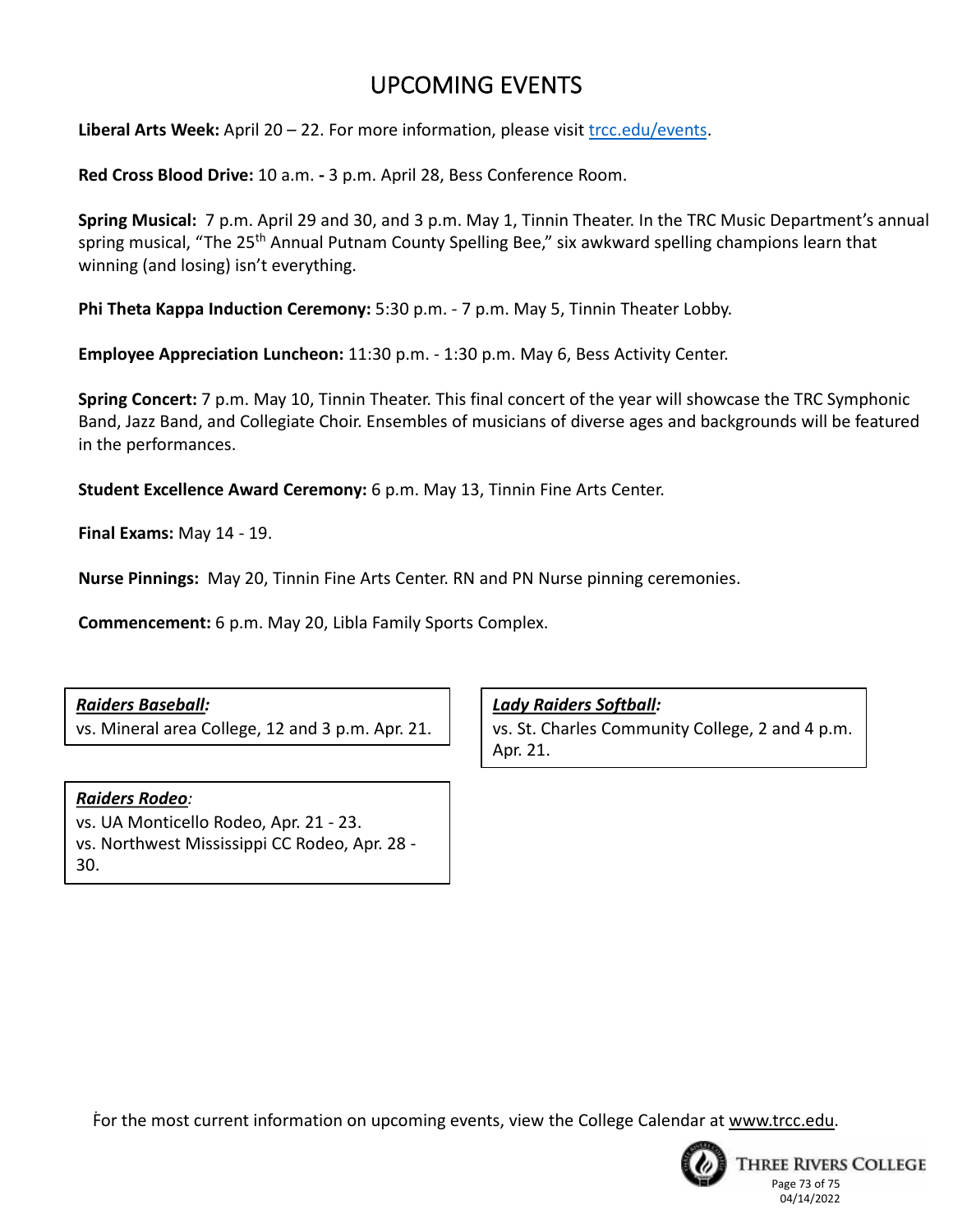#### **DAR Headlines: March 16 – April 13**

- **March 16: -** TRC hears updates on recent events (Women's Basketball)
	- Success has been a "coach's dream" for Wiggs (Women's Basketball)
	- Raiders shake off rust with practice (Women's Basketball)
	- Bats come alive for Raiders in sweep (Baseball)
- **March 17: -** PB native helps TRC players feel "right at home" (Women's Basketball)
	- Tyler wins in overtime to face Raiders today (Women's Basketball)
	- "Rusty" Raiders open region play with sweep (Softball)
- **March 18: -** TRC made most of third chance (Women's Basketball)

- RAIDERS WON'T GO Missed shots lead to early deficit as Three Rivers falls to No. 17 Tyler (Women's Basketball)

- **March 19: -** TRC Women look back on season to remember (Women's Basketball)
- **March 22: -** Nationally-ranked Crowder sweeps Raiders (Baseball)
- **March 23:**  Former Raider to lead DI program (Men's Basketball)
- **March 25:** FOR "HERD" MOVIE AUDITIONS Zombies descend on Tinnin Center
- **March 26**: WHAT A BLAST Raiders hit 8 home runs in doubleheader sweep of St. Louis (Baseball)
- **March 29**: Doniphan student sweeps TRC Bee for spot in Scripps
- **March 30:** Raiders extend win streak to 11 with sweep (Softball)
- **March 31:** ALL AMERICANS Yelder honored for second year; now on first team (Women's Basketball) Wilkerson first Raider since '17 to be honored (Men's Basketball)

- TRC's Kiner commits to play at Niagara (Men's Basketball)

- **April 2:** ELECTION 2022: SUBDISTRICT 4 Voters to decide TRC seat
- **April 5:** Raiders have win streak snapped (Softball)
	- Raiders earn weekend sweep of Metro (Baseball)
- **April 6:** Local law office donates computers to TRC
	- Raiders Sweep Mineral Area (Softball)
- **April 7:** Vincent takes stage fresh from Grammys
	- Burkey continues family's Three Rivers legacy
- **April 8:** Raiders rebound for split (Baseball)